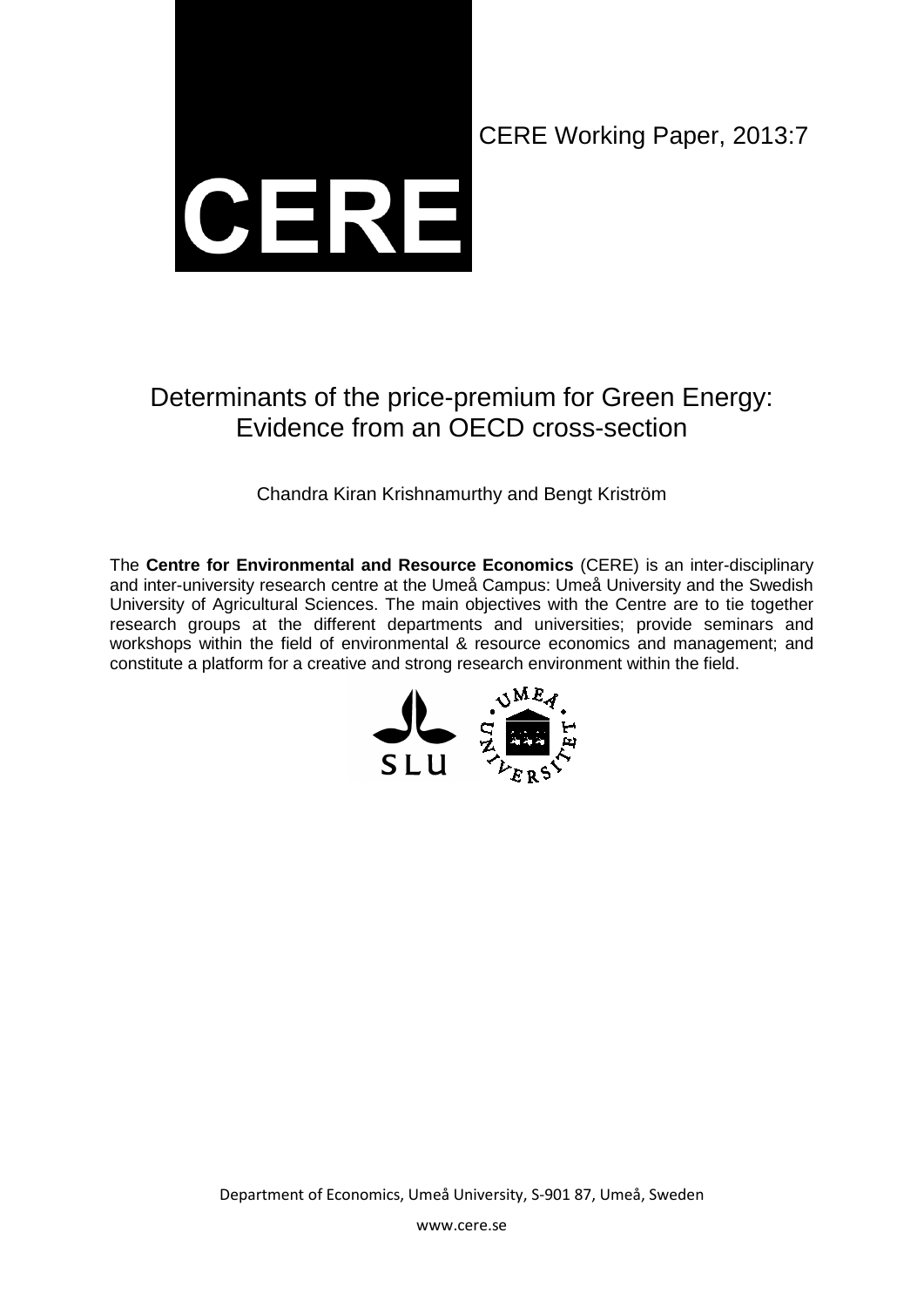# Determinants of the price-premium for Green Energy: Evidence from an OECD cross-section<sup>∗</sup>

Chandra Kiran Krishnamurthy† , Bengt Kriström‡

October 27, 2013

#### **Abstract**

Using data from a large, multi-country survey, this paper investigates the determinants of preferences for a completely green residential electricity system. Three important questions are addressed: (i) How much are households willing to pay to use only renewable energy? (ii) Does willingness-to-pay (wtp) vary significantly across household groups and countries? and (iii) What drives the decision to enter the (hypothetical) market for green energy and, given entry, what drives the level of wtp? The analysis here differs from previous ones in the literature in two distinct ways: first, data and analyses are comparable across countries and second, a comprehensive attempt to address censoring and heterogeneity is carried out. The survey data indicate, in common with prior analyses and market experience, a low wtp, about 9−10%. This study addressed a key aspect: how important is income for understanding wtp, relative to more "attitudinal" determinants? Surprisingly, income exerts almost no effect on wtp, at the margin; this result is robust to controlling for censoring and heterogeneity. Key determinants of the wtp decision appear to be environmental attitudes, particularly membership in an environmental organization.

Keywords: green electricity, willingness-to-pay, censoring, quantile regression, renewable

energy

#### JEL classification: Q42, Q51, C24, C21

<sup>∗</sup>The data used in this work come from an OECD survey on Environmental Policy and Individual Behaviour Change (EPIC) periodically conducted by the Environment Directorate. The views expressed do not necessarily reflect those of the Organisation for Economic Cooperation and Development (OECD) or its member countries.

<sup>†</sup>Corresponding Author: Center for Environmental and Resource Economics and Umeå School of Business and Economics, Umeå University, 901 87 Umeå, Sweden. E-mail:<chandra.kiran@econ.umu.se>

<sup>‡</sup>Center for Environmental and Resource Economics and Department of Forest Economics, SLU-Umeå,901 83 Umeå, Sweden. E-mail:<Bengt.Kristrom@slu.se>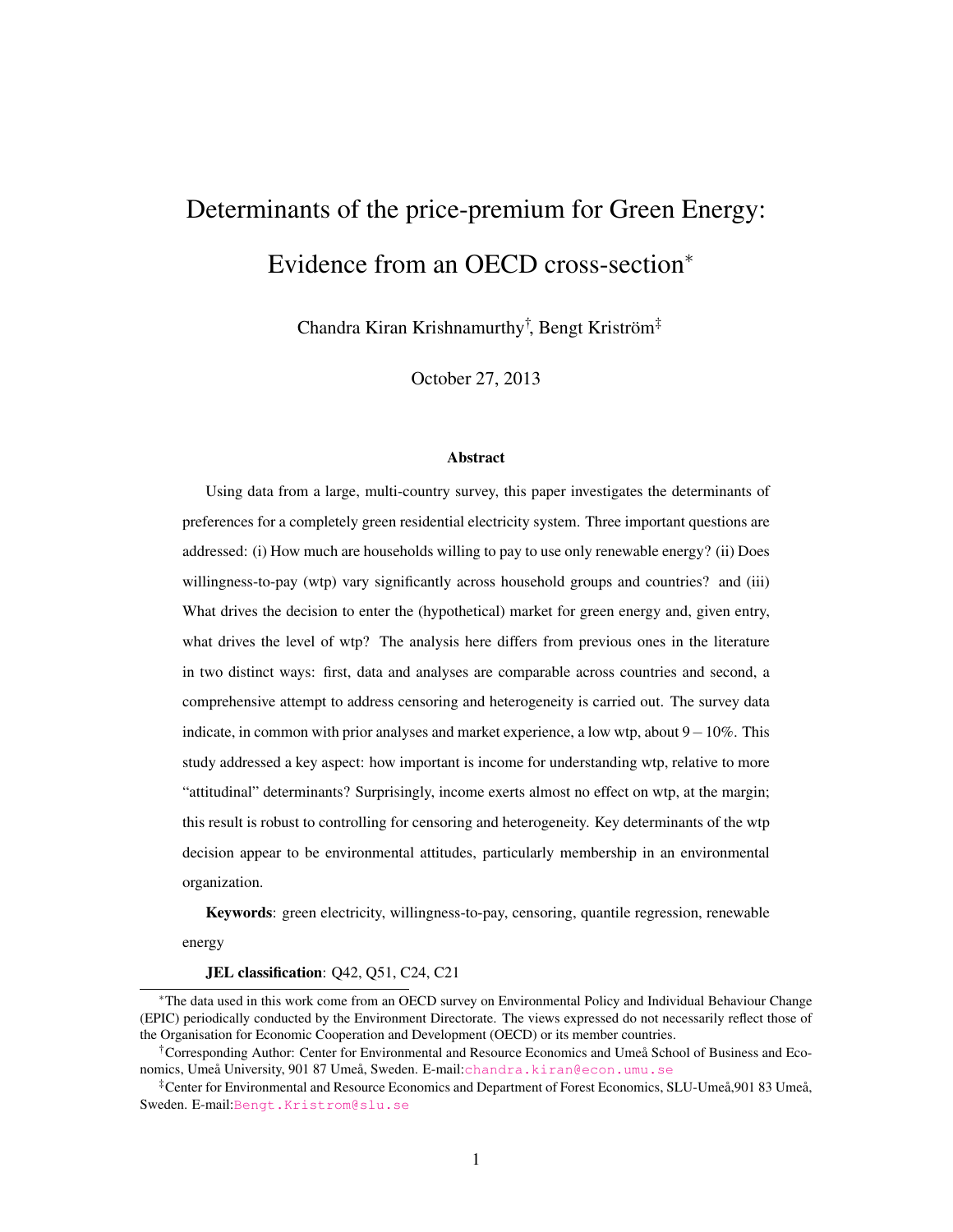### 1 Introduction

There is a substantial literature on the price premium (or willingness-to-pay, wtp) for green energy in the residential sector [\(Clark et al.](#page-27-0) [\(2003\)](#page-27-0), [Hansla et al.](#page-28-0) [\(2008\)](#page-28-0), [Kotchen & Moore](#page-28-1) [\(2007\)](#page-28-1), [Yoo &](#page-30-0) [Kwak](#page-30-0) [\(2009\)](#page-30-0) and [Shi et al.](#page-29-0) [\(2013\)](#page-29-0). This literature has added to our understanding of factors that influence the premium, as well to how large such a premium may be. The analysis is undertaken, in a large majority of cases, within a single country, often with rather small samples. By contrast, this paper uses a large-scale OECD survey consisting of about 12,000 observations on households in 11 OECD countries.

We examine three questions:

- 1. How much are households willing to pay to use only renewable energy?
- 2. Does willingness-to-pay (wtp) vary significantly across household groups and countries? Our focal point, however, is the next question
- 3. what drives the decision to enter the (hypothetical) market for green energy and, given entry, what drives the level of wtp?

We consider the decision to pay in a two-stage fashion; the consumer first decides if it is worthwhile "entering" the (hypothetical) market and then, given entry, how much to pay. These "entry" and "level" decisions, labelled "extensive" and "intensive" margins (e.g. [Kotchen & Moore](#page-28-1) [\(2007\)](#page-28-1)), are not necessarily driven by the same factors, a fact we exploit in the econometric modeling. Conventional methods (e.g. standard Tobit) typically used ignore important features of the conditional distribution and cannot accommodate unobserved or non-additive heterogeneity. The latter is a prominent feature in a diverse multi-country setting as here (see section [3.2](#page-7-0) for details). We use a re-cently developed [\(Chernozhukov et al.](#page-27-1)  $(2011)$ ) censored quantile regression (CQR) method to handle censoring and unobserved heterogeneity in a single framework. Given the well-known tendency of commonly used censored and binary regression models to be highly sensitive to heteroscedasticity, the CQR framework is an ideal choice when interpreted as a heteroscedasticity-robust censored regression framework<sup>[1](#page-2-0)</sup>.

<span id="page-2-0"></span> $1$ Quantile regressions were initially developed as a location-scale generalization of commonly used regression frame-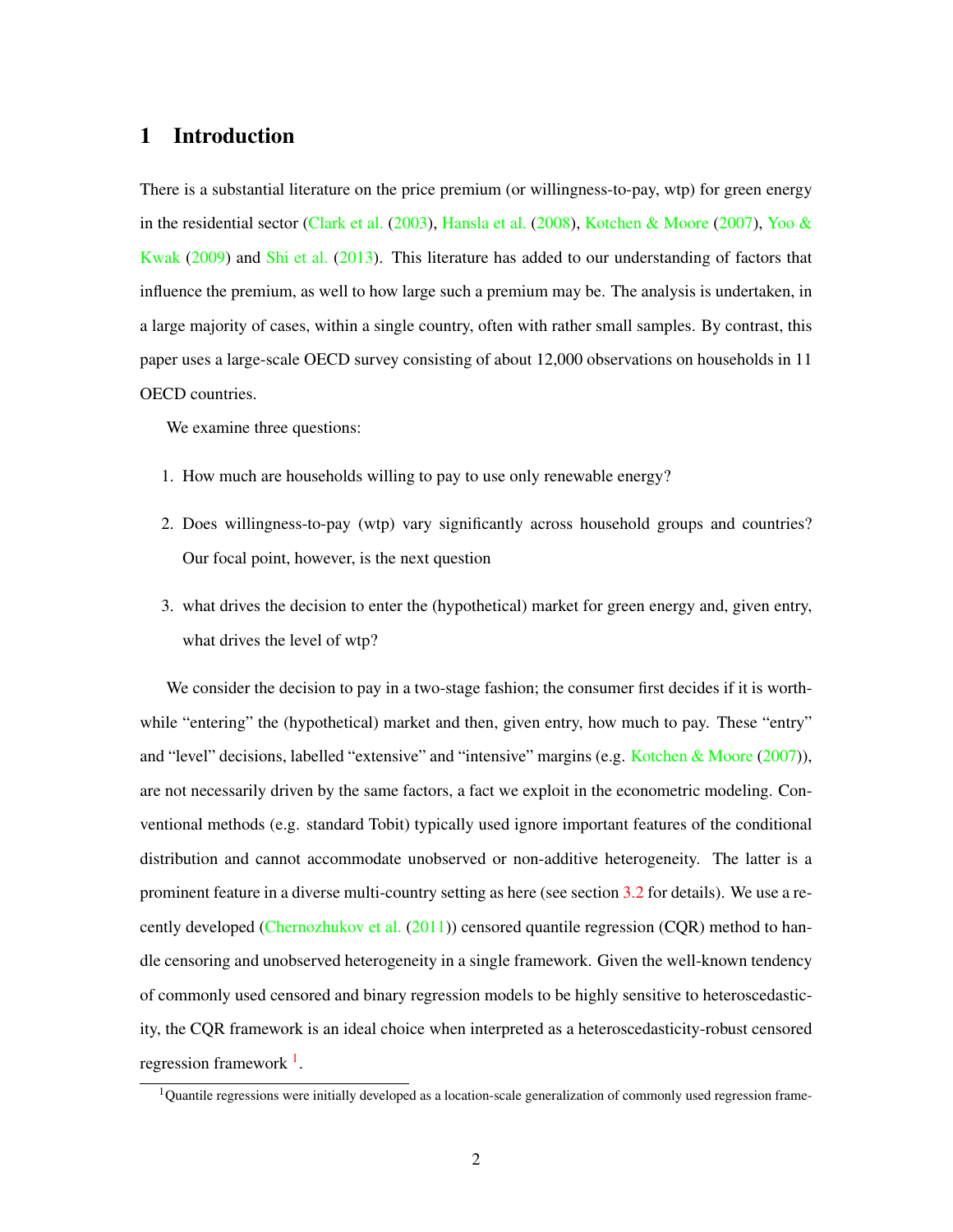We apply this econometric framework to the OECD EPIC (Environmental Policy and Individual Choice) surveys. Residential energy demand is one of the five areas the EPIC survey covers, and it includes a scenario involving paying for converting the existing energy system (in a given country) to one based solely on renewables. This is unrealistic in the short run, but it remains the sustainable solution that many countries are aiming at. The scenario is necessarily hypothetical, which raises familiar issues about data quality. However, because many companies actually offer to sell "green electricity" at a price premium, the good itself is, typically, not unfamiliar to respondents. This reduces some of the usual problems encountered when using hypothetical scenarios in surveys (including, but not limited to, unfamiliarity with the good offered). More details on the survey is provided in section [4.1](#page-11-0) below. The rest of the paper proceeds as follows: section [2](#page-3-0) provides a compact update of the literature, section [3](#page-6-0) explains our conceptual and empirical framework, while section [4](#page-11-1) provides the main results. Section [5](#page-23-0) summarizes our main results, and concludes with a few thoughts on price premia in the market for green electricity. The appendix compares properties of the estimators used in this paper.

### <span id="page-3-0"></span>2 Literature review

There is now a substantial literature on the value households place on an energy system based on renewable energy. Such information is potentially useful for policy-making, since it provides a benchmark for comparing the benefits and the costs of expanding renewable energy sources.

Table [C.1](#page-35-0) (Section [C\)](#page-34-0) provides a summary of some of the most recent empirical literature in the stated-preference setting, which we briefly summarize here. A detailed review of studies up to 2009 is provided in [Shi et al.](#page-29-0)  $(2013)$ ; see also [Kriström](#page-29-1)  $(2013)$  for an updated review. The literature now cover a substantial number of countries, including developed and developing countries, with two noteworthy points. First, researchers involved in this literature represent a fairly wide set of disciplines from various parts of the social sciences and second, the choice of statistical approach varies, but there is a preponderance of papers using the Logit- Tobit-type approaches.

We begin with the analysis in [Oliver et al.](#page-29-2)  $(2011)$ , one of the recent studies that brings in a developing country perspective. Employing a random sample of 543 households in the Cape Peninsula

works, which allowed only the location of the distribution to vary with covariates. See [Koenker](#page-28-2) [\(2005\)](#page-28-2) for more details on this interpretation.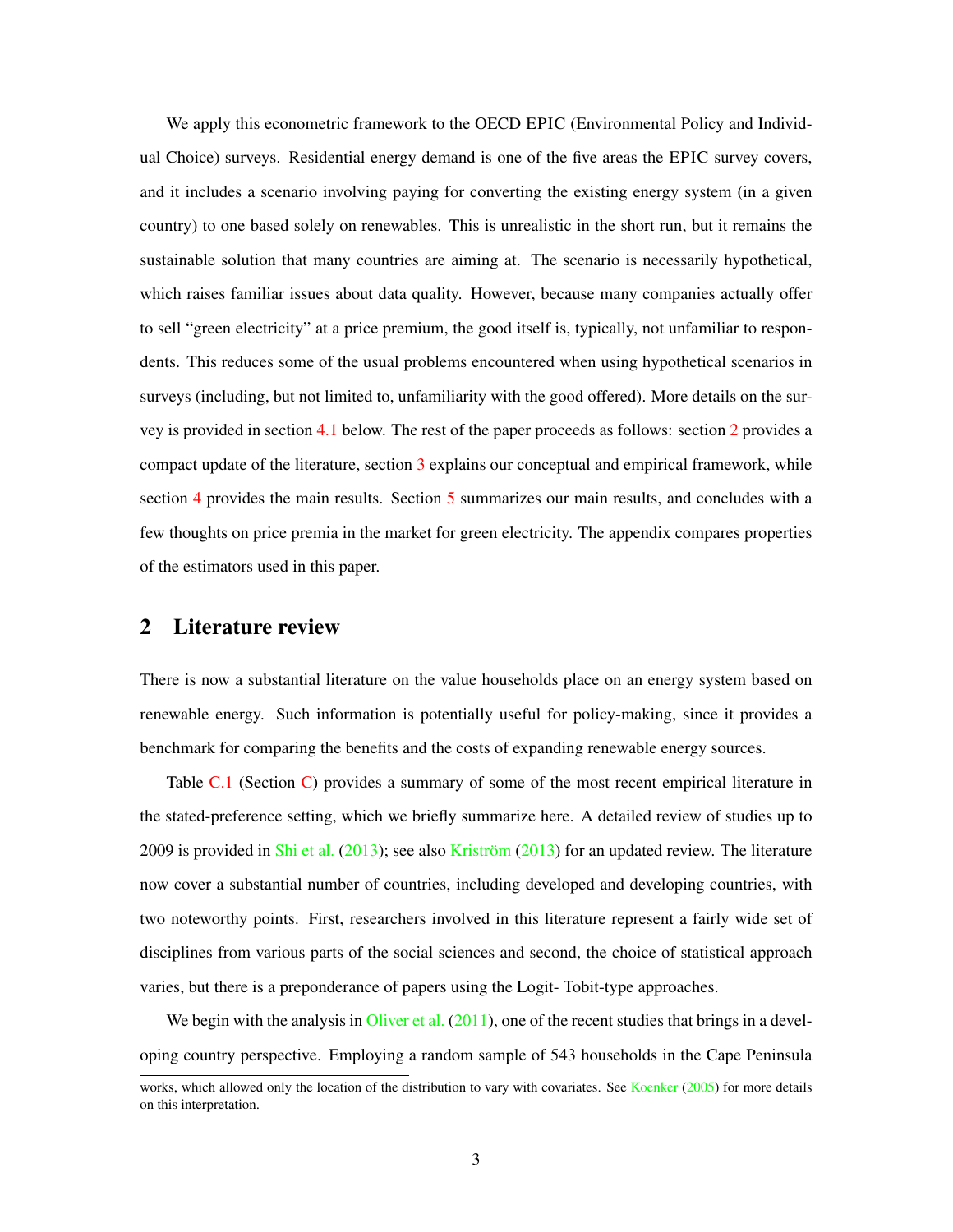(SA), this study usee correlation and logit models to test a number of hypotheses. A key finding is that income correlates positively with wtp. We return to this finding later, because income can affect the decision to enter the green energy market and how much to pay, in different ways. The anal-ysis in [Abdullah & Jeanty](#page-26-0) [\(2011\)](#page-26-0), focused on the value Kenyans (in the Kisimu district) place on electricity connection in rural areas, finds that respondents place a higher value on grid connection services compared to a photovoltaic alternative, leading the authors to propose, inter alia, subsidies for electricity connections.

Zorić and Hrovatin (Zorić & Hrovatin  $(2012)$ ), using a sample of 450 Slovenian households and econometric methods similar to some of those in our analysis, find that income is a significant driver of wtp. They find an average wtp–in terms of %age increase in monthly electric bill– of about 9%, (which is comparable to the one we present in our analysis), a result which may be driven by electricity subsidies in Slovenia. Interestingly, they find that income is positively related to the level of wtp, but is not significant for the participation decision, a result opposite to what we report.

Ertör-Akyazi et al [\(Ertör-Akyazı et al.](#page-27-2) [\(2012\)](#page-27-2)) study preferences for nuclear and renewable energy in Turkey, using a sample of 2248 urban Turks. The logit model used shows that endorsement of renewable energy is positively related to education and environmental concern, while "economyoriented" individuals were less likely to endorse renewable energy. Liu et al [\(Liu et al.](#page-29-3) [\(2012\)](#page-29-3)) use a survey of respondents in Shandong and confirm the findings of several other studies, that income is positively related to wtp, as is knowledge; age however, has a negative impact.

Turning now to a few examples of recent studies from developed countries, we begin with the analysis in [Gerpott & Mahmudova](#page-27-3)  $(2010)$ . This study, using a survey of 238 German households, finds that roughly half the sample  $(53.5\%)$  are "in-the-market" for "green energy", while  $26.1\%$ support a price premium in the range 5-10%. These figures are similar to what has been found in the EPIC surveys, as is the finding that attitudes towards the environment play a significant role in understanding wtp. Ozaki  $(Qzaki (2011))$  $(Qzaki (2011))$  $(Qzaki (2011))$  asks a somewhat different question in her survey of 103 UK respondents; she looks at the switching, or adoption, decision from a sociology standpoint. She reports at least one surprising result, given that the sample had (according to the author) a "green bias":

"... we found great hesitation among them [the respondents] about adopting a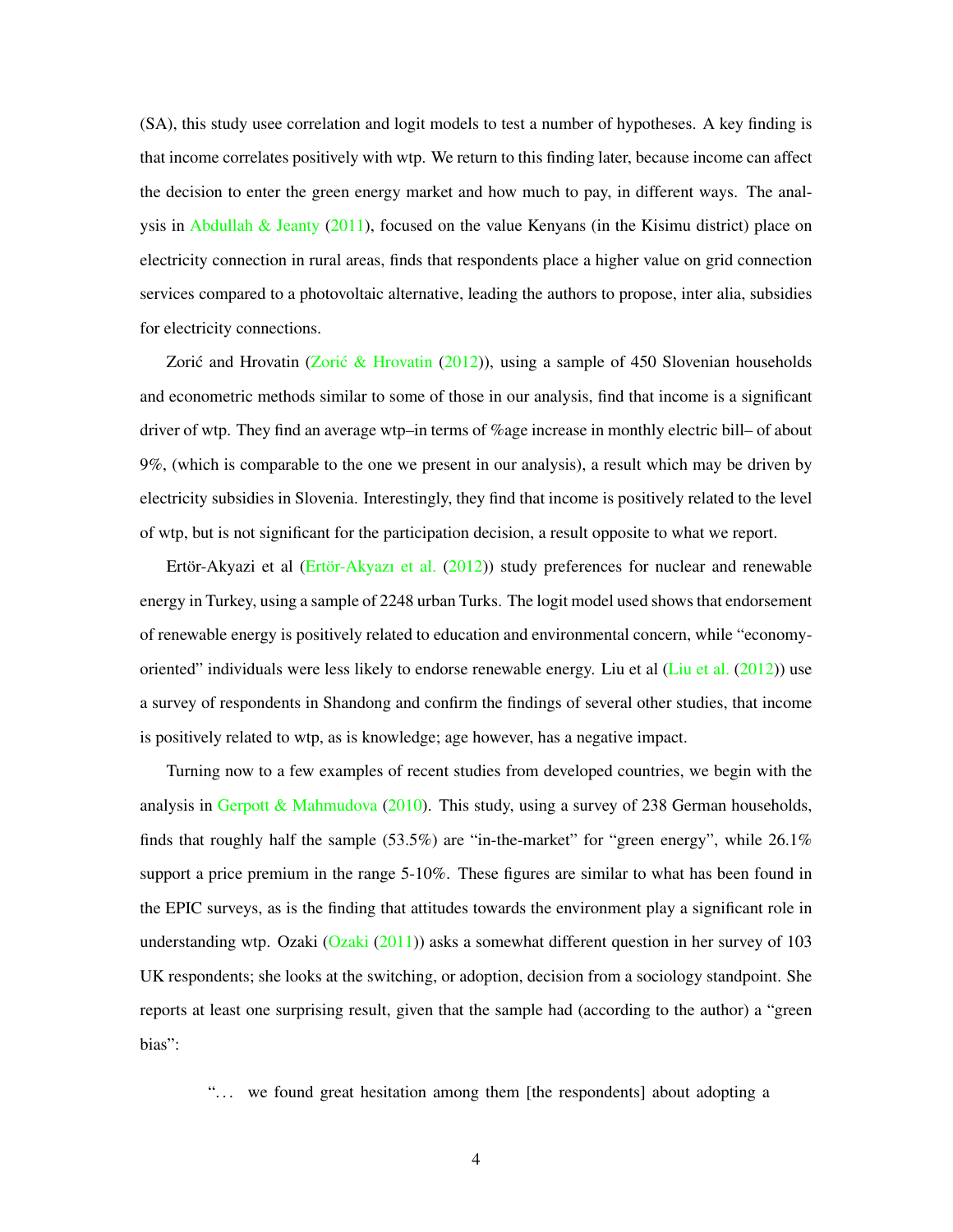green electricity tariff, and even those with high adoption intentions are indecisive. Positive green attitudes towards pro-environmental behaviors do not necessarily translate into the performance of the behaviors. " (p14)

The reasons why "green" consumers do not automatically/necessarily switch to "green" electricity include (as reported in  $Ozaki (2011)$  $Ozaki (2011)$  $Ozaki (2011)$ ), switching costs (in general terms), uncertainty about the quality of green energy and the lack of strong social norms (for more on norms in this context Ek  $\&$ [Söderholm](#page-27-4) [\(2008,](#page-27-4) [2010\)](#page-27-5)). The switching inconvenience respondents refer to in this study appears directly related to the "hidden costs" economists apply to explain tardiness in switching to more energy saving technology.

[Hansla](#page-28-3) [\(2011\)](#page-28-3) is a study based on psychological theories, employing a sample of 1800 Swedes (with a 26.5% response rate). Respondents were shown five different price premia and asked how likely they would be to make the switch (to green electricity) for each premium. This study provides some evidence for the idea that altruism positively affects the probability of paying the premium.

Zhai and Williams [\(Zhai & Williams](#page-30-2)  $(2012)$ ) scrutinize adoption of photovoltaics (PV), using a survey of 487 homeowners in Phoenix (21 of who had already installed a grid connected PV system). The authors claim that it is not only direct economic consequences that are important determinants of adoption, but that maintenance and environmental awareness also play a role.

[Soskin & Squires](#page-29-5)  $(2013)$  is a study analyzing the value household place on rooftop solar generation, using a sample of 25000 electricity users in Florida, USA. This study used a 4 by 4 split-sample design, involving 4 different solar programs (the fourth was a green pricing plan, used as a control group) and 4 different vectors of costs. A probit model was used to study factors influencing participation, ie "agree to purchase or sign up for a solar program" . The study confirms the findings of earlier studies on green pricing, showing that income, education and attitudes play a role. Regarding investing in solar panels, it reports an interesting divide; older, low-income and anti-environmental individuals "are unlikely to choose solar regardless of price"( p. 108), while the cost variable is significant in a population consisting of college graduates who buy environmentally friendly products. This potentially explains why the cost of solar is not significant in the adoption decision for the full sample.

Scarpa and Willis [\(Scarpa & Willis](#page-29-6) [\(2010\)](#page-29-6)) study green energy adoption (solar and wind), using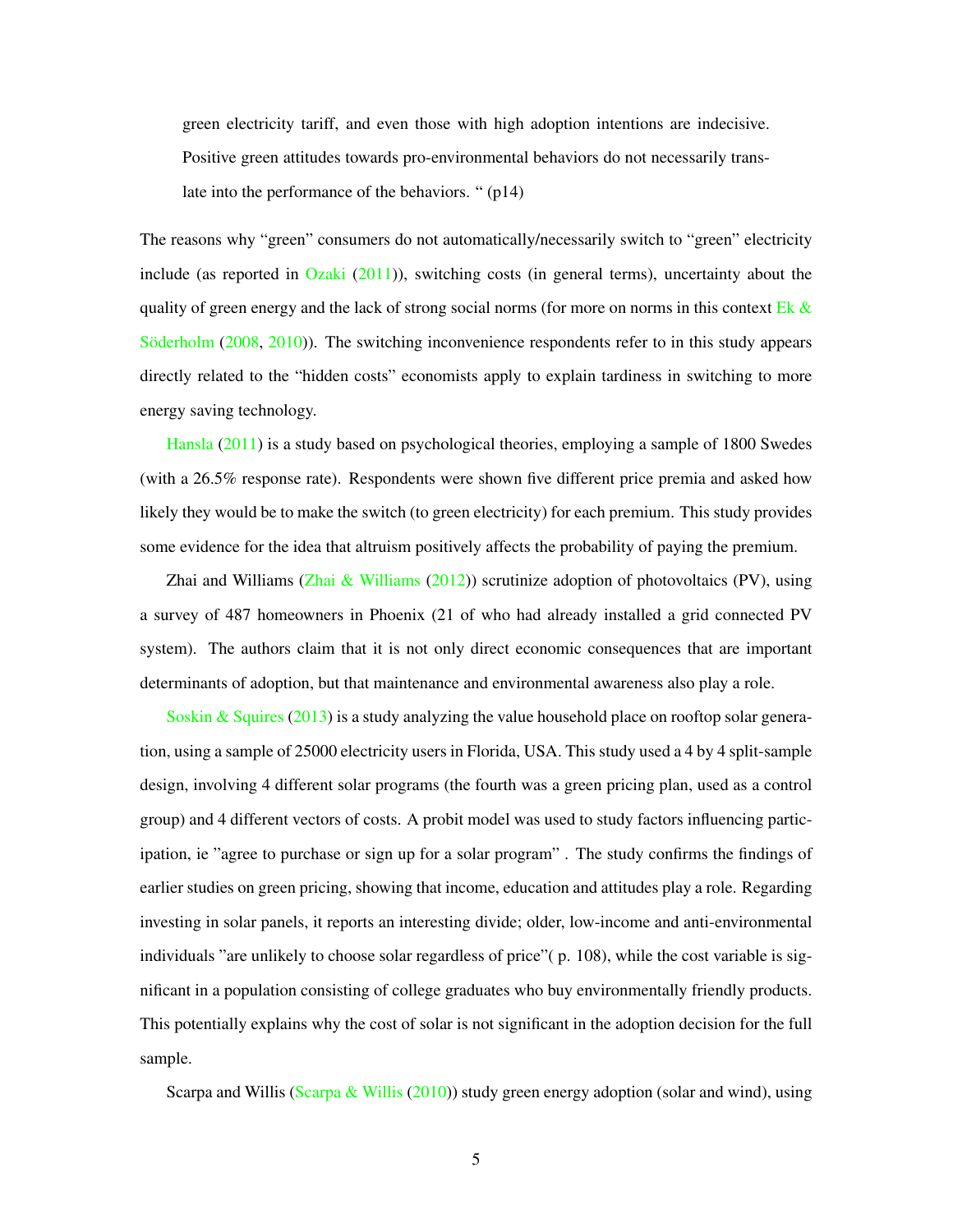a choice experiment with 1279 UK respondents. In one set of experiments, targeting discretionary micro-generation adoption, they varied system (solar hot water, wind turbine and solar electricity), capital cost, maintenance cost and "recommended by" (e.g. a friend, engineer). They replicate the oft-repeated finding that while households are willing-to-pay for renewable energy, this value does not cover the total (household) cost of switching. The very same conclusions are obtained in the study in [Claudy et al.](#page-27-6) [\(2011\)](#page-27-6), which uses double-bounded contingent valuation to analyze the wtp for different micro-generation technologies in a stratified Irish sample  $(N=1012)$  of home-owners.

As a final example of recent research in this area, we turn to the analysis in [Strazzera et al.](#page-29-7) [\(2012\)](#page-29-7). This CV study splits a sample of 358 individuals in the province of Oristano, Italy, into two sub-samples, each of which is asked about coal and solar power but with different ordering of coal and solar. This study attempted to elicit a) the (negative) value of coal b) the value of renewables. In the case of a switch to coal, the respondents would be offered a price which would reduce their utility bill (i.e. a discount on the current price). In the case of switching to renewables (that would entail receiving all electricity from solar energy), the respondent would pay a premium on the price, a scenario which they be free to reject. The average discount accepted is 64% of the annual bill for the switch to only coal, while the switch to only solar is valued at 40% surcharge on the existing bill.

<span id="page-6-0"></span>If we compare these new contributions to the literature to the review in [Kriström](#page-29-8) [\(2011\)](#page-29-8), some of the conclusions made there are not challenged by new findings. These include the importance of environmental attitudes and income. Consistent with the findings reported below, a few of the most recent studies do report higher wtp estimates than found earlier in the EPIC survey. Market research demonstrates that the extractable price premium in this market is only a few percentage points; we found an average of about  $4\%$  in the previous survey, which has risen to almost  $10\%$ in this survey. Comparability issues (studies are using different elicitation mechanism, different scenarios etc) make it difficult to make much of this finding. Still, the valuations are somewhat higher in more recent studies.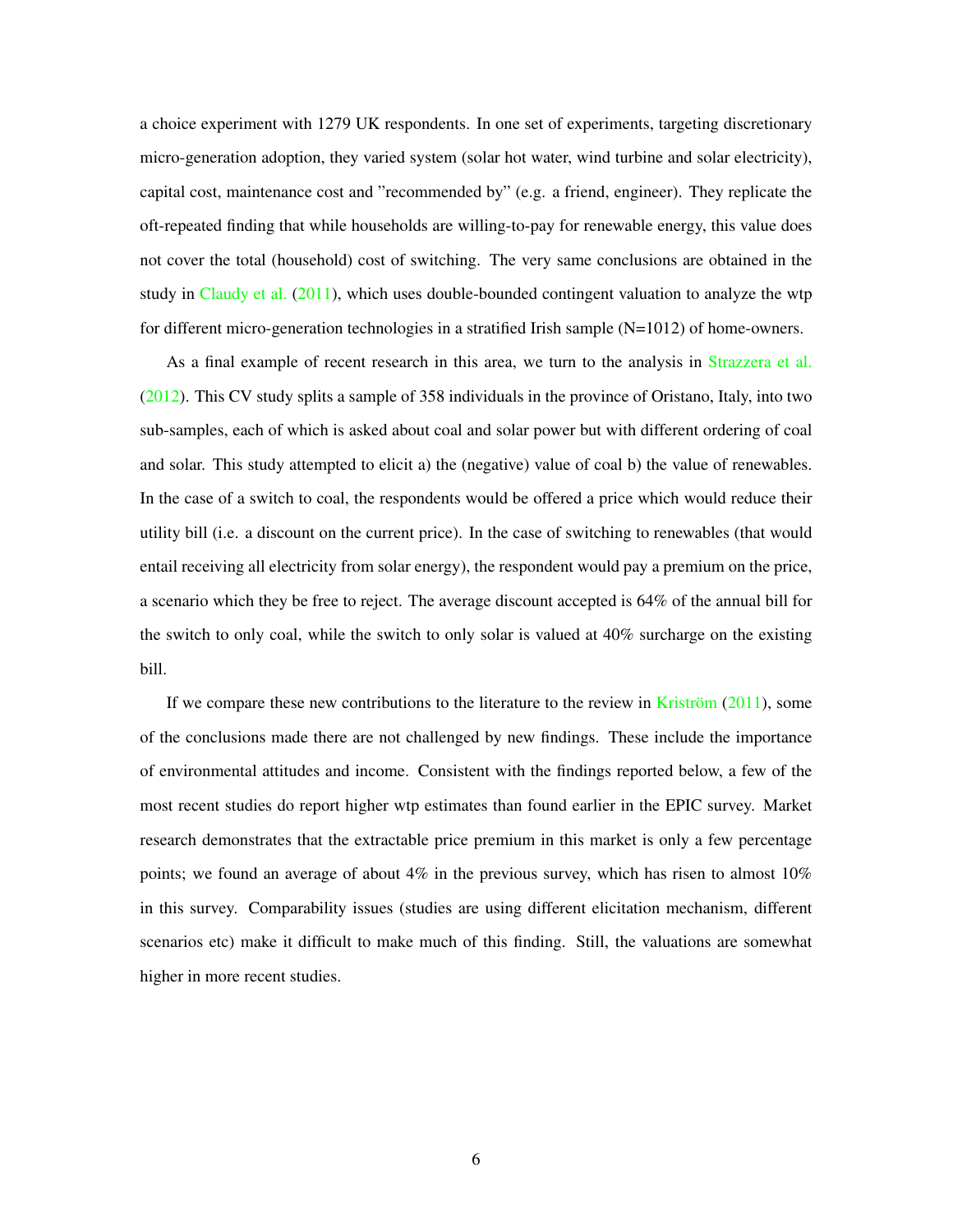#### 3 Framework

#### *3.1 Conceptual framework*

We begin first by relating our conceptual framework to the received theory from revealed preference studies, which combine a theoretical model and its empirical implementation. This allows us to link the extensive and intensive margin decisions to recent theoretical advances and to derive specific implications of important variables, in particular income, for these entry and level decisions.

In our conceptual framework, individuals have an interest in contributing to a global public good (reduced GHG emissions), labelled *G*, via an added tariff,  $p_i^g$  $i<sup>g</sup>$ , chosen by them, for all of their current electric consumption,  $Q_i$ , with the restriction that  $Q_i$  does not depend upon  $p_i^g$  $i$ <sup>8[2](#page-7-1)</sup>. Our payment resembles the Green Tariff Mechanism (GTM) of [Kotchen & Moore](#page-28-1) [\(2007\)](#page-28-1), with two important differences: first, individuals pay a self-selected tariff for all units of consumption and second, individuals are not allowed to alter consumption based on the green tariff. Their model provides an approximation of our set up<sup>[3](#page-7-2)</sup>, in terms of deriving predictions regarding impact of two categories of variables, *environmental affinity,* θ and income, *m*. In one of the GTMs considered, theory implies that increases in  $\theta$  (corresponding to greater concern for the environment) leads to increased participation in the program, but increases in income *need not*. Their main empirical finding (using data on consumers from a specific utility in Tennessee) is that the decision on whether to contribute (the extensive margin) is not determined in the same way as the decision on how much to contribute (the intensive margin).

#### <span id="page-7-0"></span>*3.2 Econometric framework*

Our analysis is complicated by two features of the data: censoring (wtp data are censored at 0) and (potentially) unobserved heterogeneity. There have been very few attempts at jointly addressing censoring and heterogeneity. [Kowalski](#page-28-4) [\(2009\)](#page-28-4), using the framework developed in [Chernozhukov](#page-27-1) [et al.](#page-27-1) [\(2011\)](#page-27-1), unifies these features in an application. This approach makes it possible, for example,

<span id="page-7-2"></span><span id="page-7-1"></span><sup>&</sup>lt;sup>2</sup>This means that the premium,  $p_i^g$ , is interpreted as the wtp for green energy (alternatively, the global public good, *G*).  $3$ To see this, observe that our model is very similar to their GTM, with the consumer problem as in their equation

<sup>(5),</sup> with  $p_i := \pi \alpha_i$ , and  $p_i \ge 0$  and the optimization is over  $p_i$ , instead of  $\alpha_i$ , with  $y_i$  fixed at the level with  $p_i = 0$ . This corresponds to none of their three models, the VCM, the GTM and the all-or-nothing GTM, with  $\alpha_i \in \{0,1\}$ .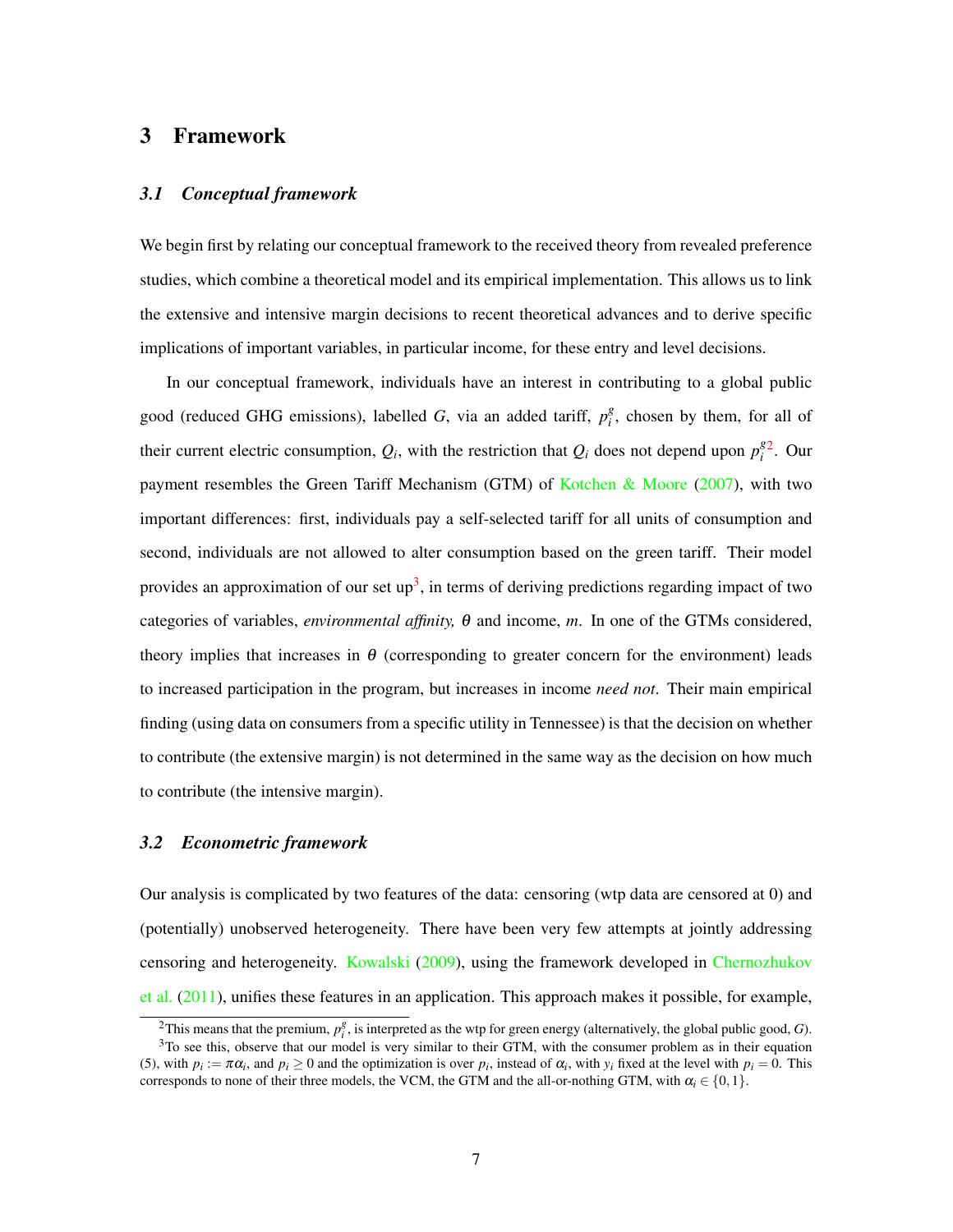to obtain *elasticity* of income across the whole conditional distribution of wtp. In addition, unlike traditional two-part or hurdle models for censored data, it is not necessary to understand the "nature" of the zeros, since the Censored Quantile Regression (CQR) estimator is identical in all cases and censoring is handled non-parametrically. Finally, unobserved individual heterogeneity (or nonadditive observed heterogeneity) is addressed as a part of the modeling framework. It might be useful to explain these empirical issues in some more detail and we begin with the case of censoring.

There are well known issues in dealing with censored (and truncated) data, in particular when 0 does not represent a "missing data" or "selection" interpretation<sup>[4](#page-8-0)</sup>. There are two key issues: factors which influence non-zero choices, denoted  $\mathbb{P}(y > 0|X)$ , and, conditional on a non-zero choice, some features of the distribution  $f(y|X)$  or  $F(y|X)$ , typically the conditional mean  $\mathbb{E}(y|X, y > 0)$ . Popular methods are, in this context, typically highly parametric and suffer from drawbacks such as lack of robustness to heteroscedasticity<sup>[5](#page-8-1)</sup>. In addition, when data are likely drawn from different countries and contexts, with country-specific factors only imperfectly captured, an important question that arises is of unobserved heterogeneity<sup>[6](#page-8-2)</sup>. The QR framework accommodates heterogeneity along the unobserved dimension<sup>[7](#page-8-3)</sup> (of the quantile). If data on individual level prices are missing here, and assuming that this is the only relevant variable missing, one can interpret e.g. the coefficient on income as income responsiveness at varying quantiles of the price distribution.

There have been a variety of approaches<sup>[8](#page-8-4)</sup> to dealing with zero wtp<sup>[9](#page-8-5)</sup>. The widely used Tobit

<span id="page-8-0"></span><sup>&</sup>lt;sup>4</sup>The way the price premium question was posed actually imposes a right-hand upper limit as well, but we ignore it here, since there are very few observations close to the right-limit.

<span id="page-8-1"></span><sup>&</sup>lt;sup>5</sup>Binary choice models and censored regression models, unlike linear regression frameworks, are not only inefficient but *inconsistent* under any kind of heterogeneity—the simplest case being heteroscedasticity– observed or not, an issue ignored in applied settings. This is because the functional form of  $\mathbb{E}(y|X)$  is derived based on a particular distributional assumption, the homoscedastic normal distribution [\(Wooldridge](#page-30-3) [\(2010,](#page-30-3) Chapter 17, pp 685-6)).

<span id="page-8-2"></span><sup>6</sup>Typically, when eliciting wtp with the CV method, a random parameters approach is available for certain model frameworks to accommodate unobserved heterogeneity (eg. [Carlsson & Martinsson](#page-26-1) [\(2004,](#page-26-1) [2009\)](#page-26-2)). However, it is difficult to accommodate in this framework both censoring and unobserved heterogeneity, without imposing further parametric structure on the framework.

<span id="page-8-3"></span><sup>7</sup> It is straightforward to allow for heterogeneity along the *observed* dimensions by simply interacting the relevant dimension (e.g. income) with say urban residence; this approach has been applied for this dataset in a demand estimation context, in [Krishnamurthy, C.K. & Kriström](#page-29-9) [\(2013\)](#page-29-9), who interact country-dummies with the income coefficient. However, given the relatively complicated multi-equation estimation frameworks used, we do not pursue that approach here. Note however that in both the quantile regressions as well as the preferred model, the ET2T, due to the non-linear nature of the models, the model coefficients are actually country-specific (as in the case of the trans-log model in [Krishnamurthy, C.K.](#page-29-9) [& Kriström](#page-29-9) [\(2013\)](#page-29-9)); we do not however emphasize these aspects here and report average marginal effects but note that it is possible to report instead country-specific average marginal effects.

<span id="page-8-4"></span><sup>&</sup>lt;sup>8</sup>We do not cover the "spike"-like models, since they have typically been applied to dichotomous choice CV studies, rather than to the continuous-choice setting considered here. See e.g. [Hanley et al.](#page-28-5) [\(2009\)](#page-28-5) and references therein.

<span id="page-8-5"></span><sup>&</sup>lt;sup>9</sup>There are at least two distinct reasons for "0" wtp [\(Yu & Abler](#page-30-4) [\(2010\)](#page-30-4)): "protest zeros" (with the individuals feeling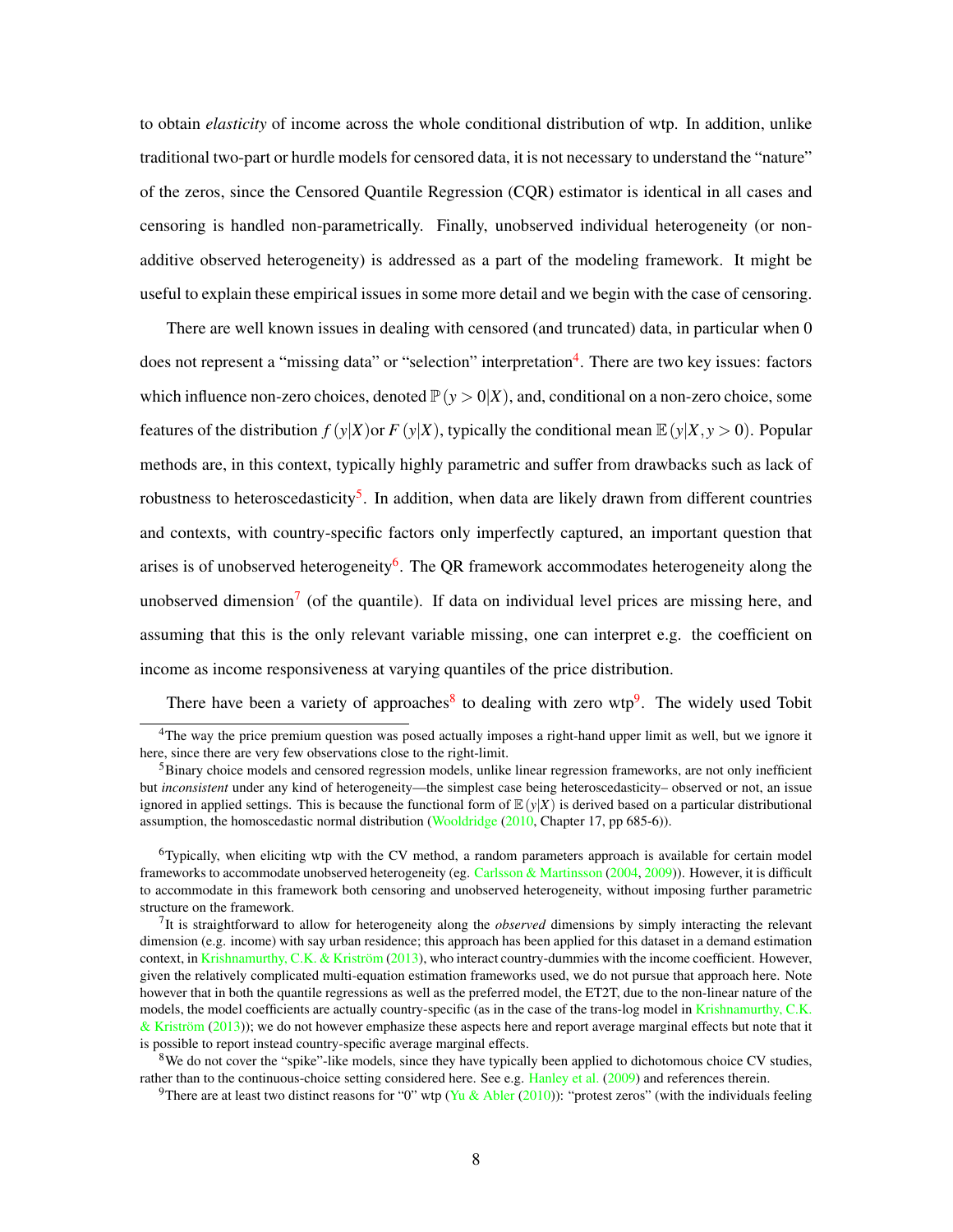models substantially restrict the scope for dependence between the "participation" decision and the "amount" decision (eg. Carlsson  $\&$  Martinsson [\(2007\)](#page-26-3)). In the revealed preference literature on green energy, these drawbacks have been noted [\(Kotchen & Moore](#page-28-1) [\(2007,](#page-28-1) §4.1)), and the empirical framework used has been essentially to split the decision framework into two parts: a probit for participation and a truncated regression for the amount.

The so-called two-part models or double-hurdle models are more general. Here, the first stage determines the "participation" decision and the second the "amount". These models are only marginally less restrictive than Tobit models, since the two decisions are essentially independent (see [Goodwin et al.](#page-27-7) [\(1993\)](#page-27-7) for e.g.). [Jones](#page-28-6) [\(1989\)](#page-28-6) focuses on generalizations of the double hurdle models, wherein dependence between the participation and amount decisions are allowed explicitly; such models have been relatively infrequently used in the wtp literature (e.g. [Alvarez-Farizo](#page-26-4) [\(1999\)](#page-26-4)). Finally, [Yu & Abler](#page-30-4) [\(2010\)](#page-30-4) provide a more general framework for computation of mean wtp, taking into account all types of 0's and missing values. Yet, their framework suffers from many drawbacks, including the sequential nature of the error process (in the absence of such assumptions, the parameters in any of the four stages are not even identified) as well as the rather ad-hoc computation of the standard errors on their estimates<sup>[10](#page-9-0)</sup>.

We provide results from four parametric regression frameworks: plain (biased) OLS, a simple Tobit, a slightly improved two-step model, the Truncated Normal Hurdle Model and finally, the socalled Exponential Type II Tobit (ET2T), our preferred censoring framework. The truncated normal "hurdle" differs from the Tobit model in allowing for a slightly more nuanced impact on partici-pation probabilities<sup>[11](#page-9-1)</sup> while maintaining the assumption of conditional independence. The ET2T is not based on the assumption of conditional independence between the participation and amount decisions. This is useful here, since both decisions are likely to have common unobserved factors, even after conditioning on presumptive determinants of both (see Section [A](#page-31-0) for a comparison of

that they should not be paying extra for the good, for e.g., while having a possibly non-zero valuation of the good), and "true zeros" (in which respondents actually value the added benefits as zero). Our approach below assumes that the 0 wtp is a corner solution i.e. the individuals valued the benefit of the global public good as not contributing to their utility.

<span id="page-9-0"></span> $10$ In addition, it is not clear how individual heterogeneity can be accommodated since random coefficient approaches are likely infeasible in this set up (by virtue of identifiability).

<span id="page-9-1"></span> $11$ Recall that, in Tobit models, two undesirable features follow from the assumptions: the ratio of participation probabilities from two continuous variables has the same sign as that of  $\mathbb{E}(WTP|X, WTP > 0)$ , and the marginal effects of any variable has the same sign in the "participation" and "amount" equations. In the case of the normal truncated regression model above, both these undesirable features disappear.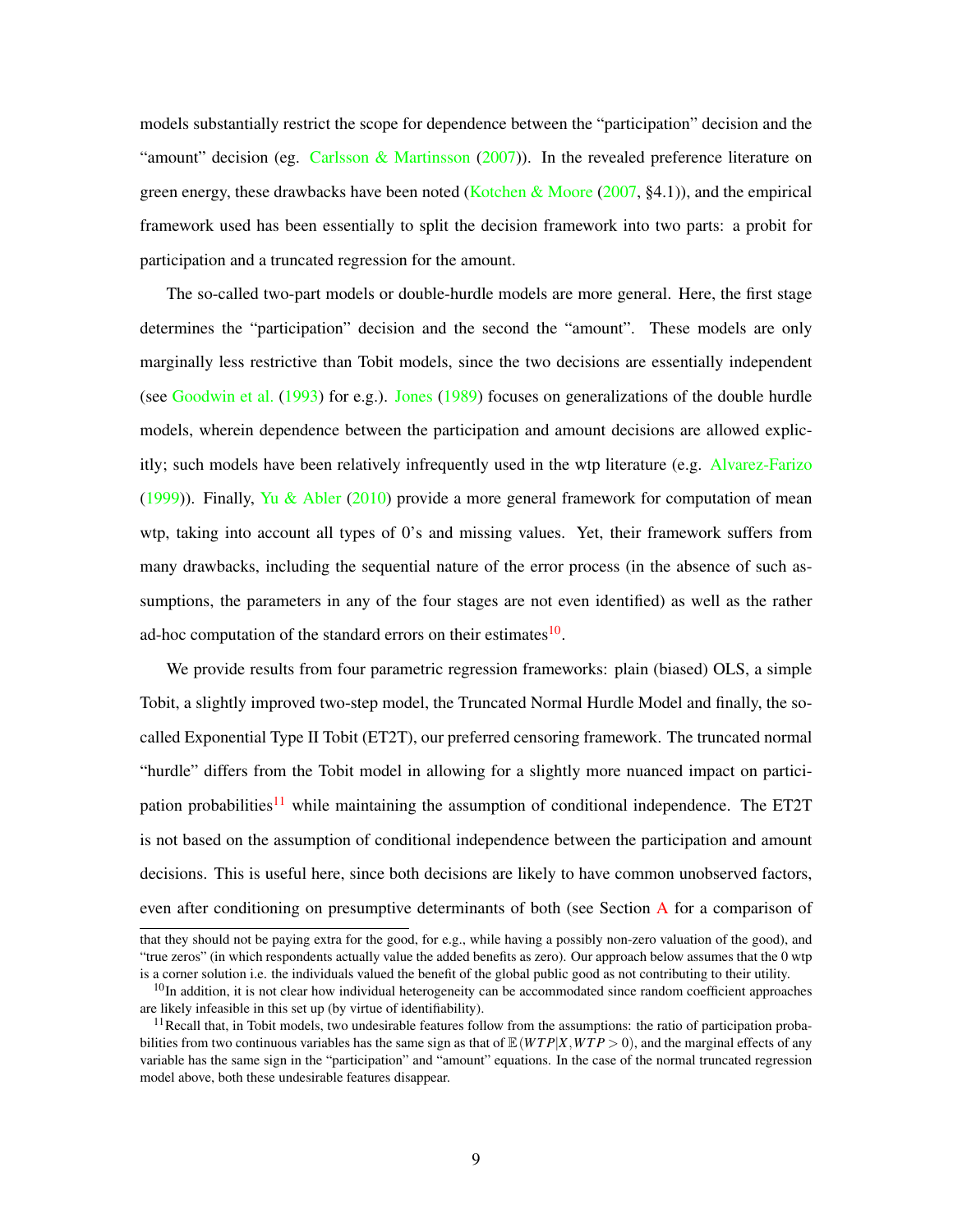both models). In fact, this model is a slight modification of the familiar *heckman selection model* (also called the "Type II Tobit" model, abbreviated T2T), with the variable of interest in the "outcome" equation being in log form (hence, *exponential* T2T). Because of its flexibility in allowing for a variety of interesting effects, this is our preferred model<sup>[12](#page-10-0)</sup>.

Typically, when more than one observation per individual is available, as in Carlsson  $\&$  Mar[tinsson](#page-26-3) [\(2007,](#page-26-3) [2008\)](#page-26-5), a random parameter approach is used, which is a rather restrictive<sup>[13](#page-10-1)</sup>. Other approaches, including taking into account characteristics of alternatives (eg. in transport modelling; see [Amador et al.](#page-26-6) [\(2005\)](#page-26-6)), are not available in this instance, since there is no simple "substitute" for the global environmental good (reduction in GHG's) that the shift envisaged here entails.

The Quantile Regression framework, in this case, provides a natural way to accommodate un-observed heterogeneity<sup>[14](#page-10-2)</sup>. For instance, the effect on an additional unit of income is allowed to vary across the distribution of wtp. This can accommodate scenarios wherein income exerts a substantially different impact at different regions of the conditional distribution of wtp.

We provide here a brief idea of how the CQR estimator works, and refer to [Chernozhukov](#page-27-1) [et al.](#page-27-1) [\(2011\)](#page-27-1) or [Kowalski](#page-28-4) [\(2009\)](#page-28-4) for more technical details, and to [Chernozhukov et al.](#page-27-8) [\(2012\)](#page-27-8) for its stata implementation. Two essential elements motivate the CQR approach; first, similar to the mean regression, censoring induces a bias in coefficients at all quantiles in this case<sup>[15](#page-10-3)</sup>. Second, direct application of the "max" operator renders the otherwise convex problem non-convex and significantly increases the computational burden. Therefore [Chernozhukov et al.](#page-27-1)  $(2011)$  use the following three-step idea: first, a fraction of the observations most likely to be uncensored (based upon a probit or logit) are retained and are used, in a second step, for a normal QR. Finally, based on predicted values from this regression, a larger set of observations are retained for yet another QR. We report average marginal effect,  $\frac{\partial Q_{\tau}(wtp|X)}{\partial Y}$  $\frac{\partial (m \cdot p \mid \Lambda)}{\partial X_j}$ , for each covariate *X<sub>j</sub>*, where  $Q_{\tau}$  (*wtp*|*X*) stands

<span id="page-10-0"></span> $12$ As with the selection model, identification is tricky with the same covariates appearing in both the participation and amount decision; we therefore exclude two variables, marital and employment status, from the participation equation.

<span id="page-10-1"></span> $13$ Both due to the specific assumptions of normality which underlie these models, as well as the lack of extensions to the first stage or participation decision-see footnote [5.](#page-8-1)

<span id="page-10-2"></span><sup>&</sup>lt;sup>14</sup>There is an immense literature on OR in applied economics today [\(Abrevaya & Dahl](#page-26-7) [\(2008\)](#page-26-7); [Arias et al.](#page-26-8) [\(2001\)](#page-26-8); [Chernozhukov & Hansen](#page-27-9) [\(2006\)](#page-27-9); [Fattouh et al.](#page-27-10) [\(2005\)](#page-27-10); [Kowalski](#page-28-4) [\(2009\)](#page-28-4); [Trofimenko](#page-30-5) [\(2008\)](#page-30-5), among others), with a textbook treatment in [Koenker](#page-28-2) [\(2005\)](#page-28-2).

<span id="page-10-3"></span><sup>&</sup>lt;sup>15</sup>Unlike the mean case, uncensored conditional quantiles are in principle easily recovered, since max (Quantile) is the same as the Quantile(max), a property not shared by the mean. In other words, quantiles are equivariant to monotone transformations i.e. $Q_{h(Y)} = h(Q(Y))$  whenever *h* is a monotonic function, such as  $h = \max$ . The same is not true of the expectation operator,  $\mathbb{E}(h(Y)) \neq h(\mathbb{E}(Y))$  for arbitrary *h*, monotonic or not.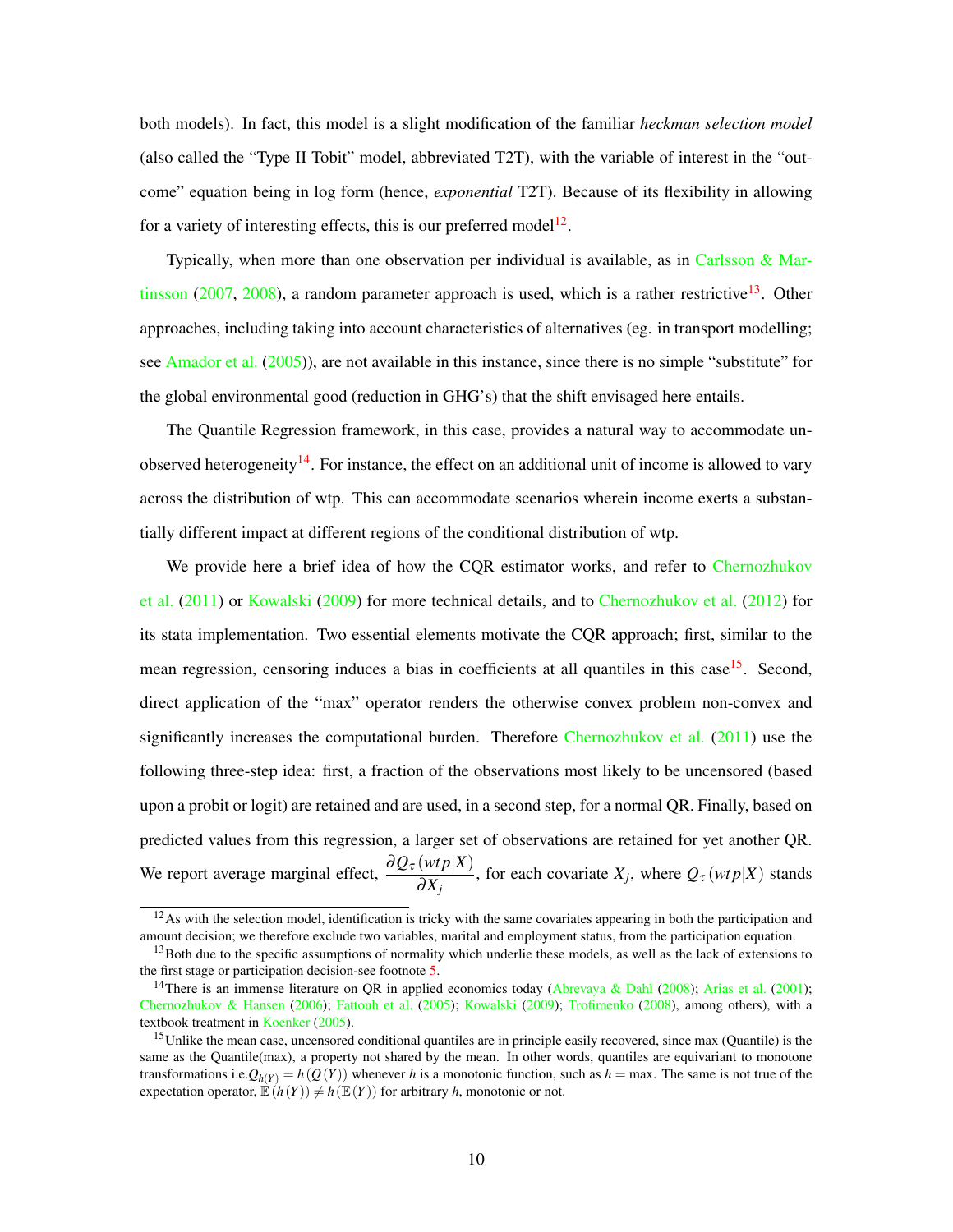for the τ-th conditional (on *X*) quantile of *wt p*, since as with all censored regressions, the coefficient in the regression does not account for the impact of censoring  $16$ .

We finally note that the only application of QR in a wtp context that we note is in [O'Garra](#page-29-10) [& Mourato](#page-29-10) [\(2007\)](#page-29-10), who evaluate the wtp (using a CV study) for introduction of hydrogen buses in London. Interestingly, they discard observations with zero wtp, a much smaller issue in their sample than in ours.

### <span id="page-11-1"></span>4 Analysis

We turn now to understanding pertinent drivers of wtp for green energy, and attempt to answer, in particular, the three questions posed earlier, repeated here for convenience: How much are households willing to pay to use only renewable energy? Does wtp vary significantly across household groups and countries? Finally, what drives the decision to enter the (hypothetical) market for green energy and, given entry, what drives the level of wtp? Before going into the econometric results, we explain important details of the survey we used and then provide key summary statistics of the data used.

#### <span id="page-11-0"></span>*4.1 The* EPIC *survey*

Data for the analysis were drawn from the OECD's project on *Greening Household Behaviour*, as part of which a periodic survey on Environmental Policy and Individual Behaviour Change (EPIC), covering a number of countries and areas, is carried out. The second survey was conducted in 2011, and included 11 countries: Australia, Canada, Chile, France, Israel, Korea, Japan, the Netherlands, Spain, Sweden and Switzerland. We provide a very brief description of the survey, and refer to [OECD](#page-29-11) [\(2013,](#page-29-11) Annex B) for survey details. About 1000 individuals in each country were surveyed using an internet-based questionnaire, for a total sample size of 12,200 households. The questionnaire collected information regarding household behaviours in five distinct areas (apart from household characteristics and environmental attitudes): residential energy use, waste generation and recycling, food consumption, personal transport, and water consumption. The present analy-

<span id="page-11-2"></span><sup>&</sup>lt;sup>16</sup>We emphasise that, in the case of the CQR we use, the "two-stage" interpretation of the existing conditional mean models are not essential for estimation, since censoring is directly modeled in a quantile framework. In other words, in order to estimate consistently the impacts on different quantiles of the (conditional) wtp distribution, it is not necessary to have an interpretation of the "censoring" process.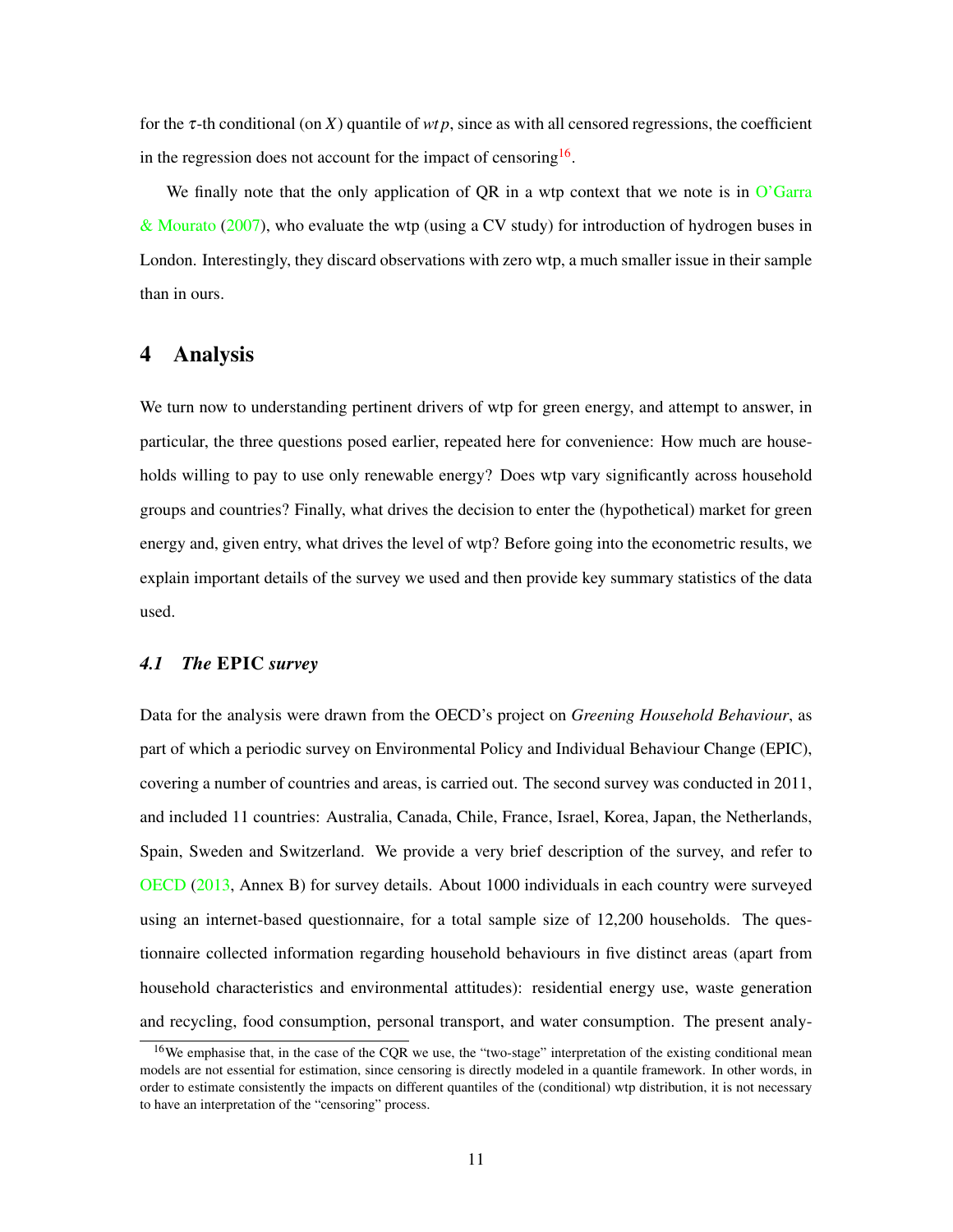sis uses data from the energy section. Sample selection followed a strategy of stratification based on income, age-group, region and gender. In order to account for sampling-related issues, ex-post probability weights were provided, which may be used to render estimation results using this sample comparable to those using random samples from country-level population distributions.

To address the thorny problem of comparing different currencies, the price premium question was phrased in terms of percentage of the existing bill. Furthermore, the individual is asked to consider the value of "re-mixing" current electricity consumption, such that the same number of Kwh as currently consumed is guaranteed to come from renewable sources only. In this way, we know that the value the individual places on this scenario is only related to the new mix and not to how many Kwh is consumed; this is in contrast to most studies in this literature.

#### *4.2 Variable description and summary statistics*

The price premium question asked respondents about their wtp for a completely green energy system, in terms of percentage of current electricity bill (annual), with individuals allowed to choose any continuous amount between 0 and 100%. The usable responses to this question were 9667. Only 8829 observations were usable in the regressions, due to missing values on other variables, primarily income<sup>[17](#page-12-0)</sup>. Tables [\(1\)](#page-14-0) and [\(2\)](#page-13-0) provide summary statistics for the variables used in the regression.

A large part of the literature postulates income as an important determinant of wtp, both for the intensive and extensive margins [\(Kotchen & Moore](#page-28-1)  $(2007)$ , for instance). However, it is not evident what is the appropriate measure of income to use here; for instance, [Kotchen & Moore](#page-28-1) [\(2007\)](#page-28-1) (and, in a different context, [Kotchen & Moore](#page-28-7) [\(2008\)](#page-28-7)), use members in a household as a measure of disposable income, mostly since income is a missing variable. Given that we do have income as a variable, we use both in order to capture different aspects of household characteristics, with a strong prior expectation that larger values correspond to lower disposable income and are likely associated with higher participation and amount (see also footnote [22\)](#page-16-0).

As noted above, several papers in this literature find non-economic attributes, such as attitudes

<span id="page-12-0"></span> $17$ No particular data cleaning exercises were carried out. The only concern corresponded to income with a possibility for very high and low income households to substantially differ. Winsorizing the income variable at both high and low income (the upper and lower 5%), however, provides results (not reported) broadly similar.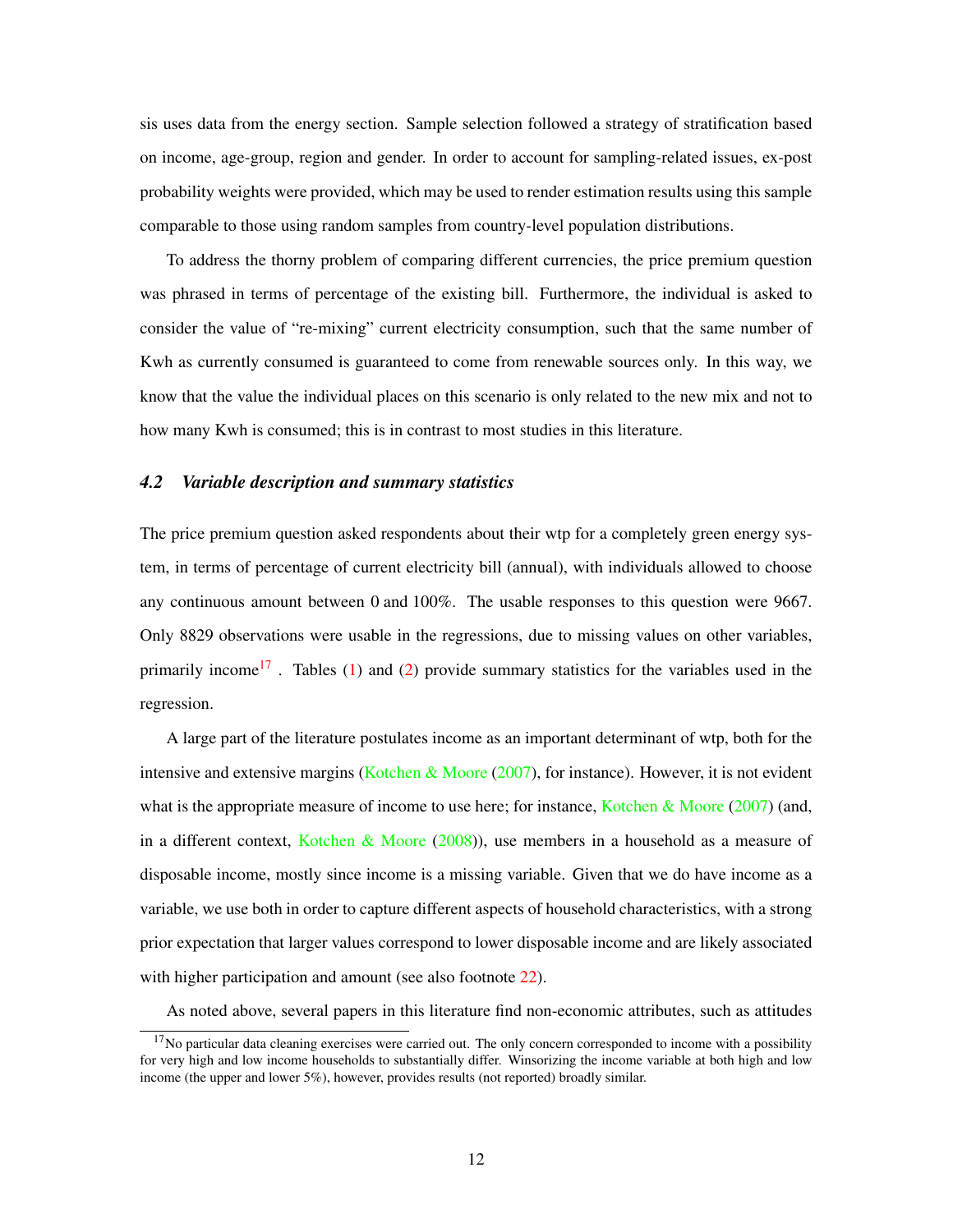to the environment, an important determinant of wtp. The EPIC survey provides a large collection of self-reported variables pertaining to distinct environment-related behaviors/attributes; of these, we choose the following two as being most relevant to our purpose: self-reported membership in an environmental organization (following [Kotchen & Moore](#page-28-7)  $(2008)$ ) and an index derived from measures taken to save energy. Following [Kotchen & Moore](#page-28-7)  $(2008)$ , we expect membership to have a positive effect; however, we are agnostic about (and theory provides little guidance regarding) whether the impact is on the participation or the amount decision. Our prior on the other indicator is very similar. Evidence on the importance of other common household characteristics are mixed in the literature, see table [C.1.](#page-35-0)

<span id="page-13-0"></span>

| Country            | mean  | sd    | Obs. I | Obs. II |
|--------------------|-------|-------|--------|---------|
|                    |       |       |        |         |
| Australia          | 10.81 | 17.99 | 721    | 280     |
| Canada             | 11.87 | 19.03 | 713    | 263     |
| <b>Chile</b>       | 18.39 | 21.72 | 737    | 165     |
| France             | 9.64  | 16.31 | 869    | 368     |
| Israel             | 15.03 | 21.85 | 764    | 252     |
| Japan              | 10.33 | 15.81 | 725    | 336     |
| Korea              | 17.96 | 19.34 | 800    | 173     |
| <b>Netherlands</b> | 7.76  | 13.82 | 643    | 276     |
| Spain              | 10.54 | 17.49 | 755    | 318     |
| Sweden             | 10.22 | 16.61 | 709    | 262     |
| Switzerland        | 13.42 | 16.16 | 793    | 204     |
| Total              | 12.55 | 18.35 | 8229   | 2897    |

Notes: Obs. I is the total number of non-missing observations while Obs. II is the number of observations in Obs. I which have 0 wtp.

Table 2: Summary statistics for wtp (as % of current electricity bill).

#### *4.3 Extensive and intensive margin decisions*

We begin with analysing the impact of two variable classes, income and environmental affinity. Since the coefficients do not convey the full effect of a variable on each decision, we present the results in the form of Average Marginal Effects (AME's) i.e. marginal effect for each variable computed at all observed values of the dependent variables, and then averaged, with standard errors computed as detailed below. Note that for the ET2T model, the coefficients on the dummy variables can be interpreted as proportional effects (see [Krishnamurthy, C.K. & Kriström](#page-29-9) [\(2013,](#page-29-9) footnote 13,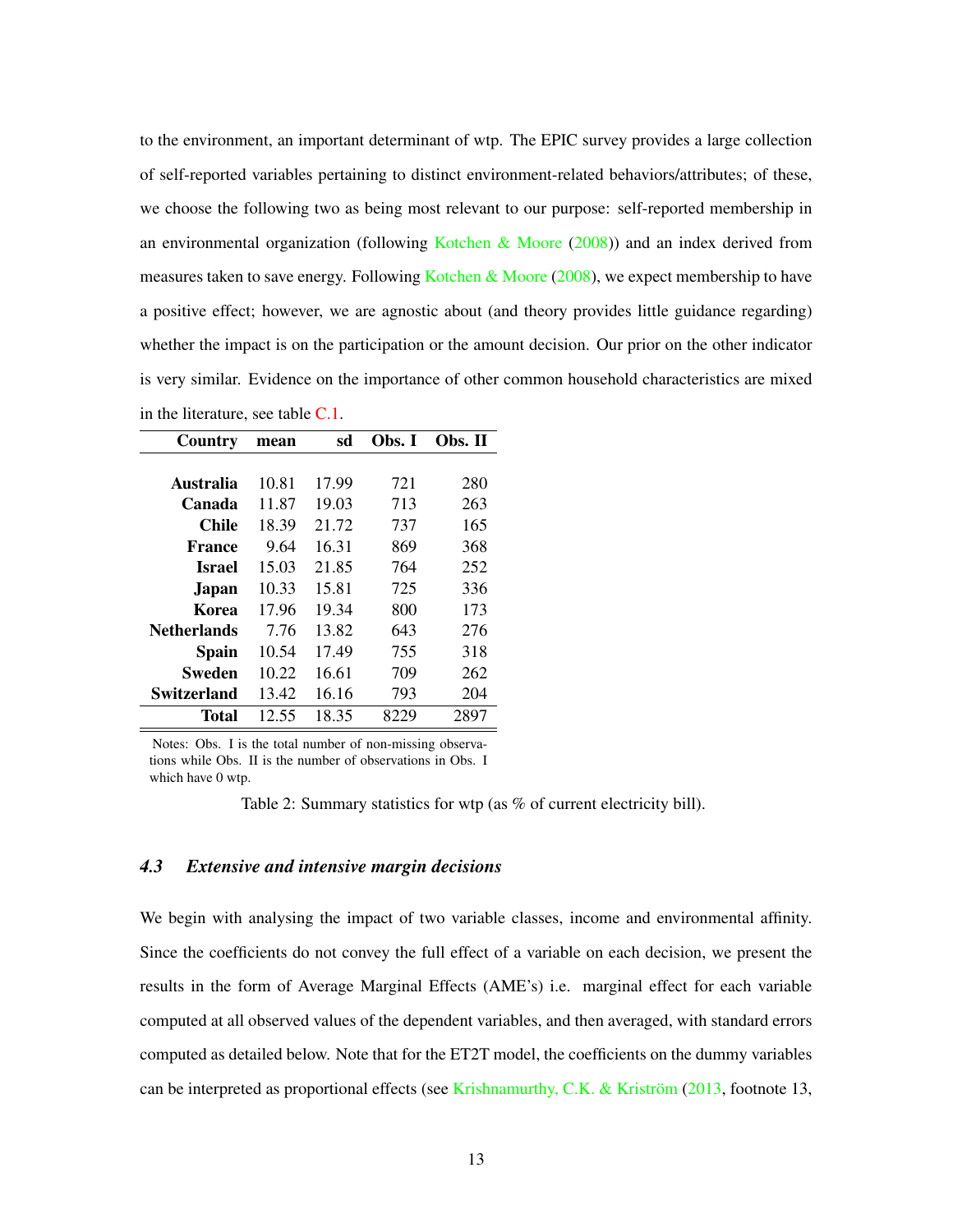<span id="page-14-0"></span>

|                                                                 | Australia | Canada    | Chile                                                                                                                                                                                                                                                                                      | France                                                                                                                                                                                                                                                                                                                                                                                     | <b>Israel</b>                                                                                                                                                                                                                                                    | Japan                                                                                                                                                                                                                                                                                                                                                                  | Korea                                                                                                                                                                                                                                                                                             | Netherlands                                                                                                                                                                                                                                                                                    | Spain                                                                                                                                                                                                                                 | Sweden | Switzerland                                                                                                                                                                                                                                                           | Total                                                                                                                                                                                                                                                             |
|-----------------------------------------------------------------|-----------|-----------|--------------------------------------------------------------------------------------------------------------------------------------------------------------------------------------------------------------------------------------------------------------------------------------------|--------------------------------------------------------------------------------------------------------------------------------------------------------------------------------------------------------------------------------------------------------------------------------------------------------------------------------------------------------------------------------------------|------------------------------------------------------------------------------------------------------------------------------------------------------------------------------------------------------------------------------------------------------------------|------------------------------------------------------------------------------------------------------------------------------------------------------------------------------------------------------------------------------------------------------------------------------------------------------------------------------------------------------------------------|---------------------------------------------------------------------------------------------------------------------------------------------------------------------------------------------------------------------------------------------------------------------------------------------------|------------------------------------------------------------------------------------------------------------------------------------------------------------------------------------------------------------------------------------------------------------------------------------------------|---------------------------------------------------------------------------------------------------------------------------------------------------------------------------------------------------------------------------------------|--------|-----------------------------------------------------------------------------------------------------------------------------------------------------------------------------------------------------------------------------------------------------------------------|-------------------------------------------------------------------------------------------------------------------------------------------------------------------------------------------------------------------------------------------------------------------|
|                                                                 |           |           |                                                                                                                                                                                                                                                                                            |                                                                                                                                                                                                                                                                                                                                                                                            |                                                                                                                                                                                                                                                                  |                                                                                                                                                                                                                                                                                                                                                                        |                                                                                                                                                                                                                                                                                                   |                                                                                                                                                                                                                                                                                                |                                                                                                                                                                                                                                       |        |                                                                                                                                                                                                                                                                       |                                                                                                                                                                                                                                                                   |
| Income (in euro)                                                | 49179.0   | 44243.2   |                                                                                                                                                                                                                                                                                            |                                                                                                                                                                                                                                                                                                                                                                                            |                                                                                                                                                                                                                                                                  |                                                                                                                                                                                                                                                                                                                                                                        |                                                                                                                                                                                                                                                                                                   |                                                                                                                                                                                                                                                                                                |                                                                                                                                                                                                                                       |        |                                                                                                                                                                                                                                                                       |                                                                                                                                                                                                                                                                   |
|                                                                 | (27473.6) | (27113.5) |                                                                                                                                                                                                                                                                                            |                                                                                                                                                                                                                                                                                                                                                                                            |                                                                                                                                                                                                                                                                  |                                                                                                                                                                                                                                                                                                                                                                        |                                                                                                                                                                                                                                                                                                   |                                                                                                                                                                                                                                                                                                |                                                                                                                                                                                                                                       |        |                                                                                                                                                                                                                                                                       |                                                                                                                                                                                                                                                                   |
| Mem. of Envt. $Org. (1=Yes)$                                    | 0.103     | 0.111     |                                                                                                                                                                                                                                                                                            |                                                                                                                                                                                                                                                                                                                                                                                            |                                                                                                                                                                                                                                                                  |                                                                                                                                                                                                                                                                                                                                                                        |                                                                                                                                                                                                                                                                                                   |                                                                                                                                                                                                                                                                                                |                                                                                                                                                                                                                                       |        |                                                                                                                                                                                                                                                                       |                                                                                                                                                                                                                                                                   |
|                                                                 | (0.304)   | (0.314)   |                                                                                                                                                                                                                                                                                            |                                                                                                                                                                                                                                                                                                                                                                                            |                                                                                                                                                                                                                                                                  |                                                                                                                                                                                                                                                                                                                                                                        |                                                                                                                                                                                                                                                                                                   |                                                                                                                                                                                                                                                                                                |                                                                                                                                                                                                                                       |        |                                                                                                                                                                                                                                                                       |                                                                                                                                                                                                                                                                   |
| <b>Energy Behaviour Index</b>                                   | 7.953     | 7.107     |                                                                                                                                                                                                                                                                                            |                                                                                                                                                                                                                                                                                                                                                                                            |                                                                                                                                                                                                                                                                  |                                                                                                                                                                                                                                                                                                                                                                        |                                                                                                                                                                                                                                                                                                   |                                                                                                                                                                                                                                                                                                |                                                                                                                                                                                                                                       |        |                                                                                                                                                                                                                                                                       |                                                                                                                                                                                                                                                                   |
|                                                                 | (1.628)   | (1.762)   |                                                                                                                                                                                                                                                                                            |                                                                                                                                                                                                                                                                                                                                                                                            |                                                                                                                                                                                                                                                                  |                                                                                                                                                                                                                                                                                                                                                                        |                                                                                                                                                                                                                                                                                                   |                                                                                                                                                                                                                                                                                                |                                                                                                                                                                                                                                       |        |                                                                                                                                                                                                                                                                       |                                                                                                                                                                                                                                                                   |
| Members under 18                                                | 0.692     | 0.505     |                                                                                                                                                                                                                                                                                            |                                                                                                                                                                                                                                                                                                                                                                                            |                                                                                                                                                                                                                                                                  |                                                                                                                                                                                                                                                                                                                                                                        |                                                                                                                                                                                                                                                                                                   |                                                                                                                                                                                                                                                                                                |                                                                                                                                                                                                                                       |        |                                                                                                                                                                                                                                                                       |                                                                                                                                                                                                                                                                   |
|                                                                 | (1.031)   | (0.900)   |                                                                                                                                                                                                                                                                                            |                                                                                                                                                                                                                                                                                                                                                                                            |                                                                                                                                                                                                                                                                  |                                                                                                                                                                                                                                                                                                                                                                        |                                                                                                                                                                                                                                                                                                   |                                                                                                                                                                                                                                                                                                |                                                                                                                                                                                                                                       |        |                                                                                                                                                                                                                                                                       |                                                                                                                                                                                                                                                                   |
| Length of stay at residence (years)                             | 2.313     | 2.509     |                                                                                                                                                                                                                                                                                            |                                                                                                                                                                                                                                                                                                                                                                                            |                                                                                                                                                                                                                                                                  |                                                                                                                                                                                                                                                                                                                                                                        |                                                                                                                                                                                                                                                                                                   |                                                                                                                                                                                                                                                                                                |                                                                                                                                                                                                                                       |        |                                                                                                                                                                                                                                                                       |                                                                                                                                                                                                                                                                   |
|                                                                 | (1.073)   | (1.091)   |                                                                                                                                                                                                                                                                                            |                                                                                                                                                                                                                                                                                                                                                                                            |                                                                                                                                                                                                                                                                  |                                                                                                                                                                                                                                                                                                                                                                        |                                                                                                                                                                                                                                                                                                   |                                                                                                                                                                                                                                                                                                |                                                                                                                                                                                                                                       |        |                                                                                                                                                                                                                                                                       |                                                                                                                                                                                                                                                                   |
| Home $Type(1=Multi-dwelling)$                                   | 0.146     | 0.276     |                                                                                                                                                                                                                                                                                            |                                                                                                                                                                                                                                                                                                                                                                                            |                                                                                                                                                                                                                                                                  |                                                                                                                                                                                                                                                                                                                                                                        |                                                                                                                                                                                                                                                                                                   |                                                                                                                                                                                                                                                                                                |                                                                                                                                                                                                                                       |        |                                                                                                                                                                                                                                                                       |                                                                                                                                                                                                                                                                   |
|                                                                 | (0.353)   | (0.447)   |                                                                                                                                                                                                                                                                                            |                                                                                                                                                                                                                                                                                                                                                                                            |                                                                                                                                                                                                                                                                  |                                                                                                                                                                                                                                                                                                                                                                        |                                                                                                                                                                                                                                                                                                   |                                                                                                                                                                                                                                                                                                |                                                                                                                                                                                                                                       |        |                                                                                                                                                                                                                                                                       |                                                                                                                                                                                                                                                                   |
| Urban $(1 = Yes)$                                               | 0.252     | 0.446     |                                                                                                                                                                                                                                                                                            |                                                                                                                                                                                                                                                                                                                                                                                            |                                                                                                                                                                                                                                                                  |                                                                                                                                                                                                                                                                                                                                                                        |                                                                                                                                                                                                                                                                                                   |                                                                                                                                                                                                                                                                                                |                                                                                                                                                                                                                                       |        |                                                                                                                                                                                                                                                                       |                                                                                                                                                                                                                                                                   |
|                                                                 | (0.435)   | (0.497)   |                                                                                                                                                                                                                                                                                            |                                                                                                                                                                                                                                                                                                                                                                                            |                                                                                                                                                                                                                                                                  |                                                                                                                                                                                                                                                                                                                                                                        |                                                                                                                                                                                                                                                                                                   |                                                                                                                                                                                                                                                                                                |                                                                                                                                                                                                                                       |        |                                                                                                                                                                                                                                                                       |                                                                                                                                                                                                                                                                   |
| Age of respondent (years)                                       | 41.97     | 43.38     |                                                                                                                                                                                                                                                                                            |                                                                                                                                                                                                                                                                                                                                                                                            |                                                                                                                                                                                                                                                                  |                                                                                                                                                                                                                                                                                                                                                                        |                                                                                                                                                                                                                                                                                                   |                                                                                                                                                                                                                                                                                                |                                                                                                                                                                                                                                       |        |                                                                                                                                                                                                                                                                       |                                                                                                                                                                                                                                                                   |
|                                                                 | (13.91)   | (13.82)   |                                                                                                                                                                                                                                                                                            |                                                                                                                                                                                                                                                                                                                                                                                            |                                                                                                                                                                                                                                                                  |                                                                                                                                                                                                                                                                                                                                                                        |                                                                                                                                                                                                                                                                                                   |                                                                                                                                                                                                                                                                                                |                                                                                                                                                                                                                                       |        |                                                                                                                                                                                                                                                                       |                                                                                                                                                                                                                                                                   |
| Years of post-school education                                  | 2.945     | 3.004     |                                                                                                                                                                                                                                                                                            |                                                                                                                                                                                                                                                                                                                                                                                            |                                                                                                                                                                                                                                                                  |                                                                                                                                                                                                                                                                                                                                                                        |                                                                                                                                                                                                                                                                                                   |                                                                                                                                                                                                                                                                                                |                                                                                                                                                                                                                                       |        |                                                                                                                                                                                                                                                                       |                                                                                                                                                                                                                                                                   |
|                                                                 | (2.581)   | (2.337)   |                                                                                                                                                                                                                                                                                            |                                                                                                                                                                                                                                                                                                                                                                                            |                                                                                                                                                                                                                                                                  |                                                                                                                                                                                                                                                                                                                                                                        |                                                                                                                                                                                                                                                                                                   |                                                                                                                                                                                                                                                                                                |                                                                                                                                                                                                                                       |        |                                                                                                                                                                                                                                                                       |                                                                                                                                                                                                                                                                   |
| Sex (1=Male)                                                    | 0.528     | 0.530     |                                                                                                                                                                                                                                                                                            |                                                                                                                                                                                                                                                                                                                                                                                            |                                                                                                                                                                                                                                                                  |                                                                                                                                                                                                                                                                                                                                                                        |                                                                                                                                                                                                                                                                                                   |                                                                                                                                                                                                                                                                                                |                                                                                                                                                                                                                                       |        |                                                                                                                                                                                                                                                                       |                                                                                                                                                                                                                                                                   |
|                                                                 | (0.500)   | (0.499)   |                                                                                                                                                                                                                                                                                            |                                                                                                                                                                                                                                                                                                                                                                                            |                                                                                                                                                                                                                                                                  |                                                                                                                                                                                                                                                                                                                                                                        |                                                                                                                                                                                                                                                                                                   |                                                                                                                                                                                                                                                                                                |                                                                                                                                                                                                                                       |        |                                                                                                                                                                                                                                                                       |                                                                                                                                                                                                                                                                   |
| Married/Staying together (1=Yes)                                | 0.632     | 0.630     |                                                                                                                                                                                                                                                                                            |                                                                                                                                                                                                                                                                                                                                                                                            |                                                                                                                                                                                                                                                                  |                                                                                                                                                                                                                                                                                                                                                                        |                                                                                                                                                                                                                                                                                                   |                                                                                                                                                                                                                                                                                                |                                                                                                                                                                                                                                       |        |                                                                                                                                                                                                                                                                       |                                                                                                                                                                                                                                                                   |
|                                                                 | (0.482)   | (0.483)   |                                                                                                                                                                                                                                                                                            |                                                                                                                                                                                                                                                                                                                                                                                            |                                                                                                                                                                                                                                                                  |                                                                                                                                                                                                                                                                                                                                                                        |                                                                                                                                                                                                                                                                                                   |                                                                                                                                                                                                                                                                                                |                                                                                                                                                                                                                                       |        |                                                                                                                                                                                                                                                                       |                                                                                                                                                                                                                                                                   |
| Employment (1=Employed)                                         | 0.589     | 0.600     |                                                                                                                                                                                                                                                                                            |                                                                                                                                                                                                                                                                                                                                                                                            |                                                                                                                                                                                                                                                                  |                                                                                                                                                                                                                                                                                                                                                                        |                                                                                                                                                                                                                                                                                                   |                                                                                                                                                                                                                                                                                                |                                                                                                                                                                                                                                       |        |                                                                                                                                                                                                                                                                       |                                                                                                                                                                                                                                                                   |
|                                                                 | (0.492)   | (0.490)   | 140265<br>(10512.1)<br>(10512.1)<br>0.193<br>0.193<br>0.395)<br>0.382<br>0.360<br>0.3441<br>0.3441<br>0.345<br>0.545<br>0.545<br>0.545<br>0.549<br>0.549<br>0.549<br>0.540<br>0.540<br>0.540<br>0.540<br>0.540<br>0.540<br>0.540<br>0.540<br>0.540<br>0.540<br>0.540<br>0.540<br>0.540<br> | $\begin{array}{l} \begin{array}{l} \text{38767}, \\ \text{3885.1} \\ \text{7885.1} \\ \text{7996} \\ \text{8990} \\ \text{7962} \\ \text{9970} \\ \text{1613} \\ \text{1780} \\ \text{1813} \\ \text{1980} \\ \text{1980} \\ \text{1090} \\ \text{1091} \\ \text{1091} \\ \text{1091} \\ \text{1092} \\ \text{1093} \\ \text{1193} \\ \text{1201} \\ \text{1303} \\ \text{1303} \\ \text{$ | $\begin{array}{r rrrr} 26753. & 0.1363. & 0.1363. & 0.1363. & 0.1363. & 0.1363. & 0.132. & 0.132. & 0.1363. & 0.1363. & 0.1363. & 0.1363. & 0.1363. & 0.1363. & 0.1363. & 0.1363. & 0.1363. & 0.1363. & 0.1363. & 0.1363. & 0.1363. & 0.1363. & 0.1363. & 0.136$ | $\begin{array}{l l} \text{49716}( & \text{49716}( & \text{49716}( & \text{49716}( & \text{49716}( & \text{49716}( & \text{49716}( & \text{49716}( & \text{49716}( & \text{49716}( & \text{49716}( & \text{49716}( & \text{49716}( & \text{49716}( & \text{49716}( & \text{49716}( & \text{49716}( & \text{49716}( & \text{49716}( & \text{49716}( & \text{49716}( & \$ | $\begin{array}{l} 22023, \\ 23095, \\ 0.0656 \\ 0.247 \\ 0.759 \\ 0.803 \\ 0.080 \\ 0.751 \\ 0.080 \\ 0.094 \\ 0.094 \\ 0.094 \\ 0.094 \\ 0.094 \\ 0.017 \\ 0.012 \\ 0.014 \\ 0.012 \\ 0.0131 \\ 0.031 \\ 0.040 \\ 0.040 \\ 0.040 \\ 0.040 \\ 0.040 \\ 0.040 \\ 0.040 \\ 0.040 \\ 0.040 \\ 0.040$ | 39719.1<br>16942.1<br>0.138<br>0.346<br>0.368<br>0.368<br>0.369<br>0.3830<br>0.3830<br>0.3830<br>0.3930<br>0.764<br>0.764<br>0.39<br>0.345<br>0.32<br>0.32<br>0.32<br>0.32<br>0.32<br>0.32<br>0.342<br>0.342<br>0.342<br>0.342<br>0.342<br>0.32<br>0.32<br>0.32<br>0.32<br>0.32<br>0.32<br>0.3 | 2004401<br>164491, 11 14 14 15 16 16 16 17 16 17 16 17 16 17 16 17 16 17 16 17 16 17 16 17 16 17 16 17 16 17 16 1<br>0 11 14 16 17 16 17 16 17 16 17 16 17 16 17 16 17 16 17 16 17 16 17 16 17 16 17 16 17 16 17 16 17 16 17 16 1<br> |        | $\begin{array}{r} 62881.7\\ 0.222\\ 0.573\\ 0.637\\ 0.637\\ 0.637\\ 0.637\\ 0.637\\ 0.637\\ 0.638\\ 0.633\\ 0.632\\ 0.637\\ 0.637\\ 0.637\\ 0.637\\ 0.637\\ 0.638\\ 0.639\\ 0.630\\ 0.630\\ 0.630\\ 0.630\\ 0.630\\ 0.647\\ 0.660\\ 0.660\\ 0.660\\ 0.660\\ 0.660\\ $ | $\begin{array}{l} 38612,7\\ 0.122\\ 0.127\\ 0.327)\\ 0.651\\ 1.435\\ 0.671\\ 0.6081\\ 0.60981\\ 0.60981\\ 0.60981\\ 0.60982\\ 0.60983\\ 0.60995\\ 0.60999\\ 0.60990\\ 0.6090\\ 0.6009\\ 0.6000\\ 0.6000\\ 0.6000\\ 0.6000\\ 0.6000\\ 0.6000\\ 0.6000\\ 0.6000\\ $ |
| <b>Observations</b>                                             | 721       | 713       |                                                                                                                                                                                                                                                                                            |                                                                                                                                                                                                                                                                                                                                                                                            |                                                                                                                                                                                                                                                                  |                                                                                                                                                                                                                                                                                                                                                                        |                                                                                                                                                                                                                                                                                                   |                                                                                                                                                                                                                                                                                                |                                                                                                                                                                                                                                       |        |                                                                                                                                                                                                                                                                       |                                                                                                                                                                                                                                                                   |
| Notes: Mean with s.d. in parentheses. For dummy variables, mean |           |           |                                                                                                                                                                                                                                                                                            |                                                                                                                                                                                                                                                                                                                                                                                            |                                                                                                                                                                                                                                                                  | value is interpreted as the proportion of 1's in the sample                                                                                                                                                                                                                                                                                                            |                                                                                                                                                                                                                                                                                                   |                                                                                                                                                                                                                                                                                                |                                                                                                                                                                                                                                       |        |                                                                                                                                                                                                                                                                       |                                                                                                                                                                                                                                                                   |

Table 1: Summary statistics of dependent variables for the regression sample. Table 1: Summary statistics of dependent variables for the regression sample.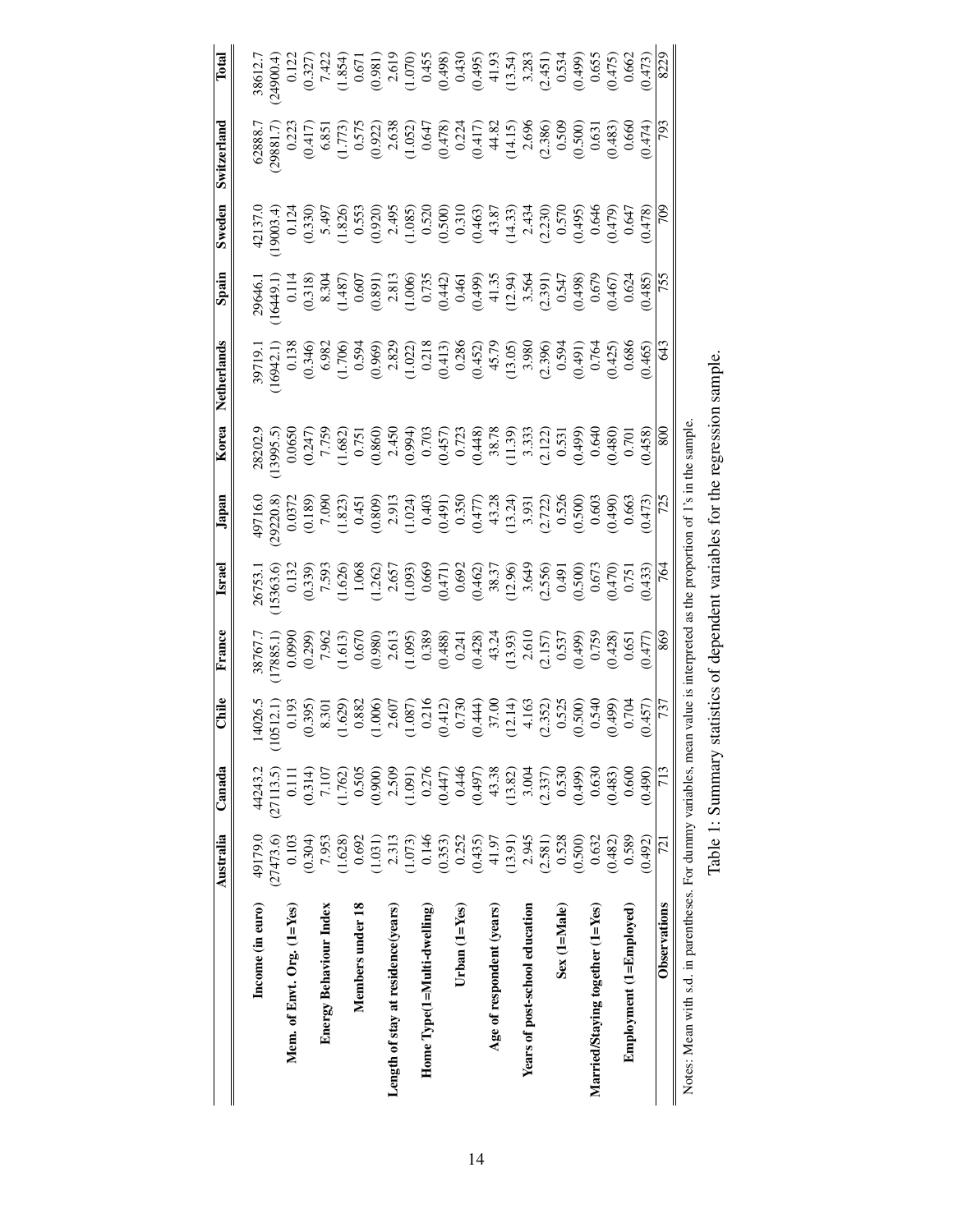pp 24) for more details).

Standard error computation and inference for non-linear, likelihood-based models with nonrandom sampling is more involved than in the linear case, and we detail below how we compute the standard errors and associated test statistics. Standard error computations for all censored models used here account for the sampling structure, by clustering at the country-level. In addition, for the computation of the Average Marginal Effects (AME's), the non-random sampling of the data is accounted for by using a linearized variance estimator, instead of the usual delta-method based one. Given that there are no robust goodness-of-fit measures for many of the models used here, we provide instead an idea of model adequacy via the Wald test. In particular, we provide  $F$ - or  $\chi^2$ statistic for a test of all coefficients except the fixed effects and intercept in the full model. We use the this approach since the more conventional likelihood-based methods, such as the LR test, are not available in a setting where sampling is non-random, in particular where probability weights are used.

Results for the intensive margin ("amount" decision) for different models are reported in table [3](#page-18-0) while those for the extensive margin ("participation" decision) are reported in table  $4^{18}$  $4^{18}$  $4^{18}$  $4^{18}$ . The effect of income is relatively uniform, across both the intensive and extensive margins<sup>[19](#page-15-1)</sup>. Specifically, income is never significant for the intensive margin decision (row I, table [3\)](#page-18-0), and has an unexpected sign in two of the censored models. The sign is positive for the extensive margin (row I, table [4\)](#page-19-0), but insignificant. While some of the literature on eliciting wtp using CV-like studies do report the lack of significance of income, we believe that ours is the first study to report lack of significance of income to both margins, intensive and extensive. [Kotchen & Moore](#page-28-1)  $(2007)$ , for instance, report income as being significant in the extensive margin decision. [Jacobsen et al.](#page-28-8) [\(2012\)](#page-28-8) report a negative (but significant) coefficient on income for the intensive margin, and a positive (but insignificant) impact on the extensive margin. We return to an interpretation of the lack of significance of the income variable below. [Shi et al.](#page-29-0)  $(2013)$  use the 2007 version of the EPIC survey, which is based on a different sample of OECD-countries, but the price premium question is (virtually) identical. They

<span id="page-15-0"></span> $18$ Note that since there is no particular theoretical reason–except for the ET2T model (see below)–to postulate that the presumptive determinants of the participation and amount decisions are different, the same variable sets appear in both equations.

<span id="page-15-1"></span><sup>&</sup>lt;sup>19</sup>Unlike in [Kotchen & Moore](#page-28-1) [\(2007\)](#page-28-1), for our preferred censored model, the ET2T, both decisions are linked and it is not possible to decompose the regression into two independent ones. Therefore, it is not possible to compare the "joint" decision to the two constituent decisions.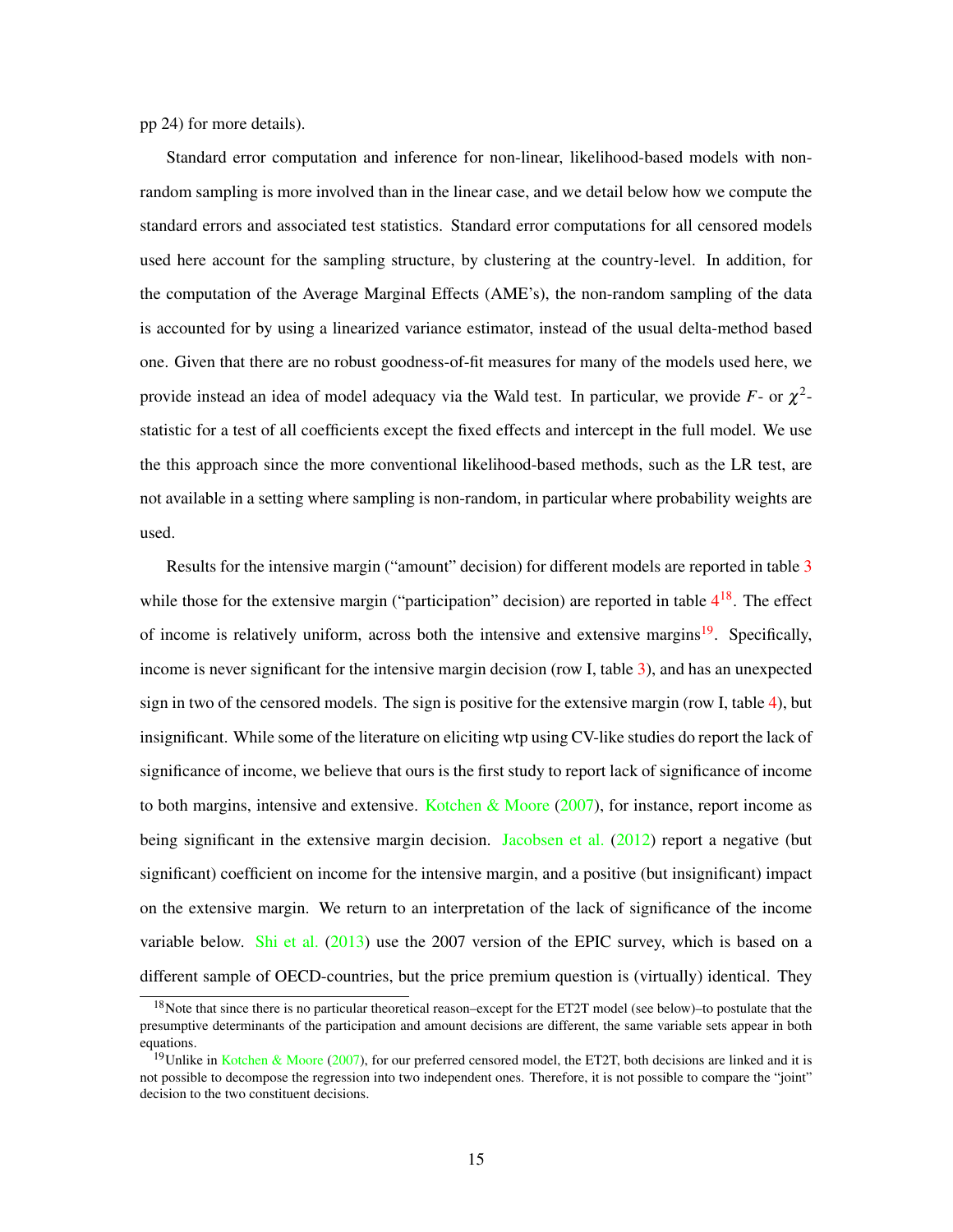find that income determines the entry decision, but plays no significant role for the level decision.

For environmental affinity, as indicated earlier, we use two variables: (self-reported) membership in an environmental organization and a measure of energy saving behaviour, the energy behaviour index. For the intensive margin decision (table [3\)](#page-18-0), we note that the coefficient on membership is positive and significant and is remarkably similar in magnitude across comparable meth- $\text{ods}^{20}$  $\text{ods}^{20}$  $\text{ods}^{20}$ ; for instance, the difference in wtp between a member and non-member in the ET2T model is in the order of 1.4% of current electricity bill, on average. A similar result holds for the extensive margin, in table [4;](#page-19-0) members are, on average, 13% more likely to report positive wtp, based on the ET2T model, and the magnitudes of the effect is remarkably similar across all methods.

The variable energy behaviour index, constructed from individual reported energy saving behaviours, is an energy-specific measure of household behaviour; we find that an increase in the index is associated with a  $0.8\%$  increase in wtp<sup>[21](#page-16-2)</sup>, for the intensive margin. However, there is no significant impact and, if anything, participation is reduced (almost with the same magnitude) with increases in the index. This suggests that energy conservation behaviour does not directly correlate with proclivity for the global public good, conditional on other presumptive determinants.

We interpret the variable "number of individuals under 18" (the number of non-working individuals in the household) as being inversely related to disposable income; this variable is never significant for both decisions. For the intensive margin, the sign of this variable is contrary to our intuition. It positively affects the amount decision, but has a plausible negative impact on participa-tion. The latter effect is also reported in the empirical section in [Kotchen & Moore](#page-28-1) [\(2007\)](#page-28-1), although they use the total size of the household<sup>[22](#page-16-0)</sup>. In most models, age is negatively related to both the amount (significant) and participation decision (not significant), which is consistent with most other

<span id="page-16-1"></span><sup>&</sup>lt;sup>20</sup>Recall the dependent variable in the ET2T variable is  $log(wtp)$ ; as a result, the magnitude of coefficients and marginal effects on the variables in that method is not comparable to those in the other methods–at least for the intensive margin– which use wtp in level as dependent variable.

<span id="page-16-2"></span><sup>&</sup>lt;sup>21</sup>This is a rather approximate statement; formally, the index is a variable restricted to lie between 0 and 10, and in our estimation, we essentially consider this a continuous variable, leading to difficulties in interpretation. However, we believe that the interpretation as a continuous variable for the marginal effects is unlikely to be substantially misleading, especially for individuals not very close to either of the end points, 0 and 10, which is the vast majority of the individuals in the sample.

<span id="page-16-0"></span> $22$ [Kotchen & Moore](#page-28-1) [\(2007\)](#page-28-1) interpret household size as a measure decreasing in disposable income; however, with this variable, such an interpretation is confounded by the possibility of two working individuals in larger households. This is illustrated in our case by the *positive* coefficient on the total household size in both regressions when used instead of the number of individuals under 18 (results not reported). A better measure is non-income-earning size of the household, which we define to be the total number of individuals in the household who are under 18.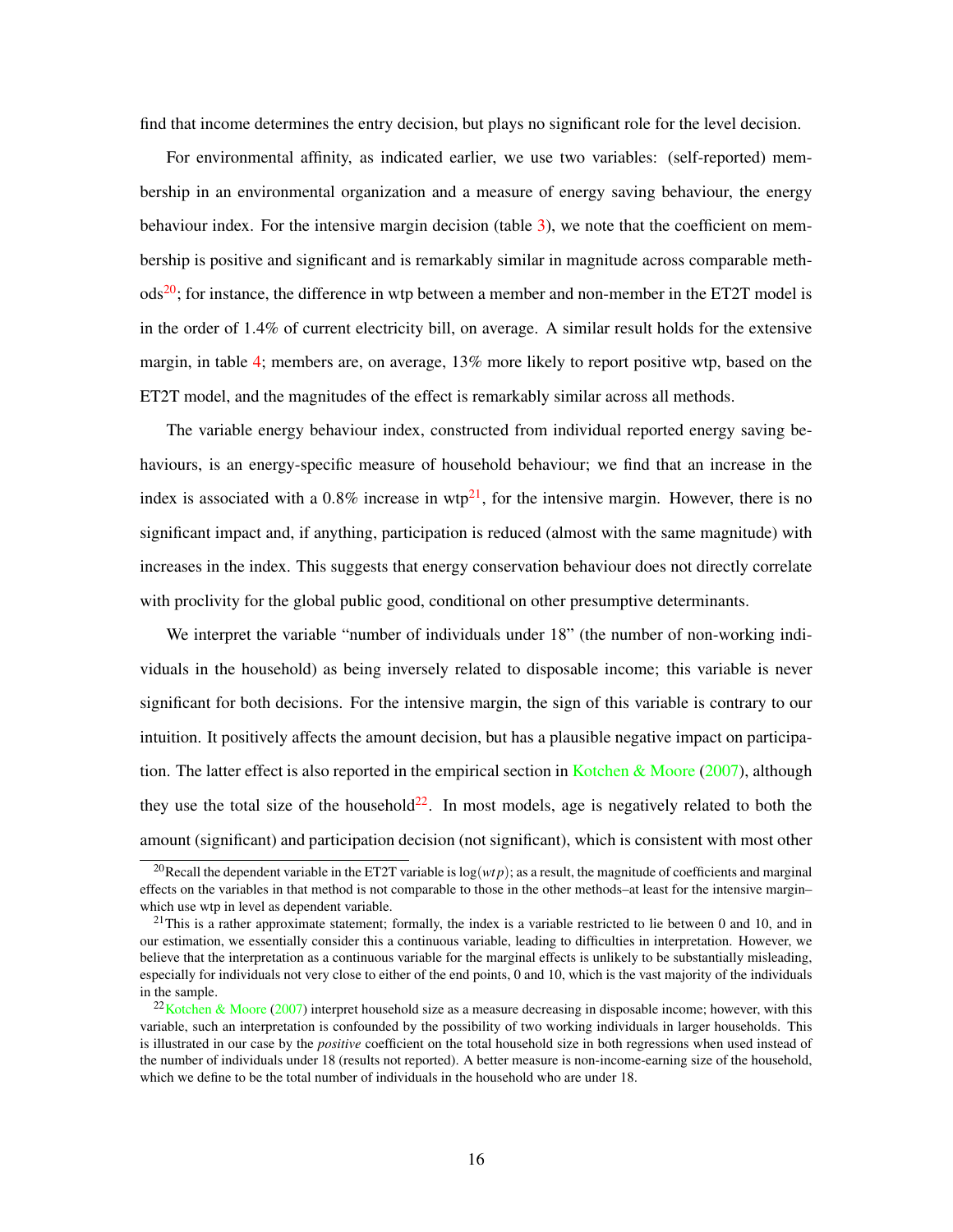empirical studies. Education is likely to both increase participation probability and conditional on participation, the amount the individual is willing to pay, in keeping with most other studies.

Finally, gender is never seen to substantially affect either the intensive or the extensive margin which is consistent with previous empirical findings (e.g. [Kotchen & Moore](#page-28-1)  $(2007)$ ), while some of the literature focused specifically on charitable giving finds clear support for women being more likely to participate (i.e. find a negative sign on the coefficient on gender in the extensive margin). Given the substantial difficulties in comparing between varying sample sizes and characteristics across studies, it is difficult to make much of this finding. We do not detect any significant ruralurban divide; nor do we detect significant differences between those who live in apartments and those in isolated dwellings $^{23}$  $^{23}$  $^{23}$ .

We turn now to interpreting two variables which have an income interpretation: income and number of individuals under 18 in the household. We interpret reported income as a measure of a variety of factors which are related to life-style, while the variable "number of under-18 individuals" is interpreted as inversely related to a discretionary part of income, with higher numbers corresponding to lower income. Alternative specifications, including using per-capita income, yielded similar results, with the income variable not significant.

To summarize, we find that income is not a significant determinant of either participation in the "green energy" market (the extensive margin) or on the amount decision (intensive margin). In particular, attitudinal factors such as membership of environmental organization and individualspecific factors, proxied by age and years of education, are more important determinants of the amount of wtp. In particular, in our preferred model, we find that the income elasticity of wtp is insignificant.

<span id="page-17-0"></span><sup>&</sup>lt;sup>23</sup>Employment appears not to affect either participation or amount of wtp, conditional on other characteristics, while marital status-which, like employment, is intended to capture some aspects of feeling of "stability" of circumstancesstrangely shows a negative coefficient in certain specifications, especially in the tobit model for the intensive margin (although not in our preferred specification). We conjecture that this effect is likely related to the positive significant coefficient on the number of under-18 individuals (also in the tobit model) in that couples staying together have a higher likelihood of having more children.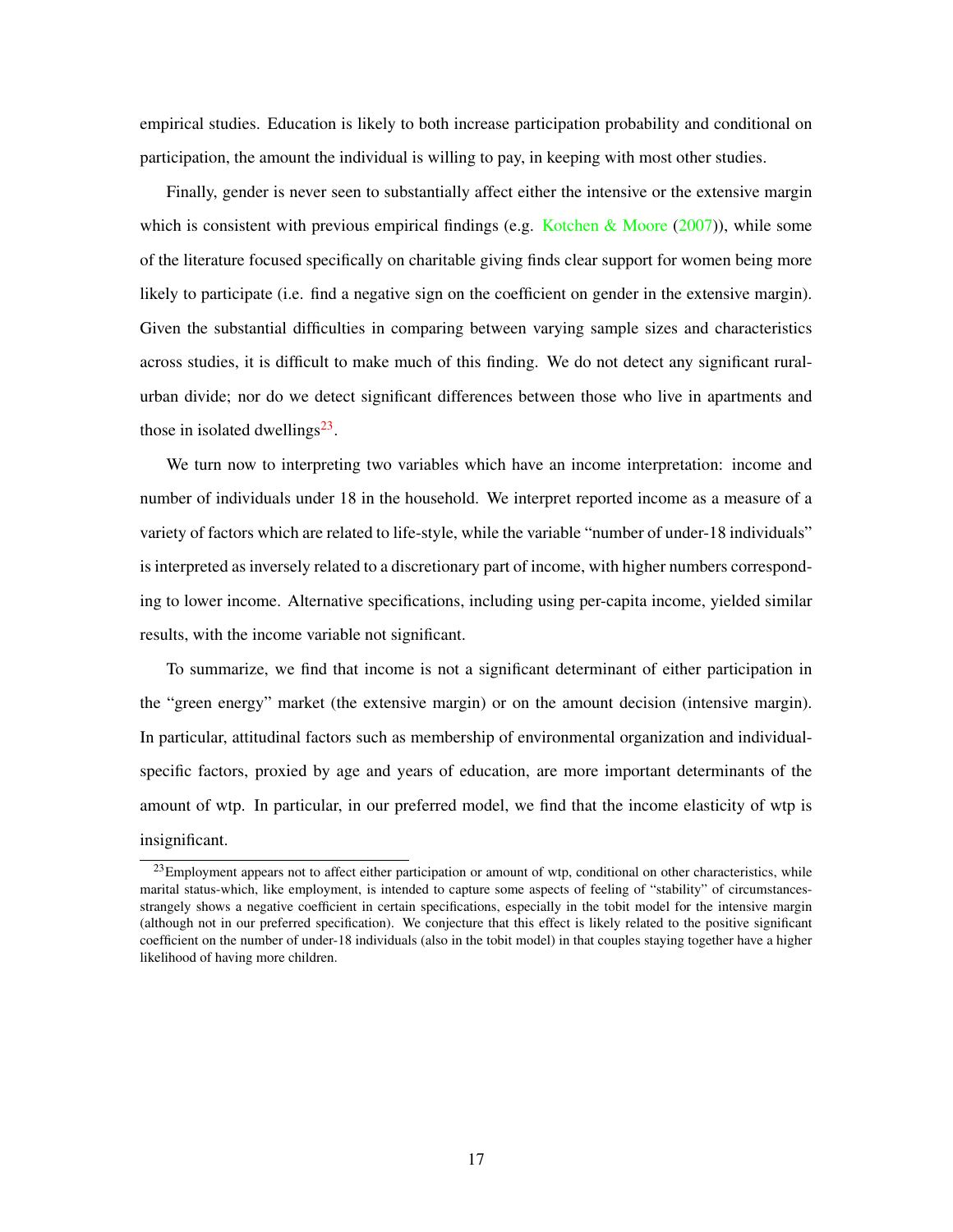<span id="page-18-0"></span>

|                                            | <b>OLS</b>  | <b>Tobit</b> | <b>TNH</b>  | ET2T        |
|--------------------------------------------|-------------|--------------|-------------|-------------|
| log(house hold income)                     | $-0.398$    | 0.876        | $-0.370$    | 0.041       |
|                                            | $(-0.208)$  | (0.567)      | $(-0.207)$  | (0.474)     |
| Member of Envt. Organisation               | $6.192***$  | $5.903***$   | $5.117***$  | $0.337***$  |
|                                            | (8.263)     | (11.447)     | (10.722)    | (6.195)     |
| Energy Behaviour Index                     | 0.073       | $-0.173$     | 0.083       | $0.008*$    |
|                                            | (0.623)     | $(-0.655)$   | (0.728)     | (1.763)     |
| Members under 18                           | 0.236       | $0.561***$   | 0.270       | 0.021       |
|                                            | (0.675)     | (3.197)      | (0.763)     | (1.597)     |
| Length of stay at residence (years)        | 0.287       | $-0.343$     | 0.261       | 0.011       |
|                                            | (0.840)     | $(-1.166)$   | (0.708)     | (0.569)     |
| Home $Type(1=Multi-dwelling)$              | 0.582       | $0.895**$    | 0.467       | 0.034       |
|                                            | (0.600)     | (2.412)      | (0.474)     | (0.695)     |
| $Urban(1 = Yes)$                           | 0.043       | 0.197        | 0.159       | $-0.018$    |
|                                            | (0.049)     | (0.315)      | (0.187)     | $(-0.312)$  |
| Age of respondent                          | $-0.167***$ | $-0.053$     | $-0.182***$ | $-0.009***$ |
|                                            | $(-5.795)$  | $(-1.519)$   | $(-6.482)$  | $(-5.123)$  |
| Years of Post-Secondary Education          | $0.319*$    | $0.466***$   | $0.335*$    | $0.019**$   |
|                                            | (1.875)     | (4.241)      | (1.878)     | (2.500)     |
| Gender(1=Male)                             | 0.424       | 0.421        | 0.353       | $-0.006$    |
|                                            | (0.678)     | (1.620)      | (0.588)     | $(-0.269)$  |
| Marital Status(1=Married/staying together) | 1.105       | $-0.946**$   | 1.347*      | 0.040       |
|                                            | (1.522)     | $(-2.337)$   | (1.667)     | (0.845)     |
| Employment Status(1=Employed)              | 1.388       | $-0.083$     | 1.713       | 0.039       |
|                                            | (1.108)     | $(-0.074)$   | (1.345)     | (0.608)     |
| Observations                               | 5332        | 8229         | 5332        | 8229        |
| Model Comparison Statistic                 |             | 234.6        | 337.6       | 777.5       |

Notes: T-statistics in parentheses. The number of observations differ by method, with all two-step estimators using more observations, depending upon included covariates. All regressions include country-fixed effects (not reported) and use probability weights to account for sampling. Standard errors on marginal effects account for clustered survey design (see text for detailed description). The covariates in the regressions above are (i) OLS, Tobit and Double-hurdle: non-zero and non-missing observations (ii) ET2T: on all non-zero and non-missing observations in the amount equation. Model Comparison Statistic is the wald test statistic for joint significance of all coefficients excluding the country-fixed effects. ∗, ∗∗ and ∗ ∗ ∗ indicate significance at levels of respectively *p* < 0.1, *p* < 0.05 and *p* < 0.01.

Table 3: Average Marginal Effects for the conditional mean,  $\frac{\partial \mathbb{E}(wtp|X, wtp > 0)}{\partial X_j}$ , of wtp.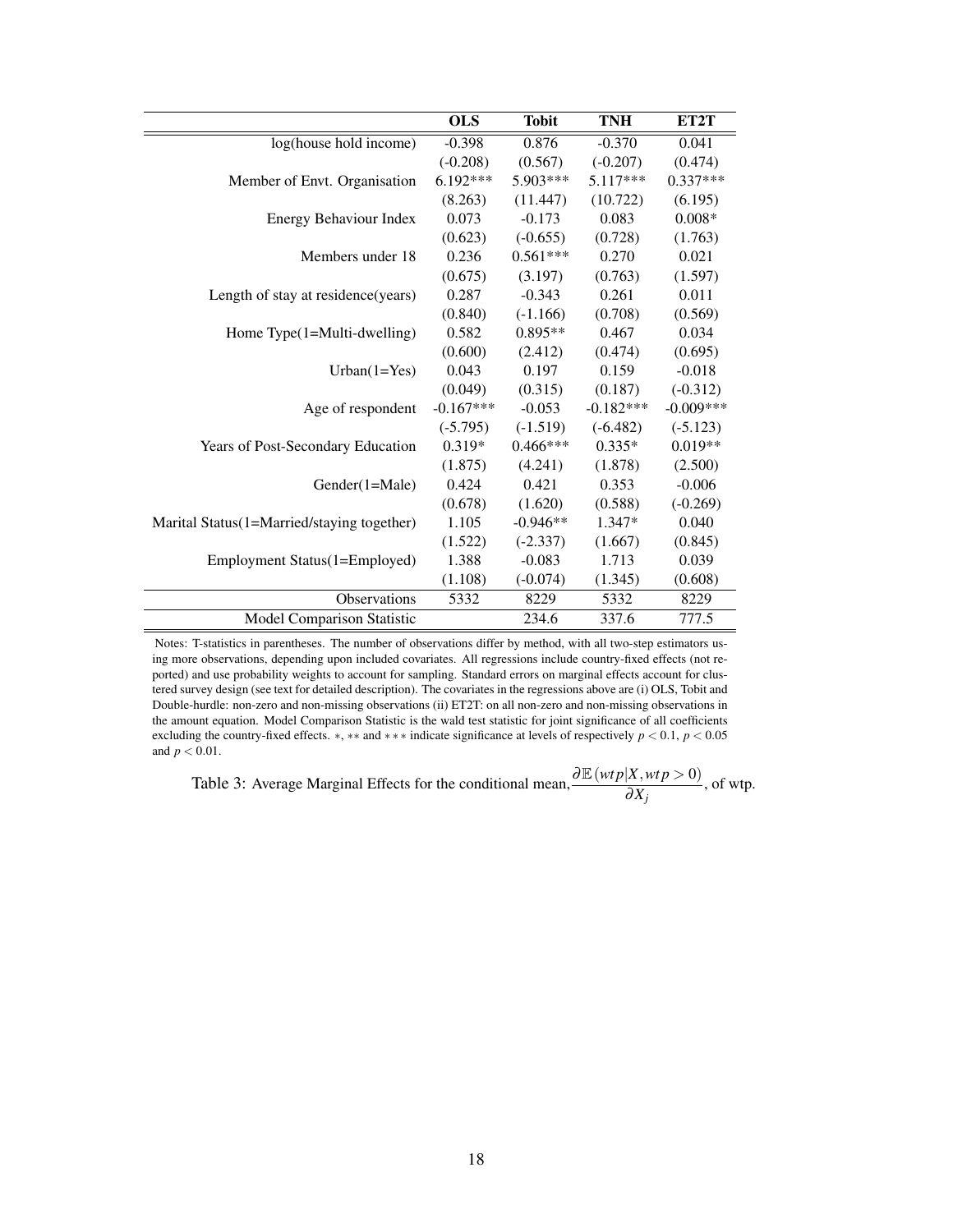<span id="page-19-0"></span>

|                                            | <b>Tobit</b> | <b>Truncated Normal Hurdle</b> | ET2T       |
|--------------------------------------------|--------------|--------------------------------|------------|
| log(house hold income)                     | 0.047        | $0.065*$                       | 0.044      |
|                                            | (1.029)      | (1.713)                        | (1.476)    |
| Member of Envt. Organisation               | $0.167***$   | $0.145***$                     | $0.138***$ |
|                                            | (7.679)      | (5.396)                        | (6.712)    |
| Energy Behaviour Index                     | $-0.004$     | $-0.009$                       | $-0.009$   |
|                                            | $(-0.624)$   | $(-0.892)$                     | $(-0.913)$ |
| Members under 18                           | 0.004        | 0.004                          | $-0.003$   |
|                                            | (0.380)      | (0.259)                        | $(-0.296)$ |
| Length of stay at residence(years)         | $-0.003$     | $-0.012$                       | $-0.007$   |
|                                            | $(-0.402)$   | $(-0.827)$                     | $(-0.592)$ |
| Home $Type(1=Multi-dwelling)$              | 0.001        | 0.006                          | 0.000      |
|                                            | (0.063)      | (0.351)                        | (0.024)    |
| $Urban(1 = Yes)$                           | $-0.000$     | 0.006                          | 0.005      |
|                                            | $(-0.016)$   | (0.390)                        | (0.301)    |
| Age of respondent                          | $-0.002*$    | 0.000                          | $-0.001$   |
|                                            | $(-1.909)$   | (0.019)                        | $(-0.723)$ |
| Years of Post-Secondary Education          | $0.012***$   | $0.012***$                     | $0.012***$ |
|                                            | (3.387)      | (4.114)                        | (4.015)    |
| Gender(1=Male)                             | 0.010        | 0.005                          | $-0.000$   |
|                                            | (1.338)      | (0.275)                        | $(-0.013)$ |
| Marital Status(1=Married/staying together) | $-0.010$     | $-0.042**$                     |            |
|                                            | $(-0.875)$   | $(-1.979)$                     |            |
| Employment Status(1=Employed)              | $-0.014$     | $-0.032$                       |            |
|                                            | $(-0.412)$   | $(-1.119)$                     |            |
| Observations                               | 8229         | 8229                           | 8229       |
| Model Comparison Statistic                 |              | 383.1                          |            |

Notes: T-statistics in parentheses. For binary variables, the effects are the differences between the two categories of the independent variable. The Hurdle model has a first stage independent probit, and so the effects are those from a simple probit, with dependent variable  $\mathbb{I}(wtp > 0)$ . The Model Comparison Test Statistic thus pertains to a probit. The ET2T and Tobit are two-stage models; thus, the number of observations, as well as the Model Comparison Statistics, are the same as those for the marginal effects of the conditional mean. All regressions include country-fixed effects (not reported) and use probability weights to account for survey sampling. Standard error computations are identical to that in table [3.](#page-18-0)  $*$ ,  $**$  and  $***$  indicate significance at levels of respectively  $p < 0.1$ ,  $p < 0.05$  and  $p < 0.01$ .

Table 4: Average Marginal Effects for conditional probability of participation,  $\frac{\partial \mathbb{P}(wtp>0|X)}{\partial x}$  $\frac{\partial P}{\partial X_j}$ .

#### *4.4 Unobserved heterogeneity*

Does the QR provide a different characterisation of the relationships? We present the results in the form of a graph, a convenient and widely used way for visualizing the variation in coefficients (or effects) across a range of quantiles. Theory typically provides little guidance for which, and how many, quantiles to estimate; in empirical studies therefore, a wide range of quantiles are estimated, a practice which we follow by estimating (independent of each other) a range of conditional quantiles,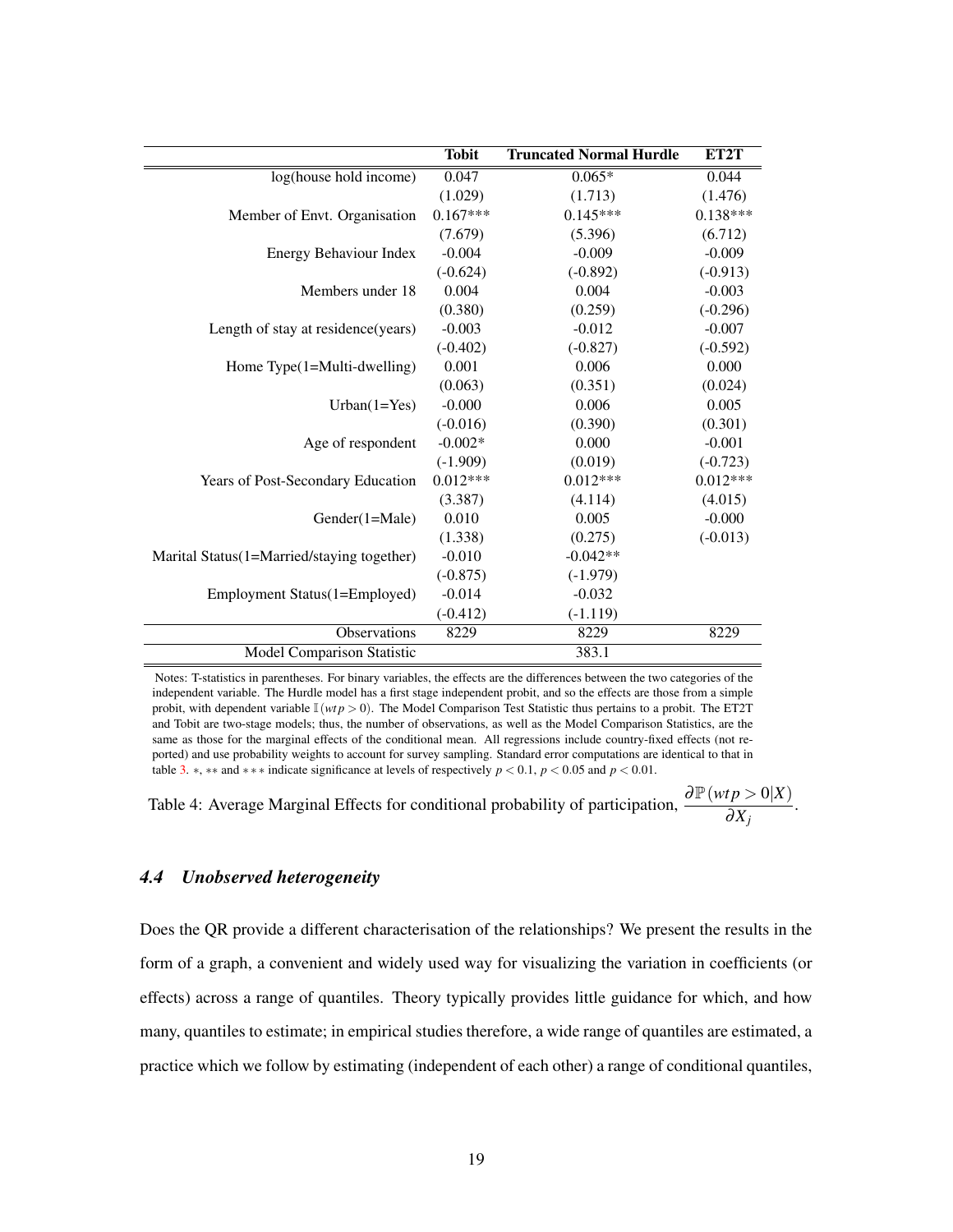<span id="page-20-0"></span>

Figure 1: Average marginal effects from Censored QR for indicated variables

*Notes:* Average marginal effects and confidence intervals are independently estimated over a range of quantiles (estimated independently over a grid of quantiles, from the 25th to 90th, with increments of 5), from 500 independent resamples using the paired, weighted bootstrap. These estimates are then connected by a curve. Estimation at each quantile included country-specific fixed effects, and estimation (and resampling) procedure used probability weights to account for sampling. The gray region is the confidence region while the red coloured lines are the estimated coefficients; thus, confidence regions which do not overlap the zero line are to be considered "significant".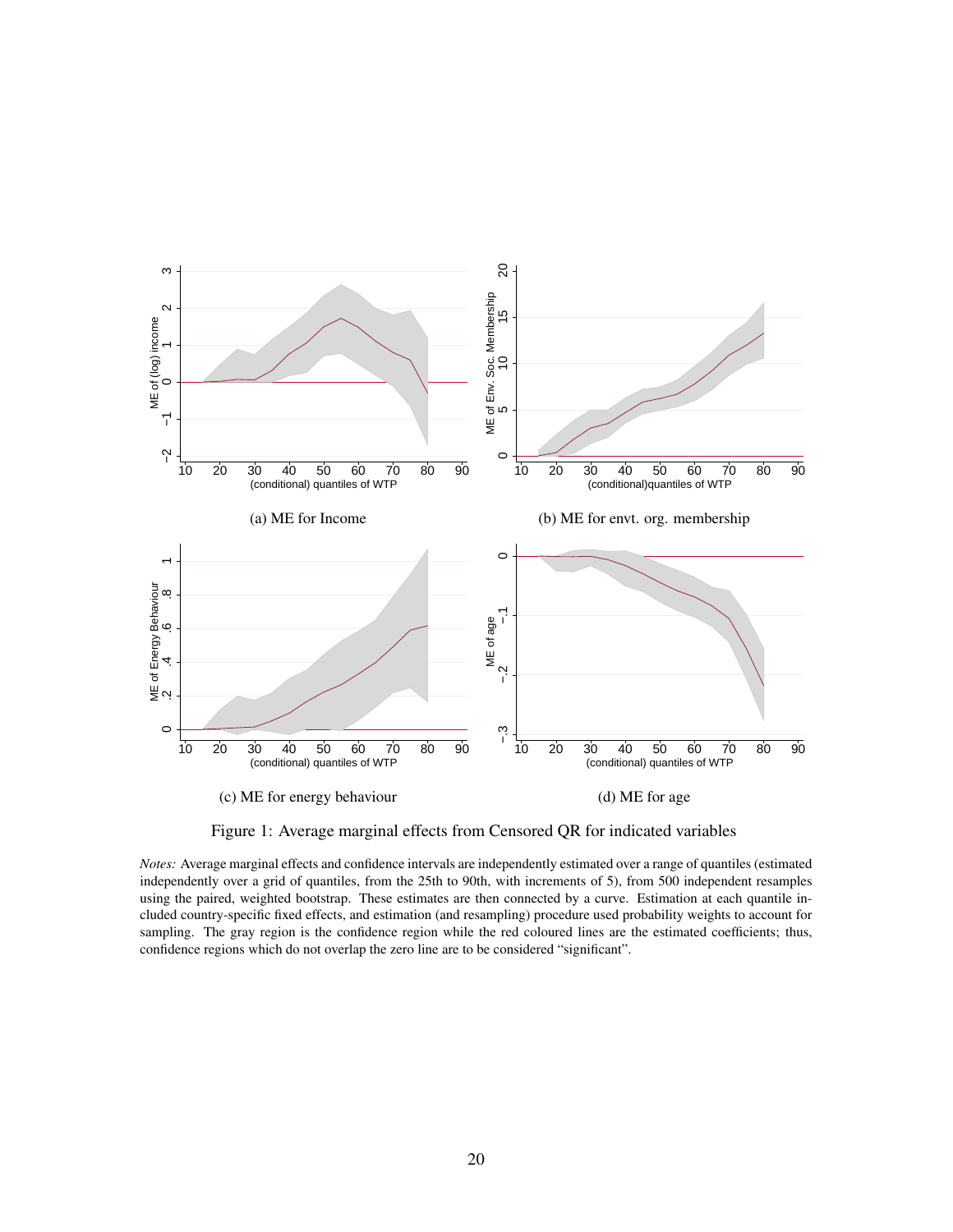

Figure 2: Average marginal effects from CQR for indicated variables.

*Notes:* Average marginal effects and (bootstrap) confidence intervals, independently estimated over a range of quantiles; estimation, graphing and confidence interval computations are identical to those in fig. [1.](#page-20-0)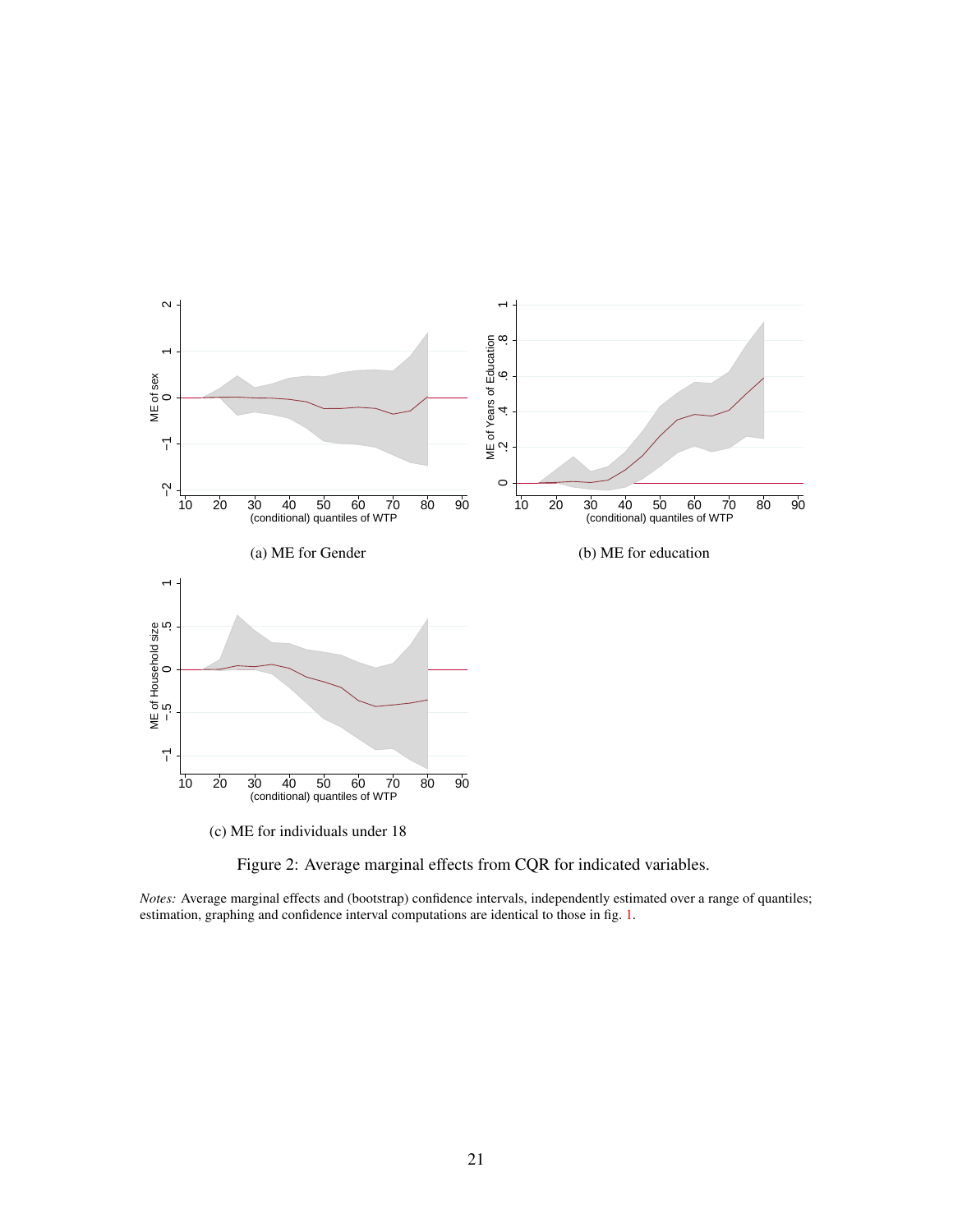from the 25th percentile to the 90th, with increments of 5 percentiles, which are then plotted $24$ .

The key question of interest is the direction of effects obtained using the framework, compared to those using the conditional mean and participation probability models earlier used. The results are, however, not directly comparable since the modeling frameworks are rather different, especially in the censored regression case. Confidence intervals are computed, at each quantile and for each coefficient, using the weighted version of the paired bootstrap (see Section [B](#page-33-0) for a few details regarding inference), with independent–across countries–sampling (conditional on the weights) assumed.

We now turn to interpreting the estimated effects, recalling first that the conditional mean estimates indicated income had an insignificant effect on both the amount and participation decisions, but was mostly of the correct sign, and significant in at least one model, in the participation decision. Income, in the QR setting  $(fig. 1)$  $(fig. 1)$ , is positive throughout the range of quantiles estimated, but almost never significant. Thus, the quantile and two-stage models provide a similar picture, of a marginally or rarely significant income effect on wtp. A similar result is obtained for our preferred measure of disposable income, number of individuals under-18, whose estimated marginal effect is almost always zero. The implication is that neither the level of income nor disposable income play a substantial part in determining wtp (as defined here).

On the other hand, membership is not only positively related to wtp, but the impact of this indicator is seen to increase with the level of (conditional) wtp. In other words, conditional on other factors, the (marginal) impact of membership is larger among individuals with a higher wtp, with a probable "flattening out" around the 80th percentile. This is consistent with an economic interpretation of saturation in wtp beyond a certain level of existing wtp (as well as a reflection of the upper truncation of (unconditional) wtp at 100% of current electric bill). Energy behavior, another proxy for "responsible behavior" is never significant. While gender never exerts a significant impact on wtp–except perhaps at the tails wherein there are relatively few observations–, education does exert a positive impact, one which appears to be relatively "flat" across quantiles, indicating very similar effect at all quantiles. The effect of age is negative, with an increase in the magnitude

<span id="page-22-0"></span><sup>&</sup>lt;sup>24</sup>There were issues with estimation of quantiles below the 20th, particularly between the 10th and 20th as a result of which, we report results only from the 25th. Also, with a relatively small, for quantile regression, sample size (of less than 9000), estimation far into the tails is typically fraught with uncertainty, as a result of which we do not proceed beyond the 90th percentile.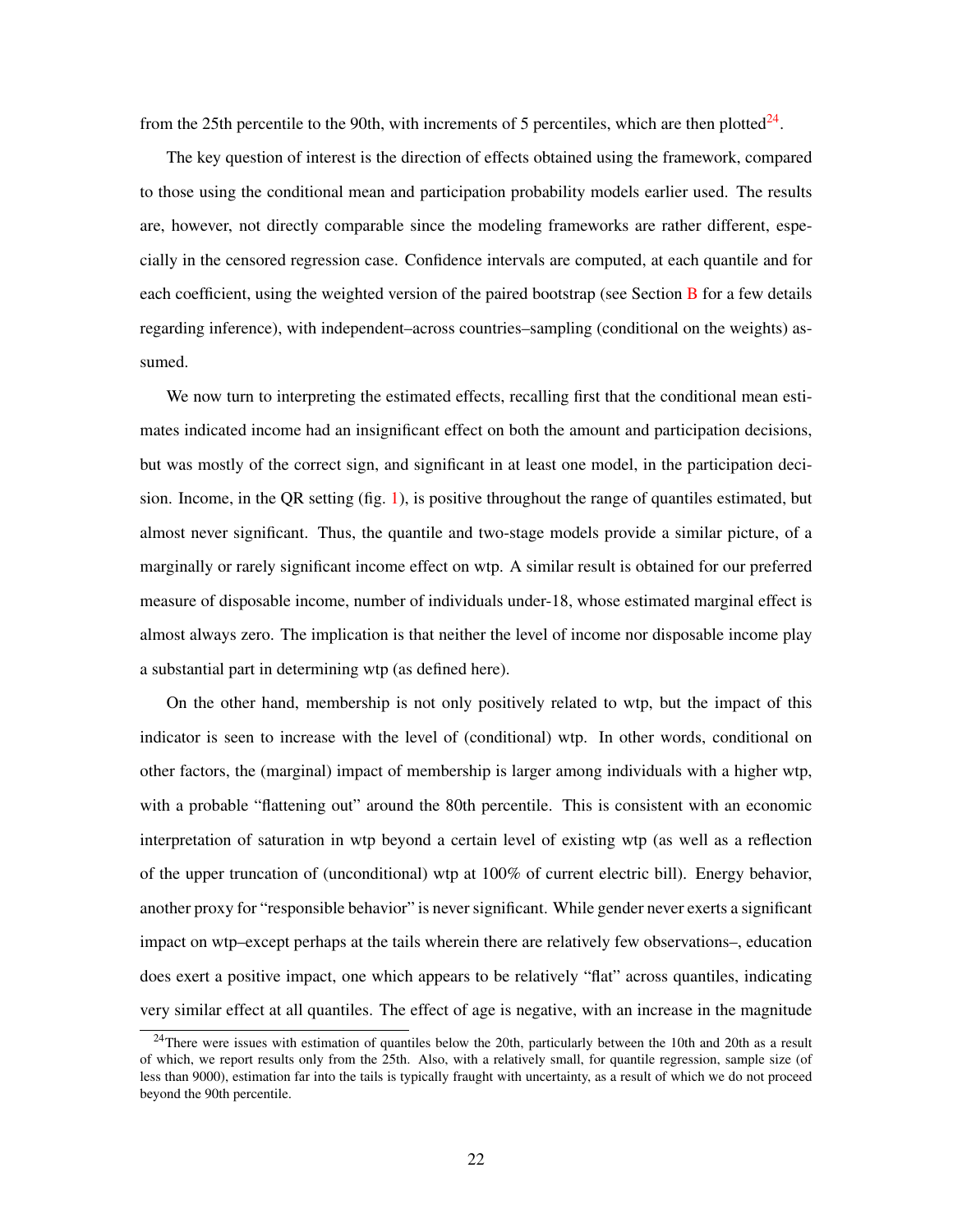of the effect across the quantiles of wtp. This is consistent with the hypothesis that, conditional on other relevant factors, older individuals have a lower wtp.

In summary, results from the CQR framework indicate that: income is rarely a significant factor in understanding wtp decisions, age is negatively related, with an increasing magnitude of effect over the distribution of wtp (i.e. exerts a larger negative impact on higher levels of wtp than on lower), membership in an envt. Organization is a strongly positive determinant of wtp, whose impact is increasing across wtp quantiles (i.e. the effects of membership are more pronounced for those who have a higher wtp, similar to age) while education is marginally positively related to wtp, with similar impact across the quantiles. For most variables of interest, the effects from both frameworks used are of the same sign; the QR framework helps uncover, in addition, a pattern wherein individuals with high and low "inherent wtp" exhibit quantitatively different behavior as regards their observed characteristics. This pattern of behavior which is completely missed by the conditional-mean censored regression models.

In essence, this framework shows that only individuals with a high (conditional) wtp<sup>[25](#page-23-1)</sup>, corresponding roughly to the median and beyond, exhibit most of the behaviour uncovered in the regressions–since this is the region wherein most coefficients tend to be significant.

## <span id="page-23-0"></span>5 Conclusions

This paper uses the second round of the OECD cross-country EPIC survey, to shed some new light on residential demand for "green energy". The first round of EPIC data, from 2007, which uses a different set of countries, but with a very similar price premium question, were analyzed in [Shi](#page-29-0) [et al.](#page-29-0) [\(2013\)](#page-29-0). Taken together, across a total set of 17 countries and more than 18,000 households interviewed, there are some common themes. In particular, and like the single-country studies, the EPIC surveys suggest that the price premium is small; it is difficult for firms to extract a significant premium and these sentiments are replicated in the hypothetical scenario used in the EPIC surveys .

<span id="page-23-1"></span> $^{25}$ It is important to note that the conditional–on whatever regressors have been used–wtp can differ substantially from the unconditional (raw) wtp figures. In a typical linear QR model, one can easily obtain the conditional quantiles as predicted values of wtp at different quantiles and, using this as the estimated conditional distribution, draw wtp-values (for different values of the conditioning covariates) or even draw a sample from the conditional distribution and obtain the mean wtp, for a comparison with the raw. We do not have access to this mode of comparison due to the complications introduced by censoring. Essentially, obtaining "predicted values" at different quantiles are a complicated exercise and one which we do not undertake here. See also Section [B.](#page-33-0)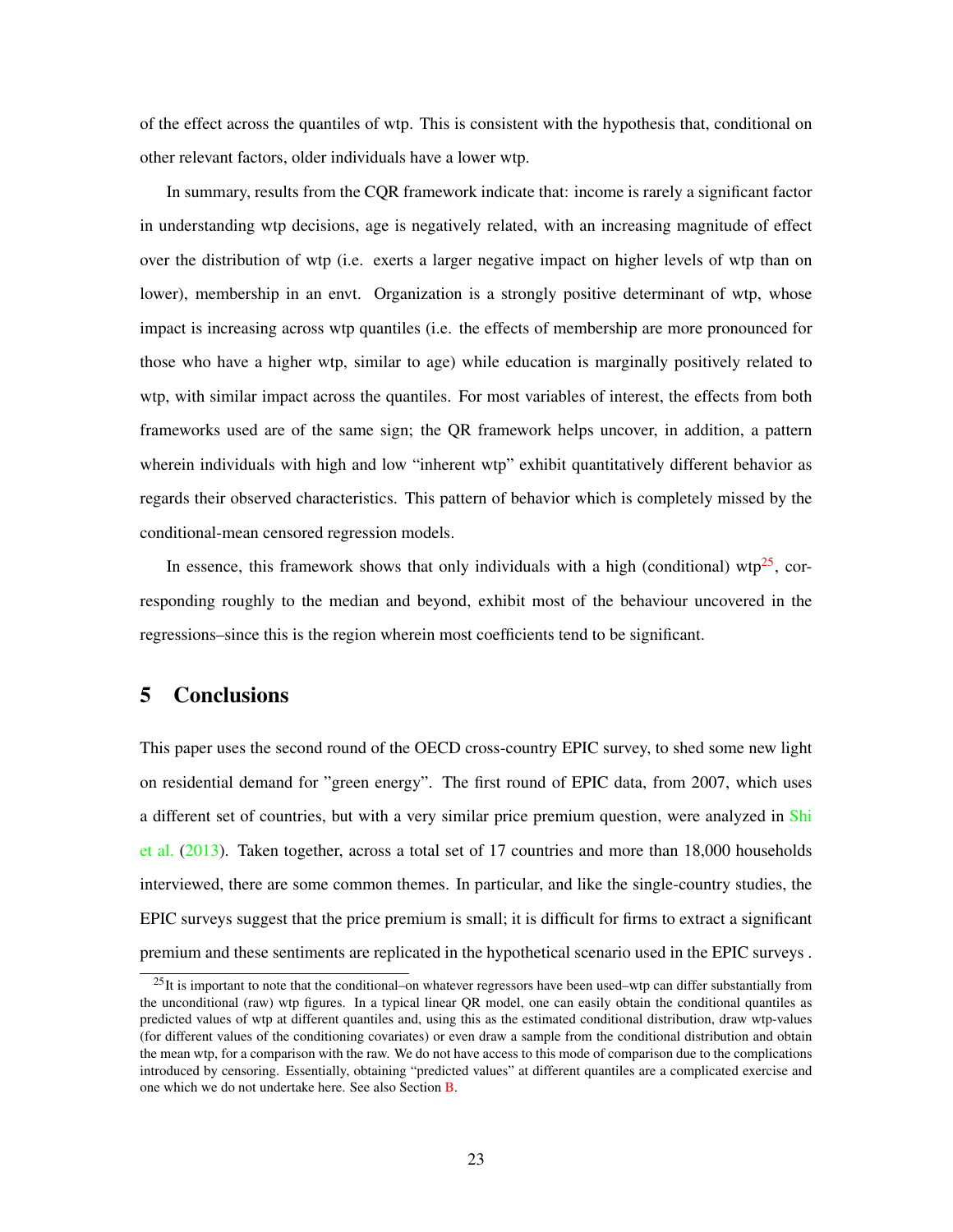A key contribution of this paper centers around analysis of decisions on the extensive and intensive margin, using recent econometric methods to test a number of predictions from economic theory. Theory suggests that income may play a role for these margins, but need not. Using four different econometric frameworks in the Tobit tradition, we are unable to demonstrate any strong link between income at either margin. Environmental affinity, proxied by (self-reported) membership in an environmental organization and a energy behaviour index, is expected to be positively related to either the extensive margin or to both margins. For the amount decision, the coefficient on membership is positive and significant, and remarkably similar across comparable methods. The difference between a member and non-member's wtp in our preferred model is in the order of 1.4% of current electricity bill; members are, on average, 13% more likely to report positive wtp. We do not detect any significant rural-urban divide, nor do we detect significant differences between those who live in apartments and those in isolated dwellings  $26$ .

The quantile regression framework we use provides a natural way to accommodate unobserved heterogeneity, which we expect to be significant in a cross-country survey. We obtain essentially the same results as the Tobit-style models when it comes to the effect of income. For membership we get some additional insights regarding its effect; the (marginal) impact of membership is larger among individuals with a higher wtp, with a probable "flattening out", or saturation, around the 80th percentile. Education does exert a positive impact, which seems to be very similar effect at all quantiles. The effect of age is negative and increases across quantiles; conditional on other relevant factors, older individuals have a lower wtp.

We conclude with one general, and one specific, observation. The literature on "green energy" demand is now quite substantial and the price premium estimated can be compared with the substantial resources now being invested in "greening" the energy systems. Studies using the EPIC data are not intended to be part of a detailed cost-benefit analysis, yet if we weigh in the results from the current literature, it is possible to obtain some useful insights regarding the cost-benefit ratios. There are a significant number of reasons as to why data quality is hampered by hypothetical questions, but here we have a link to existing markets. If both the markets and the surveys point

<span id="page-24-0"></span><sup>&</sup>lt;sup>26</sup>A separate analysis of Sweden carried out within the OECD-project by one of the authors of this paper, obtains some indication of a rural-urban divide. In particular, there is a difference between urbanites living in small apartments and those who live in isolated dwellings in the countryside of the north. The econometric framework used is different form the one we use here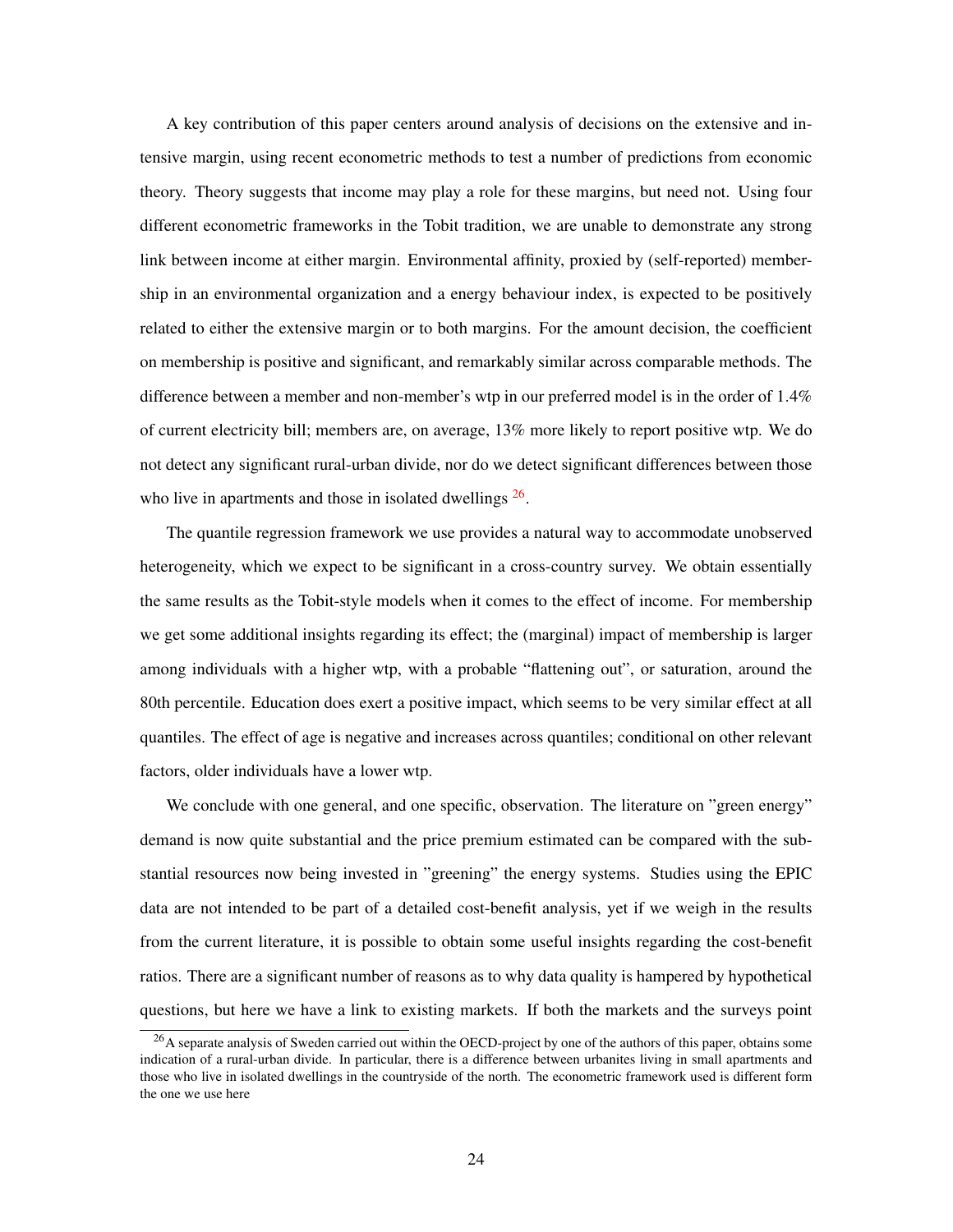to a low price premium, it is quite possible that the consumers are trying to send a clear message about the values involved; alternatively, free-riding and strategic behavior may explain the inability to observe higher consumer valuations of green energy in the residential sector. Finally, this paper has demonstrated the usefulness of quantile regression in accommodating censoring and unobserved heterogeneity in a single framework. This approach helps unravel, inter alia, non-linear effects that otherwise are difficult to disentangle.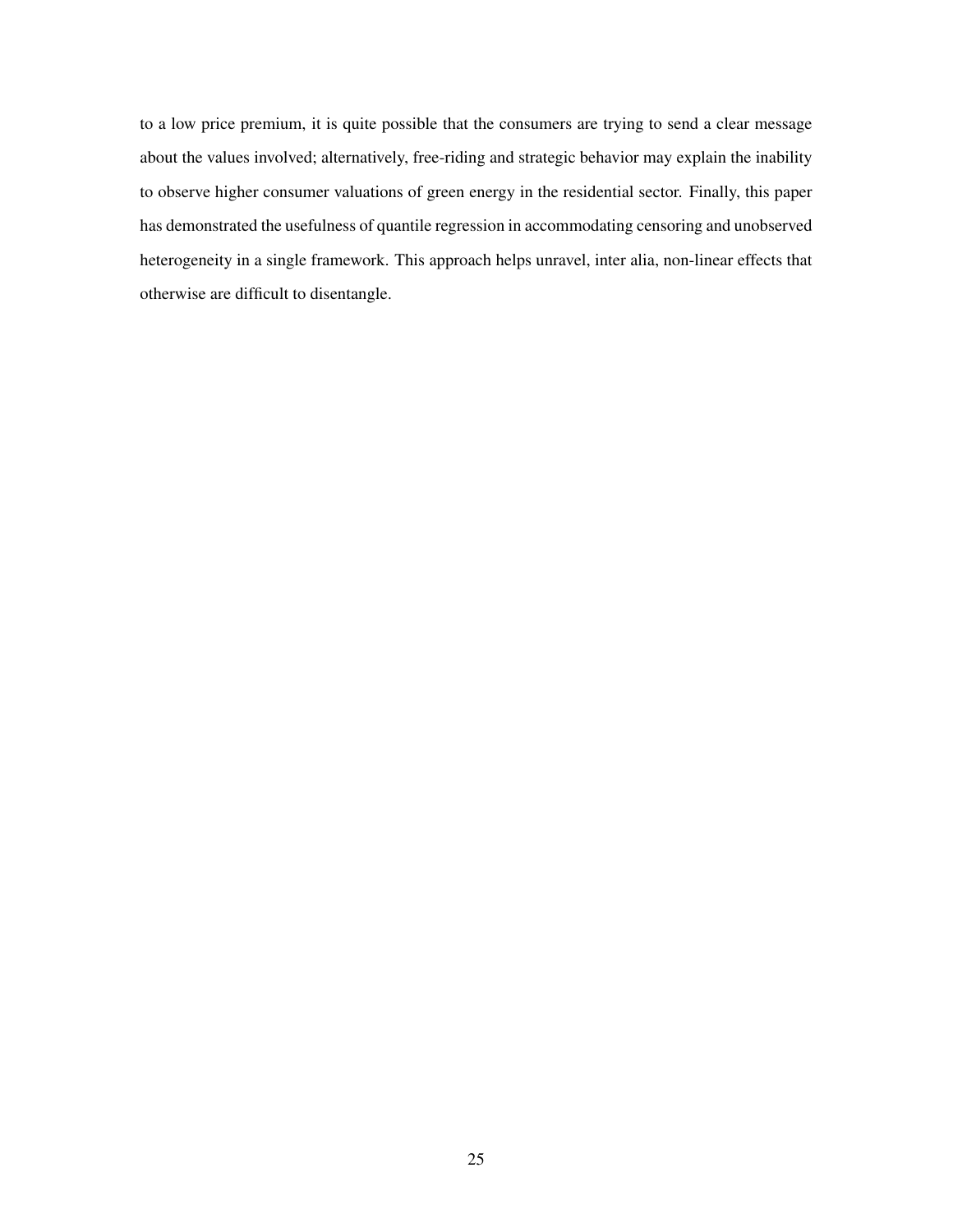#### References

- <span id="page-26-0"></span>Abdullah, S. & Jeanty, P. W. (2011). Willingness to pay for renewable energy: Evidence from a contingent valuation survey in kenya. *Renewable and Sustainable Energy Reviews*, 15(6), 2974– 2983.
- <span id="page-26-7"></span>Abrevaya, J. & Dahl, C. M. (2008). The effects of birth inputs on birthweight. *Journal of Business & Economic Statistics*, 26(4), 379–397.
- <span id="page-26-4"></span>Alvarez-Farizo, B. (1999). Estimating the benefits of agri-environmental policy: econometric issues in open-ended contingent valuation studies. *Journal of Environmental Planning and Management*, 42(1), 23–43.
- <span id="page-26-6"></span>Amador, F. J., González, R. M., & de Dios Ortúzar, J. (2005). Preference heterogeneity and willingness to pay for travel time savings. *Transportation*, 32(6), 627–647.
- <span id="page-26-8"></span>Arias, O., Hallock, K. F., & Sosa-Escudero, W. (2001). Individual heterogeneity in the returns to schooling: instrumental variables quantile regression using twins data. *Empirical Economics*, 26(1), 7–40.
- <span id="page-26-1"></span>Carlsson, F. & Martinsson, P. (2004). *Willingness to Pay among Swedish Households to Avoid Power Outages - A Random Parameter Tobit Model Approach*. Working Papers in Economics 154, Göteborg University, Department of Economics.
- <span id="page-26-3"></span>Carlsson, F. & Martinsson, P. (2007). Willingness to pay among swedish households to avoid power outages: a random parameter tobit model approach. *The Energy Journal*, (pp. 75–89).
- <span id="page-26-5"></span>Carlsson, F. & Martinsson, P. (2008). Does it matter when a power outage occurs?a choice experiment study on the willingness to pay to avoid power outages. *Energy Economics*, 30(3), 1232–1245.
- <span id="page-26-2"></span>Carlsson, F. & Martinsson, P. (2009). Does it matter when a power outage occurs?-a choice experiment study on the willingness to pay to avoid power outages. *rapport nr.: Working Papers in Economics 155*.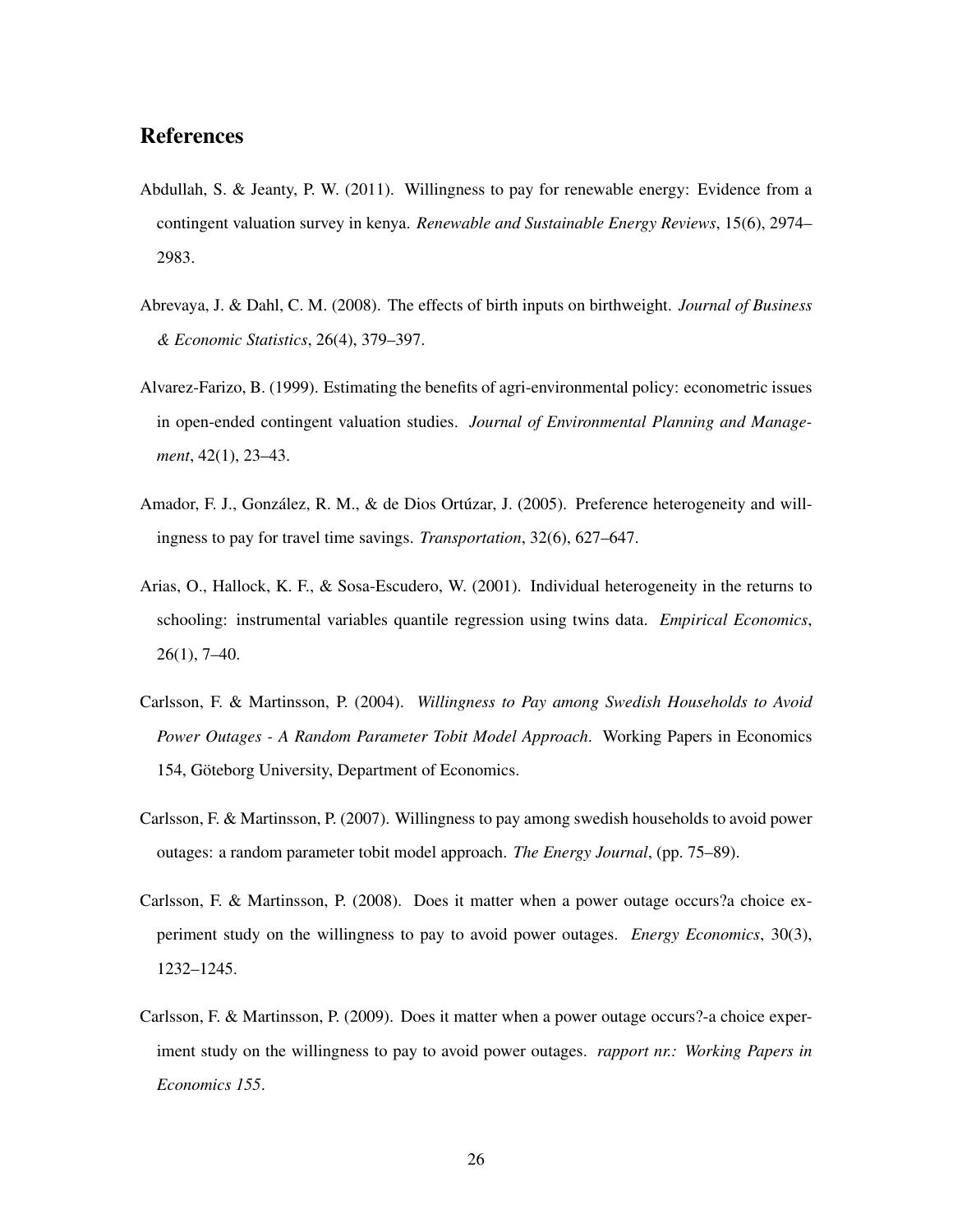- <span id="page-27-8"></span>Chernozhukov, V., Fernandez-Val, I., Han, S., & Kowalski, A. (2012). CQIV: stata module to perform censored quantile instrumental variables regression.
- <span id="page-27-1"></span>Chernozhukov, V., Fernández-Val, I., & Kowalski, A. E. (2011). *Quantile regression with censoring and endogeneity*. Technical report, National Bureau of Economic Research.
- <span id="page-27-9"></span>Chernozhukov, V. & Hansen, C. (2006). Instrumental quantile regression inference for structural and treatment effect models. *Journal of Econometrics*, 132(2), 491–525.
- <span id="page-27-0"></span>Clark, C. F., Kotchen, M. J., & Moore, M. R. (2003). Internal and external influences on proenvironmental behavior: Participation in a green electricity program. *Journal of Environmental Psychology*, 23(3), 237–246.
- <span id="page-27-6"></span>Claudy, M. C., Michelsen, C., & O'Driscoll, A. (2011). The diffusion of microgeneration technologies–assessing the influence of perceived product characteristics on home owners' willingness to pay. *Energy Policy*, 39(3), 1459–1469.
- <span id="page-27-4"></span>Ek, K. & Söderholm, P. (2008). Norms and economic motivation in the swedish green electricity market. *Ecological Economics*, 68(1), 169–182.
- <span id="page-27-5"></span>Ek, K. & Söderholm, P. (2010). The devil is in the details: Household electricity saving behavior and the role of information. *Energy Policy*, 38(3), 1578–1587.
- <span id="page-27-2"></span>Ertör-Akyazı, P., Adaman, F., Özkaynak, B., & Zenginobuz, Ü. (2012). Citizens' preferences on nuclear and renewable energy sources: Evidence from turkey. *Energy Policy*, 47, 309–320.
- <span id="page-27-10"></span>Fattouh, B., Scaramozzino, P., & Harris, L. (2005). Capital structure in south korea: a quantile regression approach. *Journal of Development Economics*, 76(1), 231–250.
- <span id="page-27-3"></span>Gerpott, T. J. & Mahmudova, I. (2010). Determinants of price mark-up tolerance for green electricity–lessons for environmental marketing strategies from a study of residential electricity customers in germany. *Business strategy and the environment*, 19(5), 304–318.
- <span id="page-27-7"></span>Goodwin, B. K., Offenbach, L. A., Cable, T. T., & Cook, P. S. (1993). Discrete/continuous contingent valuation of private hunting access in kansas. *Journal of Environmental Management*, 39(1),  $1 - 12$ .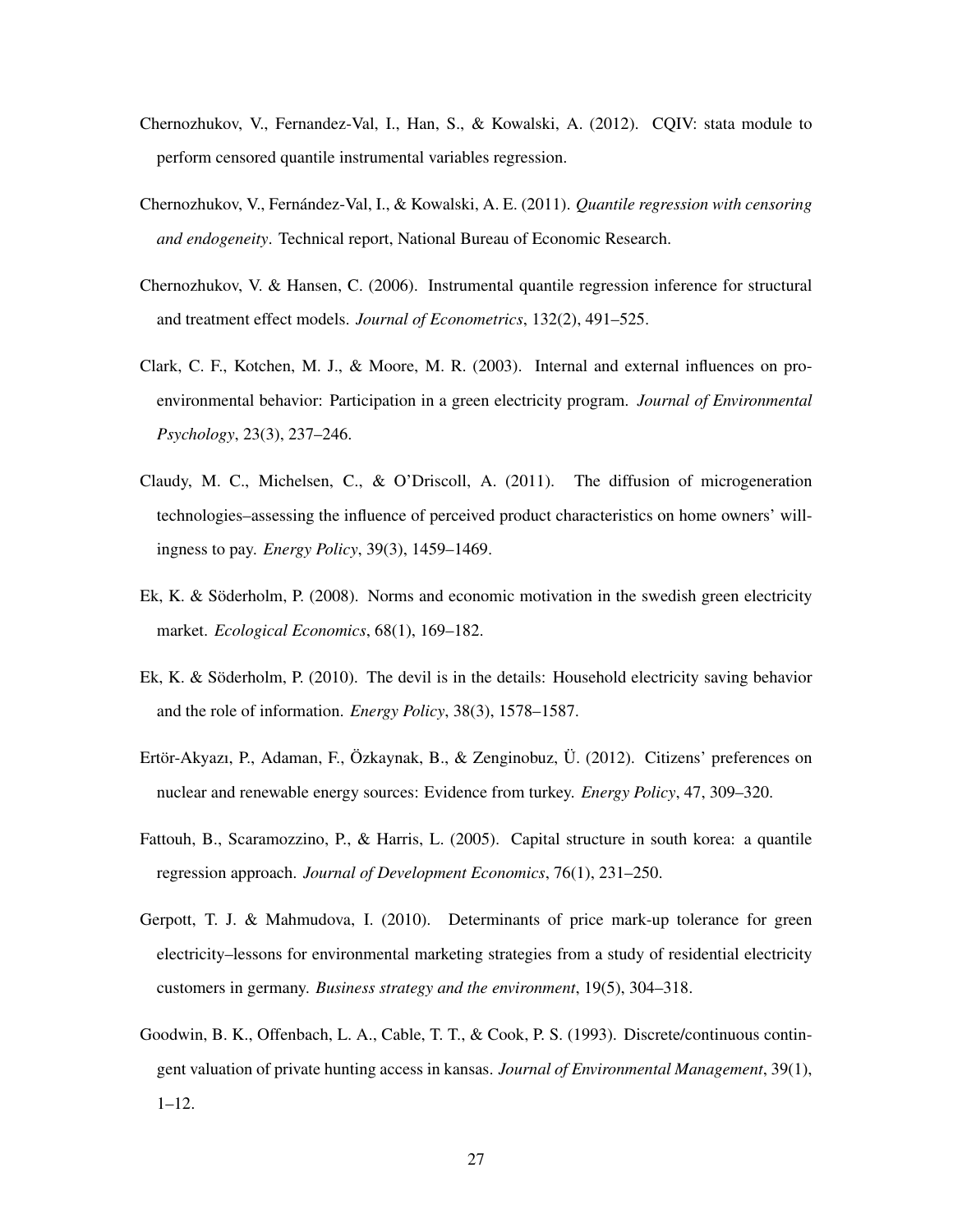- <span id="page-28-5"></span>Hanley, N., Colombo, S., Kriström, B., & Watson, F. (2009). Accounting for negative, zero and positive willingness to pay for landscape change in a national park. *Journal of Agricultural Economics*, 60(1), 1–16.
- <span id="page-28-3"></span>Hansla, A. (2011). Value orientation and framing as determinants of stated willingness to pay for eco-labeled electricity. *Energy Efficiency*, 4(2), 185–192.
- <span id="page-28-0"></span>Hansla, A., Gamble, A., Juliusson, A., & Gärling, T. (2008). Psychological determinants of attitude towards and willingness to pay for green electricity. *Energy Policy*, 36(2), 768–774.
- <span id="page-28-8"></span>Jacobsen, G. D., Kotchen, M. J., & Vandenbergh, M. P. (2012). The behavioral response to voluntary provision of an environmental public good: Evidence from residential electricity demand. *European Economic Review*, 56(5), 946–960.
- <span id="page-28-6"></span>Jones, A. M. (1989). A double-hurdle model of cigarette consumption. *Journal of Applied Econometrics*, 4(1), 23–39.
- <span id="page-28-9"></span>Jones, A. M. (1992). A note on computation of the double-hurdle model with dependence with an application to tobacco expenditure. *Bulletin of Economic Research*, 44(1), 67–74.
- <span id="page-28-2"></span>Koenker, R. (2005). *Quantile regression*. Cambridge; New York: Cambridge University Press.
- <span id="page-28-10"></span>Koenker, R. & Machado, J. A. (1999). Goodness of fit and related inference processes for quantile regression. *Journal of the american statistical association*, 94(448), 1296–1310.
- <span id="page-28-11"></span>Koenker, R. & Xiao, Z. (2002). Inference on the quantile regression process. *Econometrica*, 70(4), 1583–1612.
- <span id="page-28-1"></span>Kotchen, M. J. & Moore, M. R. (2007). Private provision of environmental public goods: Household participation in green-electricity programs. *Journal of Environmental Economics and Management*, 53(1), 1–16.
- <span id="page-28-7"></span>Kotchen, M. J. & Moore, M. R. (2008). Conservation: From voluntary restraint to a voluntary price premium. *Environmental and Resource Economics*, 40(2), 195–215.
- <span id="page-28-4"></span>Kowalski, A. E. (2009). *Censored Quantile Instrumental Variable Estimates of the Price Elasticity of Expenditure on Medical Care*. Working Paper 15085, National Bureau of Economic Research.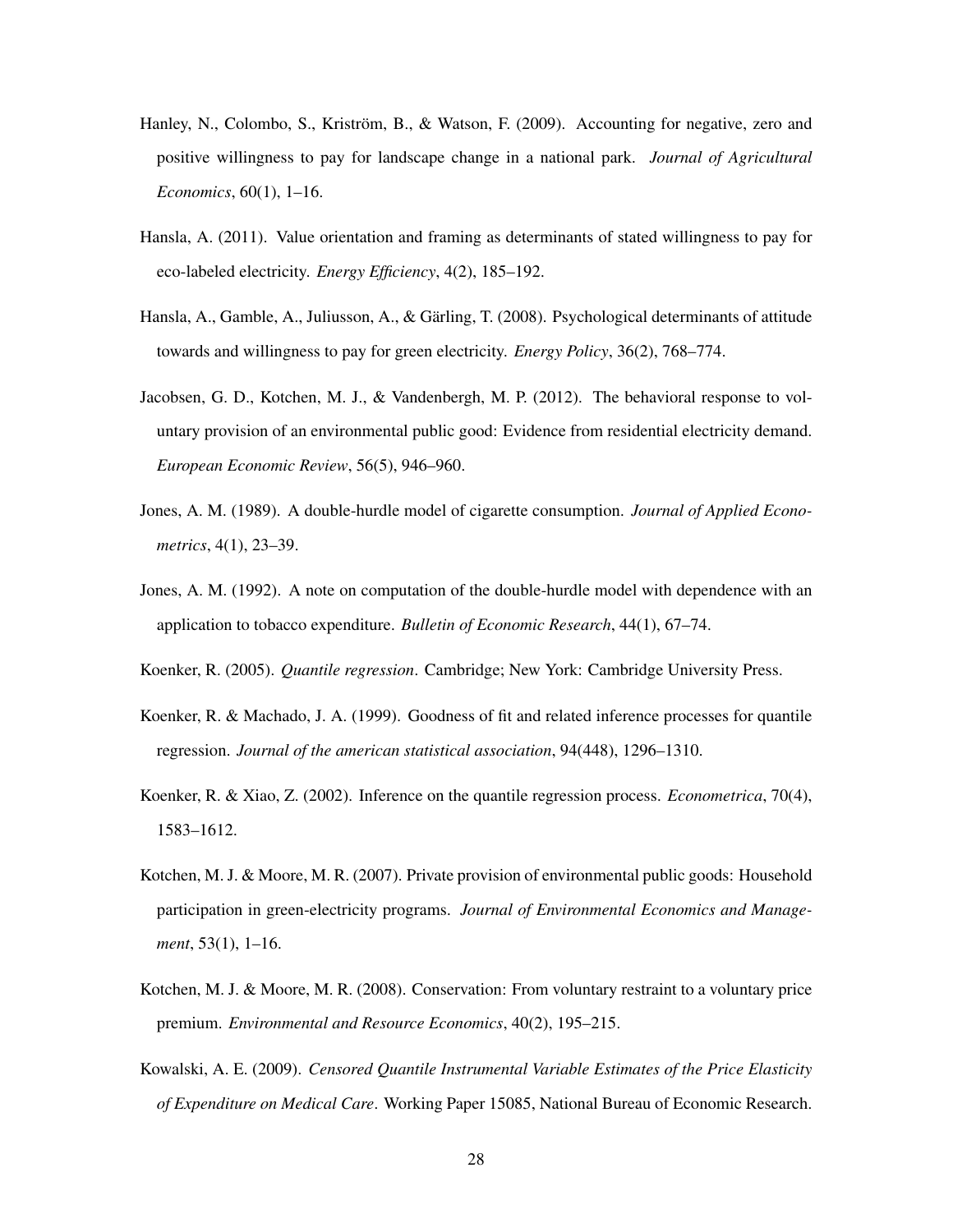- <span id="page-29-9"></span>Krishnamurthy, C.K. & Kriström, B. (2013). Energy demand and income elasticity: a cross country analysis. *Available at SSRN 2310005*.
- <span id="page-29-8"></span>Kriström, B. (2011). *Greening Household Behaviour: The Role of Public Policy*, chapter Residential Energy Use, (pp. 59–80). OECD Publishing.
- <span id="page-29-1"></span>Kriström, B. (2013). *Greening Household Behaviour: Overview from the 2011 Survey*, chapter Household behaviour and energy use, (pp. 77–112). OECD Publishing.
- <span id="page-29-3"></span>Liu, X., Wang, C., Zhang, W., Suk, S., & Sudo, K. (2012). Company's affordability of increased energy costs due to climate policies: A survey by sector in china. *Energy Economics*.
- <span id="page-29-11"></span>OECD (2013). *Greening Household Behaviour: Overview from the 2011 Survey*. Technical report.
- <span id="page-29-10"></span>O'Garra, T. & Mourato, S. (2007). Public preferences for hydrogen buses: comparing interval data, ols and quantile regression approaches. *Environmental and resource economics*, 36(4), 389–411.
- <span id="page-29-2"></span>Oliver, H., Volschenk, J., & Smit, E. (2011). Residential consumers in the cape peninsula's willingness to pay for premium priced green electricity. *Energy Policy*, 39(2), 544–550.
- <span id="page-29-4"></span>Ozaki, R. (2011). Adopting sustainable innovation: what makes consumers sign up to green electricity? *Business Strategy and the Environment*, 20(1), 1–17.
- <span id="page-29-6"></span>Scarpa, R. & Willis, K. (2010). Willingness-to-pay for renewable energy: Primary and discretionary choice of british households' for micro-generation technologies. *Energy Economics*, 32(1), 129– 136.
- <span id="page-29-0"></span>Shi, L., Zhou, W., & Kriström, B. (2013). Residential demand for green electricity. *Environmental Economics*, 4(1), 39–50.
- <span id="page-29-5"></span>Soskin, M. & Squires, H. (2013). Homeowner willingness to pay for rooftop solar electricity generation. *Environmental Economics*, 4(1), 102–111.
- <span id="page-29-7"></span>Strazzera, E., Mura, M., & Statzu, V. (2012). Powering the change: a contingent valuation study on the determinants of demand for green vs. brown energy. *Journal of Environmental Economics and Policy*, 1(2), 146–173.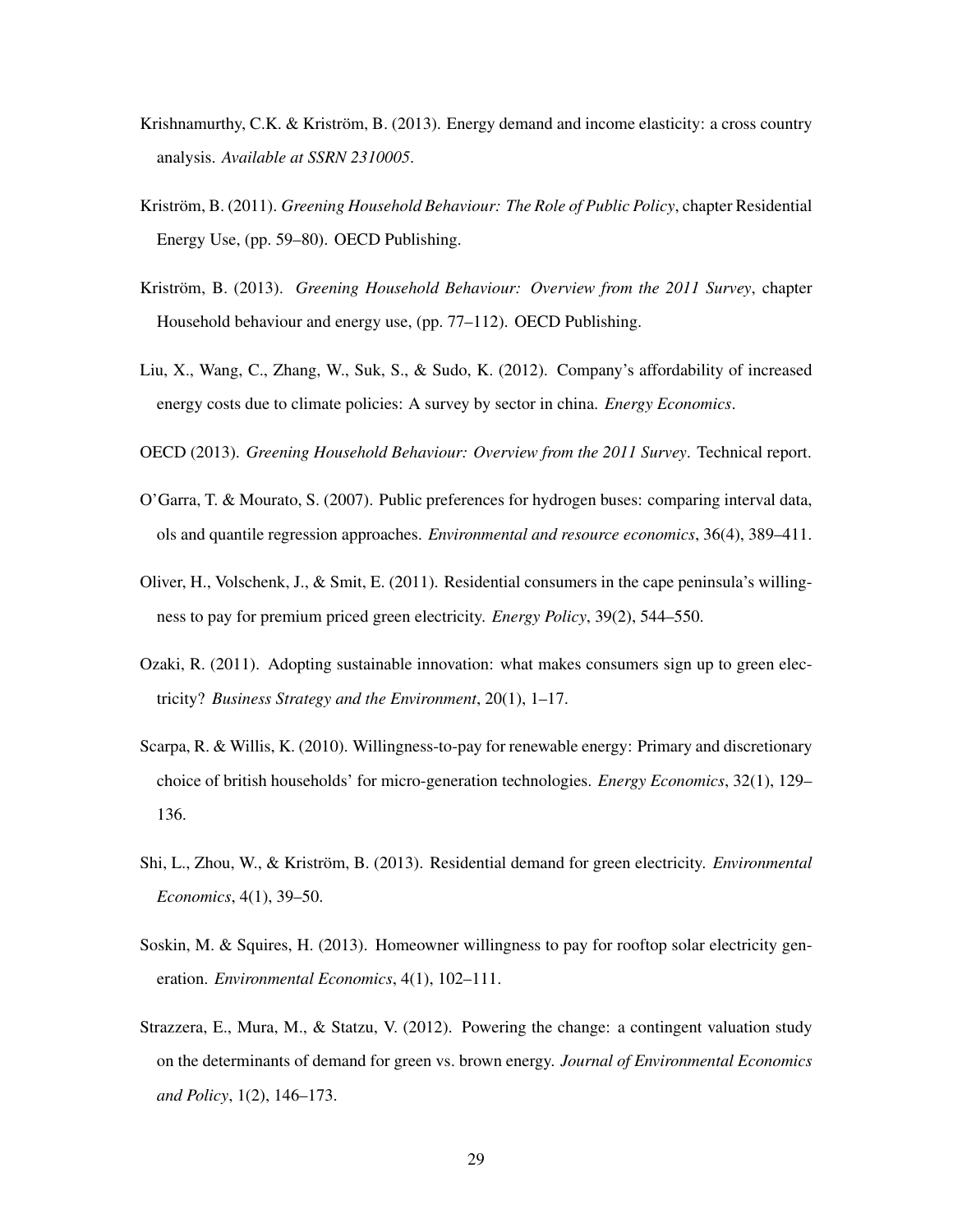- <span id="page-30-5"></span>Trofimenko, N. (2008). Learning by exporting: Does it matter where one learns? evidence from colombian manufacturing firms. *Economic Development and Cultural Change*, 56(4), 871–894.
- <span id="page-30-3"></span>Wooldridge, J. M. (2010). *Econometric Analysis of Cross Section and Panel Data*. The MIT Press.
- <span id="page-30-0"></span>Yoo, S.-H. & Kwak, S.-Y. (2009). Willingness to pay for green electricity in korea: A contingent valuation study. *Energy Policy*, 37(12), 5408–5416.
- <span id="page-30-4"></span>Yu, X. & Abler, D. (2010). Incorporating zero and missing responses into CVM with open-ended bidding: willingness to pay for blue skies in beijing. *Environment and Development Economics*, 15(05), 535–556.
- <span id="page-30-2"></span>Zhai, P. & Williams, E. D. (2012). Analyzing consumer acceptance of photovoltaics (PV) using fuzzy logic model. *Renewable Energy*, 41, 350–357.
- <span id="page-30-1"></span>Zorić, J. & Hrovatin, N. (2012). Household willingness to pay for green electricity in slovenia. *Energy Policy*, 47, 180–187.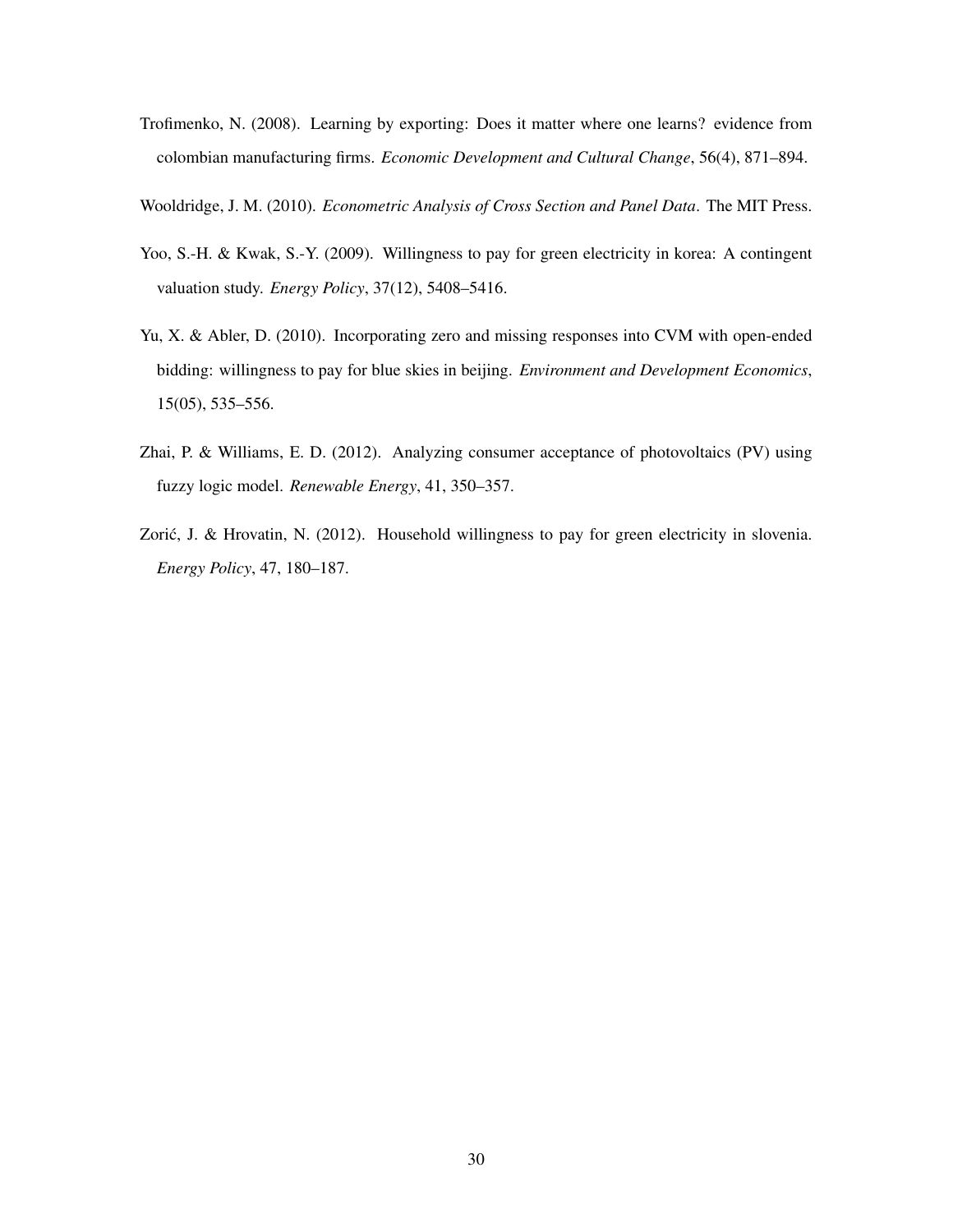## Appendices

## <span id="page-31-0"></span>A Differences between the Tobit, Cragg's truncated normal hurdle model and the Exponential Type II Tobit (ET2T) models

We provide a very brief description of the differences between these three models, a more detailed description of which may be found in [Wooldridge](#page-30-3) (Chapter 17 [2010\)](#page-30-3) and [Jones](#page-28-9) [\(1992\)](#page-28-9) among others. We introduce two variables,  $Y_i$  the observed wtp,  $W^*$  the unobserved latent variable which determines wtp, and  $s_i$  an indicator for  $Y_i = 0$ .  $Y_i$  is determined as

$$
Y_i = s_i W^*.
$$

Two-part models (hurdle models) make one of two assumptions; the more restrictive is

$$
D(W^*|_{S,X}) = D(W^*|X),
$$

with  $D(.|.)$  a conditional distribution, or the less restrictive

$$
\mathbb{E}(W^*|_{S,X})=\mathbb{E}(W^*|X),
$$

with  $\mathbb{E}(.|.)$  a conditional expectation.

Using the latter, therefore, the equation of interest is

<span id="page-31-1"></span>
$$
\mathbb{E}\left(Y_i|S_i,X_i\right) = s_i \mathbb{E}\left(W^*|S,X\right) = s_i \mathbb{E}\left(W^*|X\right) \tag{A.1}
$$

For  $s_i = 1$ , eq. [\(A.1\)](#page-31-1) is simply

$$
\mathbb{E}(W^*|X) = \mathbb{E}(Y_i|Y_i > 0, X_i).
$$
 (A.2)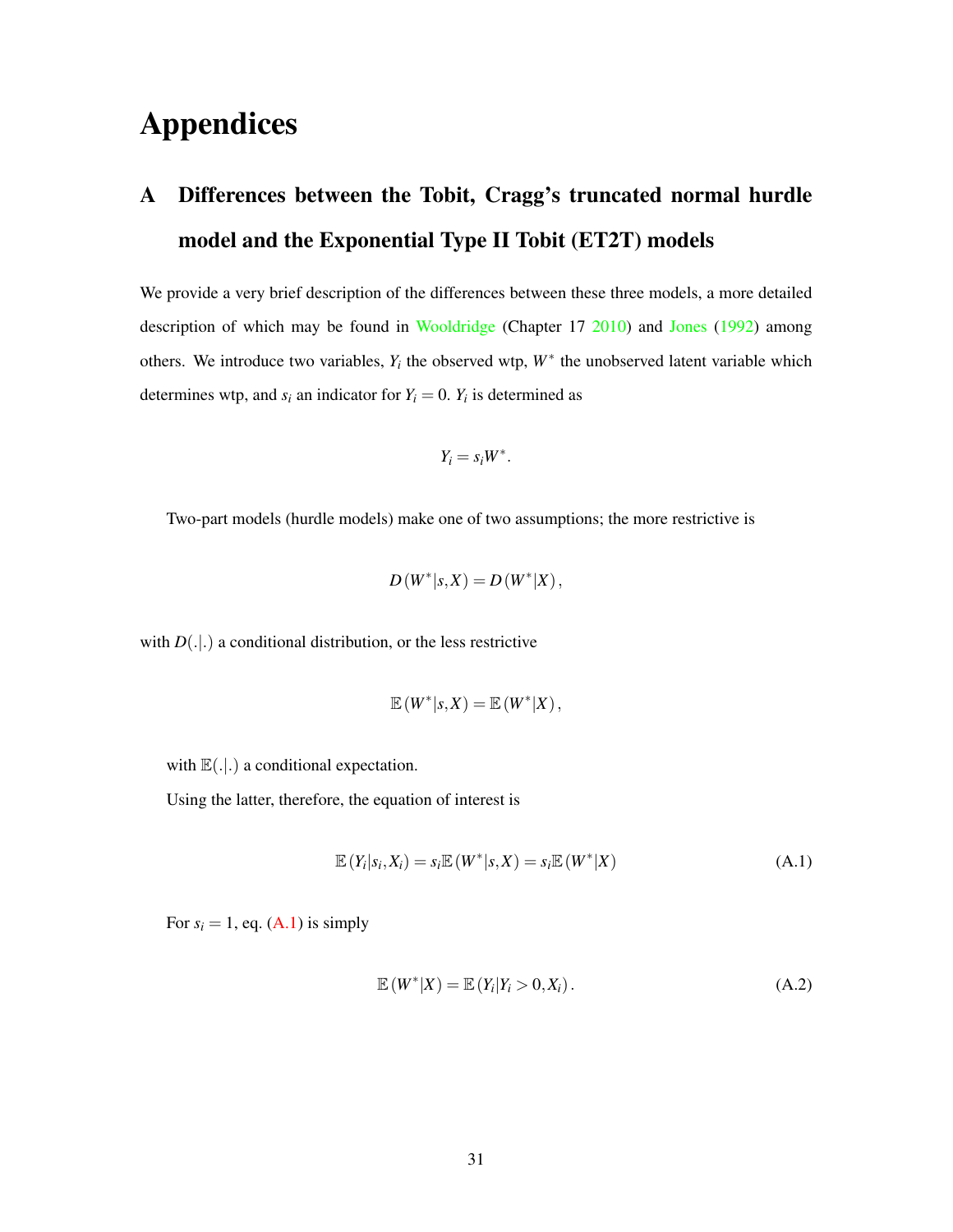Using the law of iterated expectations and eq.  $(A.1)$ ,

<span id="page-32-0"></span>
$$
\mathbb{E}\left(Y_i|X_i\right) = \mathbb{E}\left(s_i|X_i\right)\mathbb{E}\left(W_i^*|X_i\right) = \mathbb{P}\left(s_i = 1|X_i\right)\mathbb{E}\left(W_i^*|X_i\right) \tag{A.3}
$$

Cragg's truncated normal hurdle model is essentially eq. [\(A.3\)](#page-32-0), with two assumptions: *W*<sup>∗</sup> is distributed as truncated normal on  $(0, \infty)$  and  $\mathbb{P}(s_i = 1 | X_i) = \mathbb{P}(Y_i > 0 | X_i) = \Phi(X_i \beta)$  i.e. a probit model, and the two parts of the model in eq. [\(A.3\)](#page-32-0) have independent parameters. Thus, the probit can be estimated independently of the truncated regression. This also explains why the number of observations used in the probit and the truncated regression parts are different for the TNH model, in the tables reported.

To understand the ET2T model , consider instead the following log normal hurdle model:

<span id="page-32-1"></span>
$$
Y_i = s_i W_i^* = \mathbb{I}(X_i \gamma + \nu > 0) \exp(X_i \beta + u), \qquad (A.4)
$$

with  $v_i|X \sim N(0,1)$  (as is typical in probit models) and  $u_i|X \sim N(0,\sigma^2)$ . This last implies, in particular, that  $W_i^* = \exp(X_i \beta + u)$  has a log normal distribution. When  $\gamma = \beta$  and  $v|X$  and  $u|X$  are uncorrelated, the model in eq. [\(A.4\)](#page-32-1) is a log normal hurdle model; if  $\gamma \neq \beta$  and  $v|X$  and  $u|X$  are correlated, the ET2T model is obtained. The derivation of the likelihood function is a bit involved (see [Wooldridge](#page-30-3) [\(2010,](#page-30-3) Chapter 17, 697-8)) but is similar to that of the Heckman selection model, labeled the Tobit Type II model. The main issue involved here, as in the Heckman-style models, is that for proper identification, the two sets of covariates in the participation and amount decisions must differ in at least one dimension. Again, similar to the tobit model, due to the joint estimation of both the participation and amount decisions, the number of observations used will be identical for the two tables in the main text (table  $\overline{3}$  $\overline{3}$  $\overline{3}$  and table  $\overline{4}$ ) for this particular method.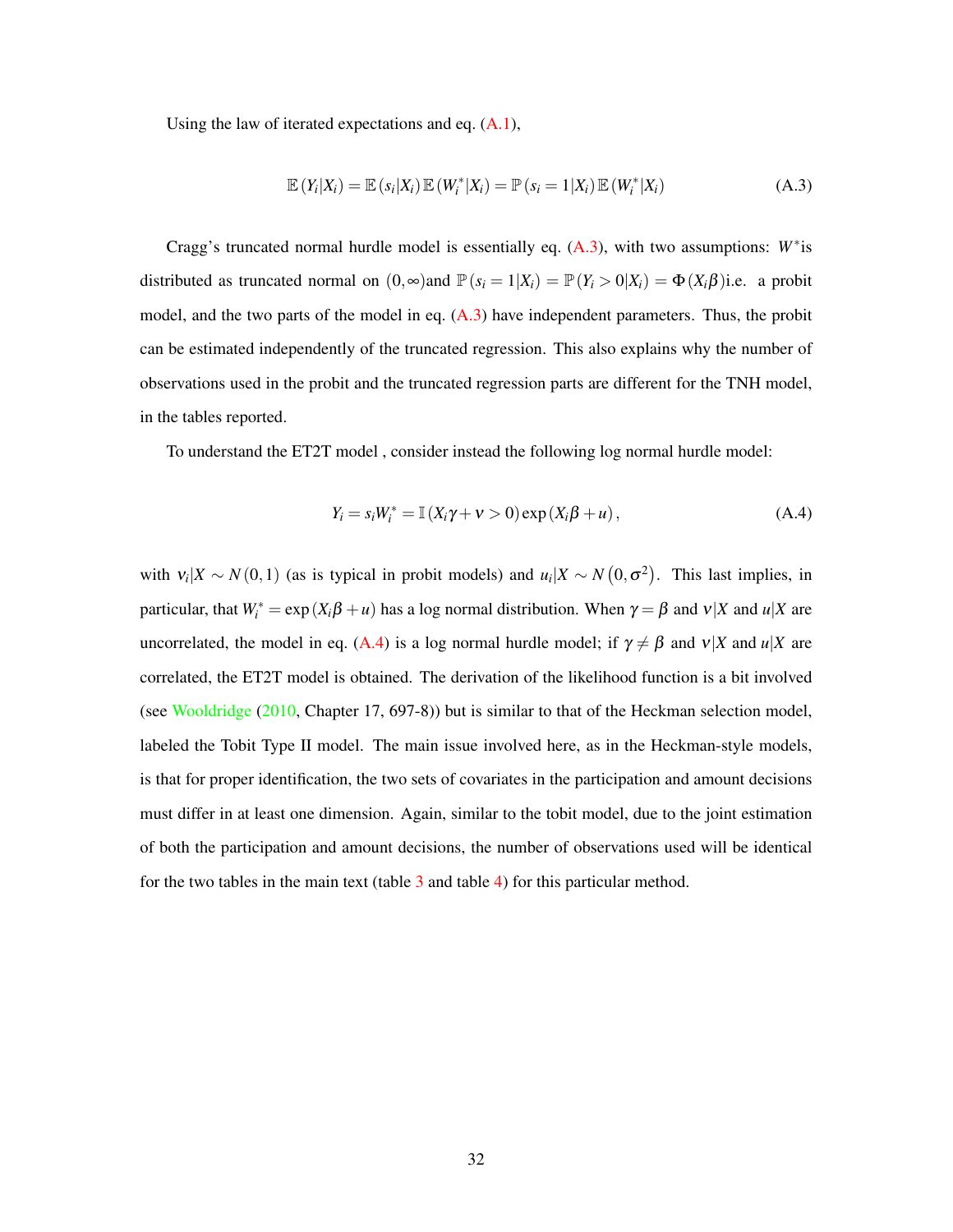### <span id="page-33-0"></span>B Inference in the CQIV framework

An important point not so far directly addressed is that regarding inference in this framework. In more detail, typical inference in the QR setting addresses the following two questions: Are all (or selected) coefficients identical across quantiles (implying conditional mean models are equally valid)? Is the quantile process statistically significant, a question of goodness-of-fit (see for instance [Koenker & Machado](#page-28-10) [\(1999\)](#page-28-10), [Koenker & Xiao](#page-28-11) [\(2002\)](#page-28-11)). Given however the relatively complicated estimation framework used in the censored QR here, it is both challenging to compute the crossquantile variance-covariance matrix (using weighted bootstrap, which is the inference option chosen) as well as, given the population weights, unclear which procedures are valid. As a result, we do not report any overall goodness-of-fit statistic here. In addition, given the computational complexity of the bootstrap, the "cqiv" procedure used [\(Chernozhukov et al.](#page-27-8) [\(2012\)](#page-27-8)) does not permit computation of the whole variance-covariance matrix (across quantiles); as a result, the alternative approach to inference, the Wald test approach, is also unavailable. Finally, for similar reasons, it is a difficult task (and one not supported by the "cqiv" procedure we use here) to compute "predicted values" at each estimated quantile.

Essentially, the computational complexity of the procedure implies that, so far at least, only the coefficient(s)/marginal effects and their confidence intervals are the only easily computable or interpretable objects, and we restrict ourselves to it here.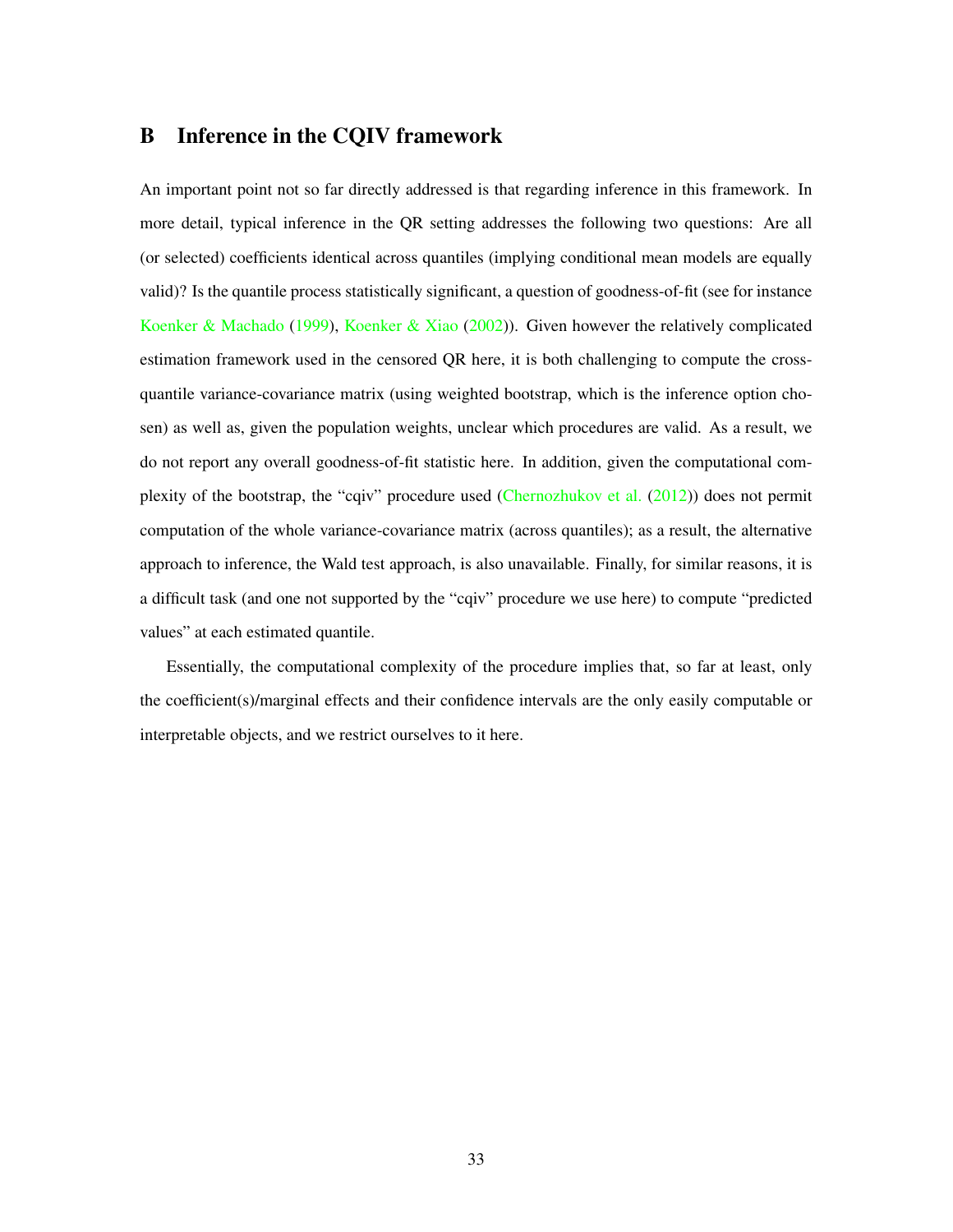## <span id="page-34-0"></span>C Additional Tables